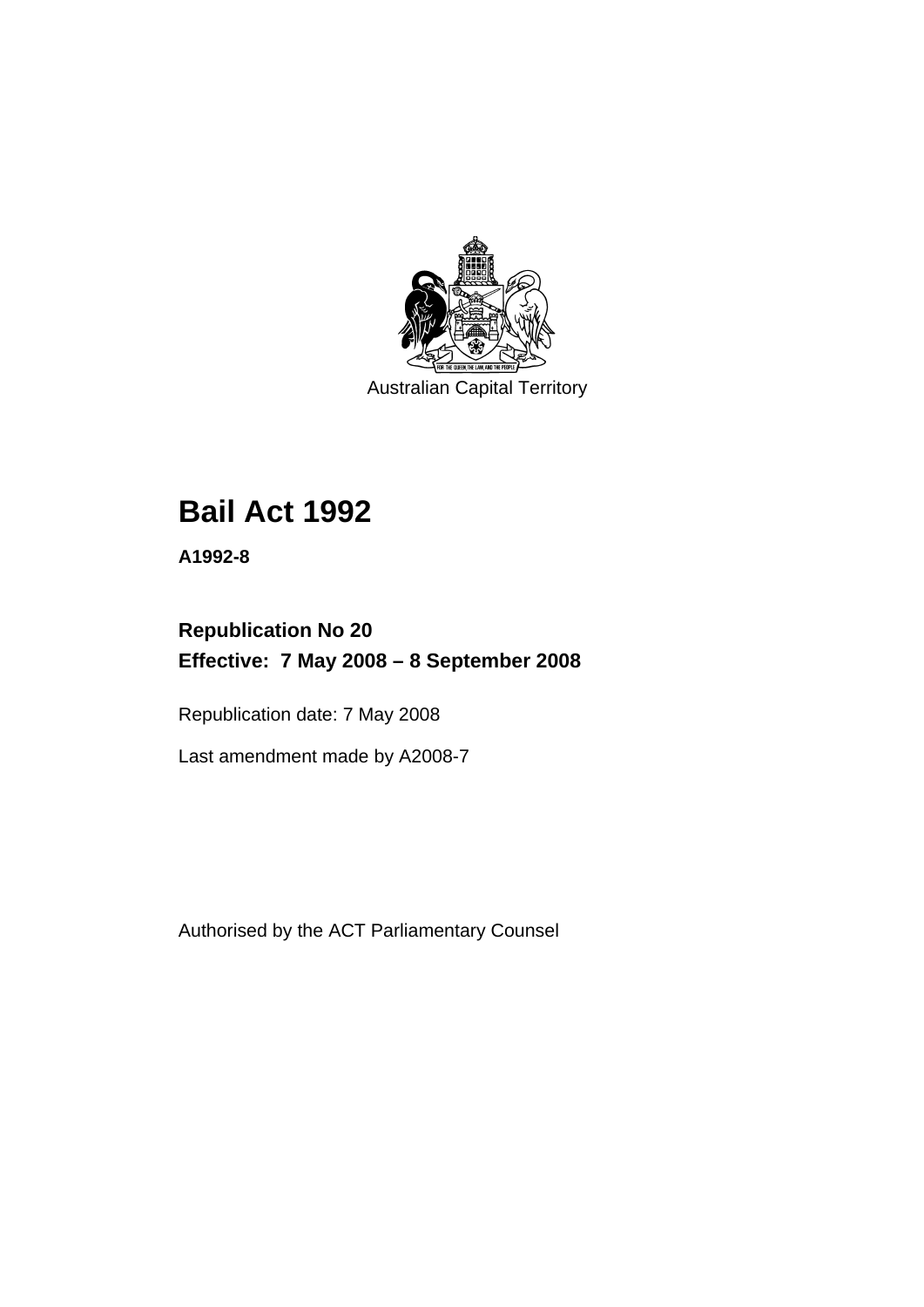#### **About this republication**

#### **The republished law**

This is a republication of the *Bail Act 1992* (including any amendment made under the *Legislation Act 2001*, part 11.3 (Editorial changes)) as in force on 7 May 2008*.* It also includes any amendment, repeal or expiry affecting the republished law to 7 May 2008.

The legislation history and amendment history of the republished law are set out in endnotes 3 and 4.

#### **Kinds of republications**

The Parliamentary Counsel's Office prepares 2 kinds of republications of ACT laws (see the ACT legislation register at www.legislation.act.gov.au):

- authorised republications to which the *Legislation Act 2001* applies
- unauthorised republications.

The status of this republication appears on the bottom of each page.

#### **Editorial changes**

The *Legislation Act 2001*, part 11.3 authorises the Parliamentary Counsel to make editorial amendments and other changes of a formal nature when preparing a law for republication. Editorial changes do not change the effect of the law, but have effect as if they had been made by an Act commencing on the republication date (see *Legislation Act 2001*, s 115 and s 117). The changes are made if the Parliamentary Counsel considers they are desirable to bring the law into line, or more closely into line, with current legislative drafting practice.

This republication includes amendments made under part 11.3 (see endnote 1).

#### **Uncommenced provisions and amendments**

If a provision of the republished law has not commenced or is affected by an uncommenced amendment, the symbol  $\mathbf{U}$  appears immediately before the provision heading. The text of the uncommenced provision or amendment appears only in the last endnote.

#### **Modifications**

If a provision of the republished law is affected by a current modification, the symbol  $\mathbf{M}$ appears immediately before the provision heading. The text of the modifying provision appears in the endnotes. For the legal status of modifications, see *Legislation Act 2001*, section 95.

#### **Penalties**

The value of a penalty unit for an offence against this republished law at the republication date is—

- (a) if the person charged is an individual—\$100; or
- (b) if the person charged is a corporation—\$500.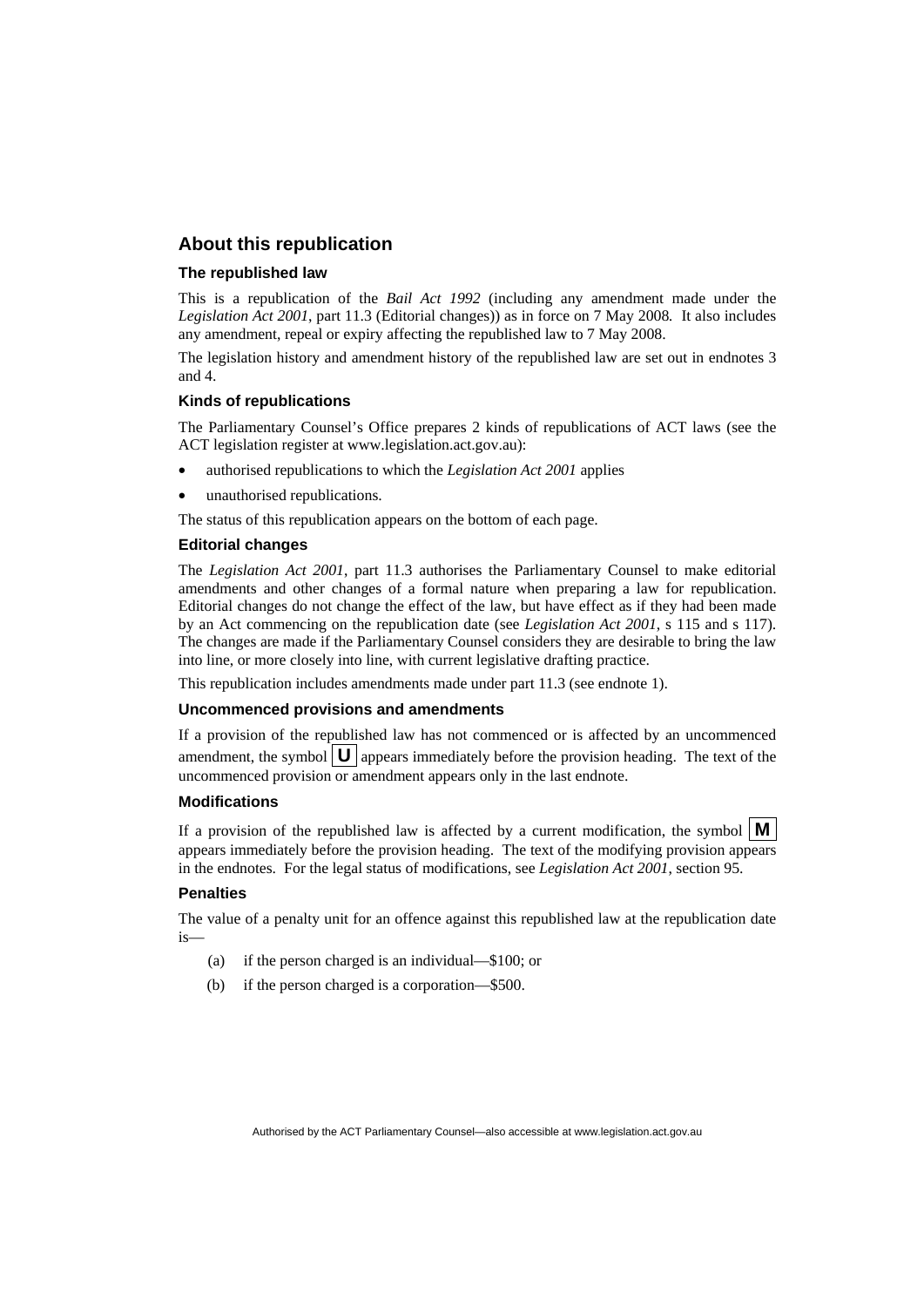

Australian Capital Territory

# **[Bail Act 1992](#page-6-0)**

# **Contents**

|                     |                                                       | Page           |
|---------------------|-------------------------------------------------------|----------------|
| Part 1              | <b>Preliminary</b>                                    |                |
| 1                   | Name of Act                                           | 2              |
| 2                   | Dictionary                                            | $\overline{2}$ |
| 3                   | <b>Notes</b>                                          | $\overline{2}$ |
| 3A                  | Offences against Act-application of Criminal Code etc | 3              |
| 4                   | Act applies to children                               | 3              |
| Part 2              | <b>Availability of bail</b>                           |                |
| <b>Division 2.1</b> | When bail may be granted and rights following         |                |
| 5                   | When may bail be granted?                             | 4              |
| 6                   | Rights following grant of bail                        | 4              |
| <b>Division 2.2</b> | <b>Presumption for bail</b>                           |                |
| 7                   | Div 2.2 subject to div 2.3 and div 2.4                | 5              |
| R <sub>20</sub>     | Bail Act 1992                                         | contents 1     |
| 07/05/08            | Effective: 07/05/08-08/09/08                          |                |

Authorised by the ACT Parliamentary Counsel—also accessible at www.legislation.act.gov.au

Effective: 07/05/08-08/09/08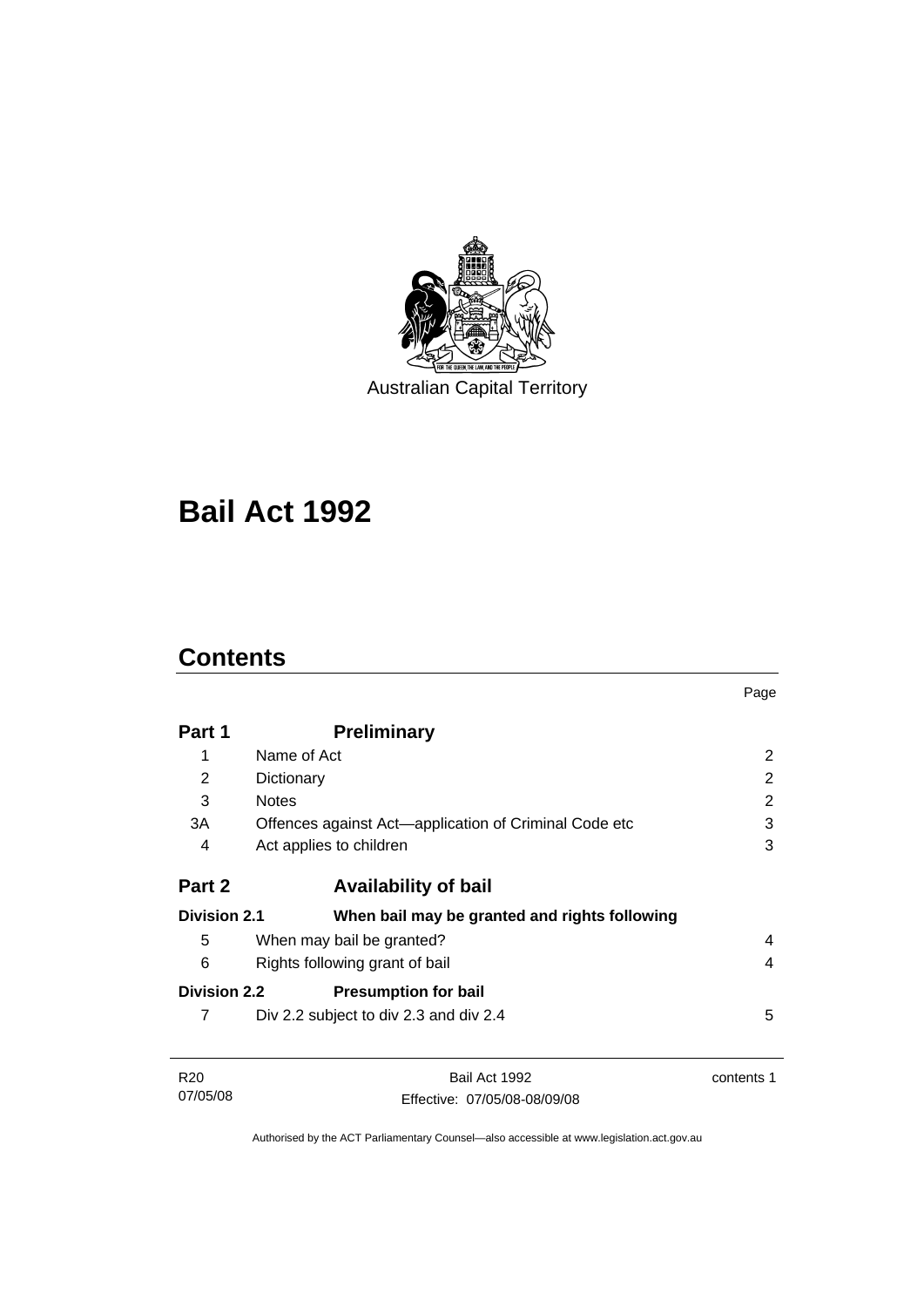|                     |                                                                                       | Page            |
|---------------------|---------------------------------------------------------------------------------------|-----------------|
| 8                   | Entitlement to bail-certain minor offences etc                                        | 5               |
| 8A                  | Entitlement to bail-breach of sentence obligations                                    | 6               |
| 8B                  | Entitlement to bail—custody relating to sentence administration board                 |                 |
|                     | hearings                                                                              | 7               |
| 9                   | Limitations on entitlement to bail                                                    | 8               |
| 9A                  | Entitlement to bail-offences other than minor offences                                | 8               |
| <b>Division 2.3</b> | No presumption for bail                                                               |                 |
| 9B                  | Div 2.2 not to apply to certain offences                                              | 9               |
| <b>Division 2.4</b> | <b>Presumption against bail</b>                                                       |                 |
| 9C                  | Bail for murder and certain serious drug offences                                     | 10              |
| 9D                  | Bail for serious offence committed while charge for another pending or<br>outstanding | 11              |
| 9E                  | Bail for person sentenced to imprisonment                                             | 14              |
| 9F                  | Domestic violence offence-bail by authorised officer                                  | 14              |
| 9G                  | Special or exceptional circumstances                                                  |                 |
| Part 3              | <b>Dispensing with bail</b>                                                           |                 |
| 10                  | Dispensing with bail                                                                  | 17              |
| 11                  | Effect of dispensing with bail                                                        | 17              |
| 12                  | Decision to dispense with bail                                                        | 18              |
| Part 4              | <b>Grant of bail</b>                                                                  |                 |
| 13                  | Deciding bail after charge laid                                                       | 19              |
| 14                  | Grant of bail by authorised officers                                                  | 21              |
| 15                  | Deciding of questions of bail by authorised officers                                  | 21              |
| 16                  | Notification of decision of authorised officer                                        | 22              |
| 17                  | Charged people in custody to be brought before court                                  | 24              |
| 18                  | Facilities to be provided to accused people                                           | 24              |
| 19                  | General provisions relating to court bail                                             | 25              |
| 20                  | Limitations on power of magistrate                                                    | 26              |
| 21                  | Bail in relation to several offences                                                  | 27              |
| 22                  | Criteria for granting bail to adults                                                  | 27              |
| 23                  | Criteria for granting bail to children                                                | 29              |
| 23A                 | Victim's concern about need for protection                                            | 29              |
|                     |                                                                                       |                 |
| contents 2          | Bail Act 1992                                                                         | R <sub>20</sub> |

Effective: 07/05/08-08/09/08

R20 07/05/08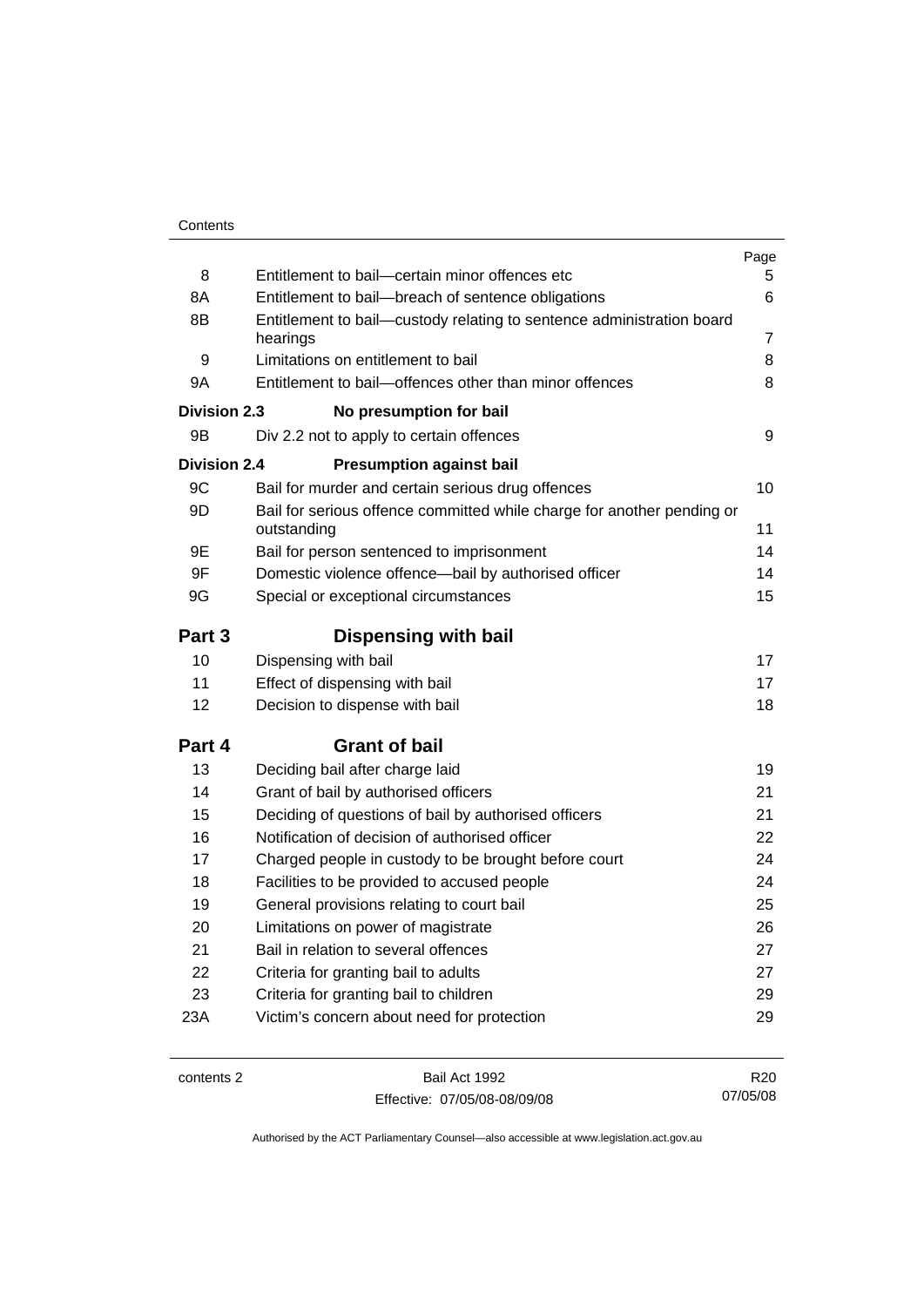| Contents |
|----------|
|----------|

|                     |                                                            | Page       |
|---------------------|------------------------------------------------------------|------------|
| Part 5              | Bail conditions and undertakings to appear                 |            |
| 24                  | Conditions of bail                                         | 31         |
| 25                  | Conditions on which bail may be granted to adults          | 31         |
| 26                  | Conditions on which bail may be granted to children        | 35         |
| 27                  | Recording of certain bail decisions                        | 37         |
| 28                  | Undertakings to appear                                     | 38         |
| 30                  | Accused person may be excused from attendance before court | 39         |
| 31                  | Bail requirements                                          | 40         |
| 32                  | Acceptable people and security for bail                    | 41         |
| 33                  | Continuation of bail and undertakings                      | 41         |
| 34                  | Written notice of conditions of bail                       | 43         |
| 36                  | Discharge of surety                                        | 44         |
| 37                  | Payment of amounts to Territory                            | 45         |
| Part 6              | <b>Review of bail decisions</b>                            |            |
| <b>Division 6.1</b> | Review of decisions by authorised officers                 |            |
| 38                  | Review by authorised officers                              | 47         |
| 39                  | Exercise of power to review                                | 47         |
| 40                  | Limitation on power of authorised officer to review        | 48         |
| <b>Division 6.2</b> | Review of decisions by courts                              |            |
| 41                  | Right of review of bail decisions                          | 48         |
| 41A                 | Court may review on its own initiative                     | 49         |
| 42                  | Power of Magistrates Court to review                       | 49         |
| 43                  | Power of Supreme Court to review                           | 49         |
| 45                  | Exercise of power to review                                | 50         |
| 46                  | Review limited to bail conditions                          | 51         |
| Part 7              | <b>Miscellaneous</b>                                       |            |
| 47                  | Giving information relating to bail                        | 53         |
| 47A                 | Notice to victim of bail decisions                         | 53         |
| 48                  | Notification to court that bail condition not satisfied    | 54         |
| 49                  | Failure to answer bail                                     | 54         |
| 51                  | Indemnification of sureties                                | 55         |
| 52                  | Contravention of Act by police officers                    | 55         |
| R <sub>20</sub>     | Bail Act 1992                                              | contents 3 |
| 07/05/08            | Effective: 07/05/08-08/09/08                               |            |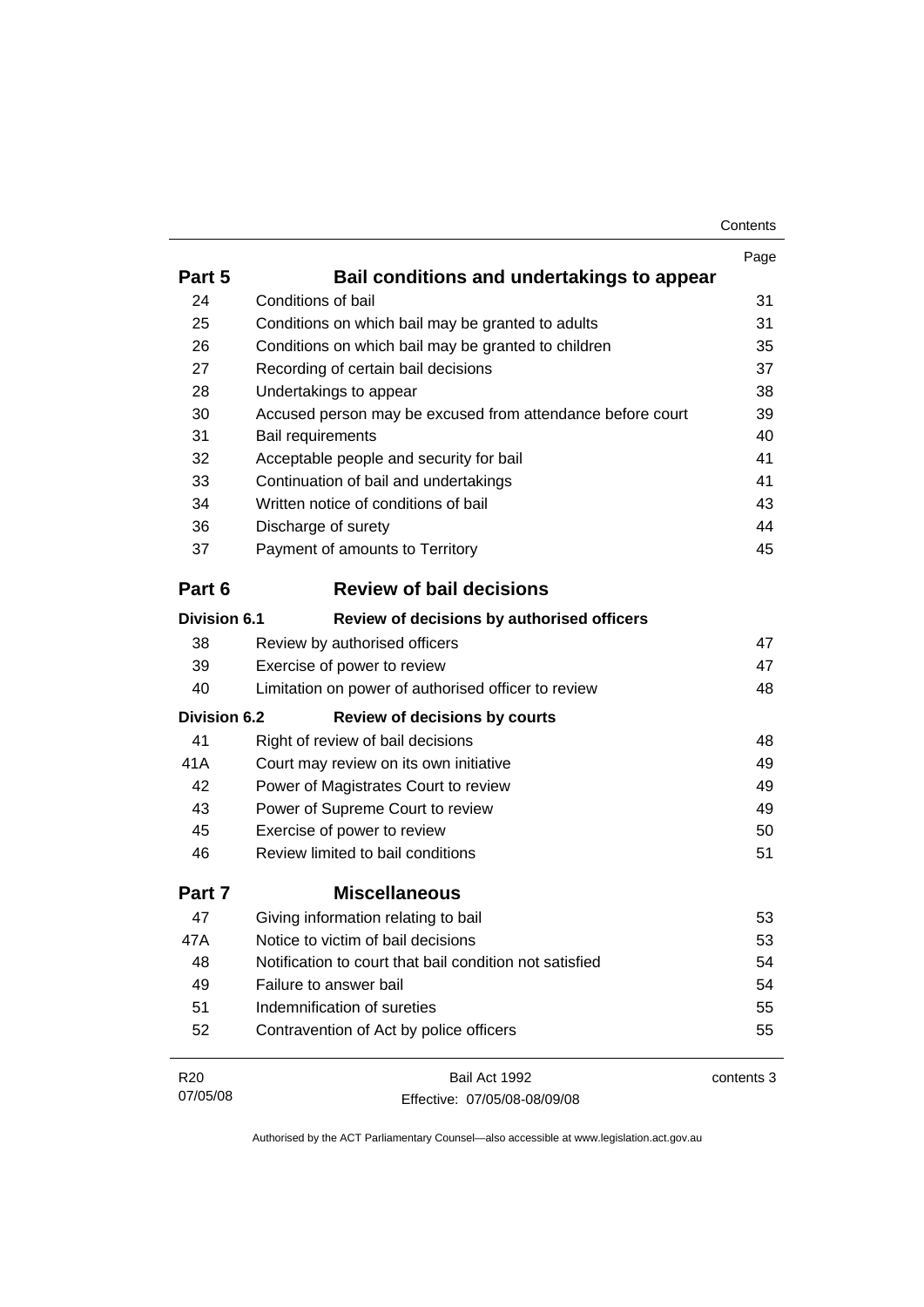|      |                                                       | Page |
|------|-------------------------------------------------------|------|
| 55   | Civil standard of proof to apply for certain purposes | 56   |
| 56   | No right of surety to arrest                          | 56   |
| 56A  | Arrest without warrant of person on bail              | 56   |
| 56B  | Arrest for breach of condition by person outside ACT  | 57   |
| 57   | Act to prevail                                        | 58   |
| 57AA | Abolition of inherent power of bail                   | 58   |
| 58   | Approved forms                                        | 58   |
| 59   | Regulation-making power                               | 58   |

| <b>Schedule 1</b> | Offences to which presumption of bail does           |    |  |
|-------------------|------------------------------------------------------|----|--|
|                   | not apply                                            | 60 |  |
| <b>Part 1.1</b>   | <b>Offences against Crimes Act 1900</b>              | 60 |  |
| <b>Part 1.2</b>   | <b>Offences against Criminal Code</b>                | 60 |  |
| <b>Part 1.3</b>   | <b>Offences against Drugs of Dependence Act 1989</b> | 62 |  |
| <b>Part 1.4</b>   | <b>Offences against Customs Act 1901 (Cwlth)</b>     | 63 |  |
|                   |                                                      |    |  |

# **Dictionary** [64](#page-69-0)

Contents

| <b>Endnotes</b> |                        |    |
|-----------------|------------------------|----|
|                 | About the endnotes     | 68 |
| 2               | Abbreviation key       | 68 |
| 3               | Legislation history    | 69 |
| 4               | Amendment history      | 73 |
| 5               | Earlier republications | 81 |

contents 4 Bail Act 1992 Effective: 07/05/08-08/09/08

R20 07/05/08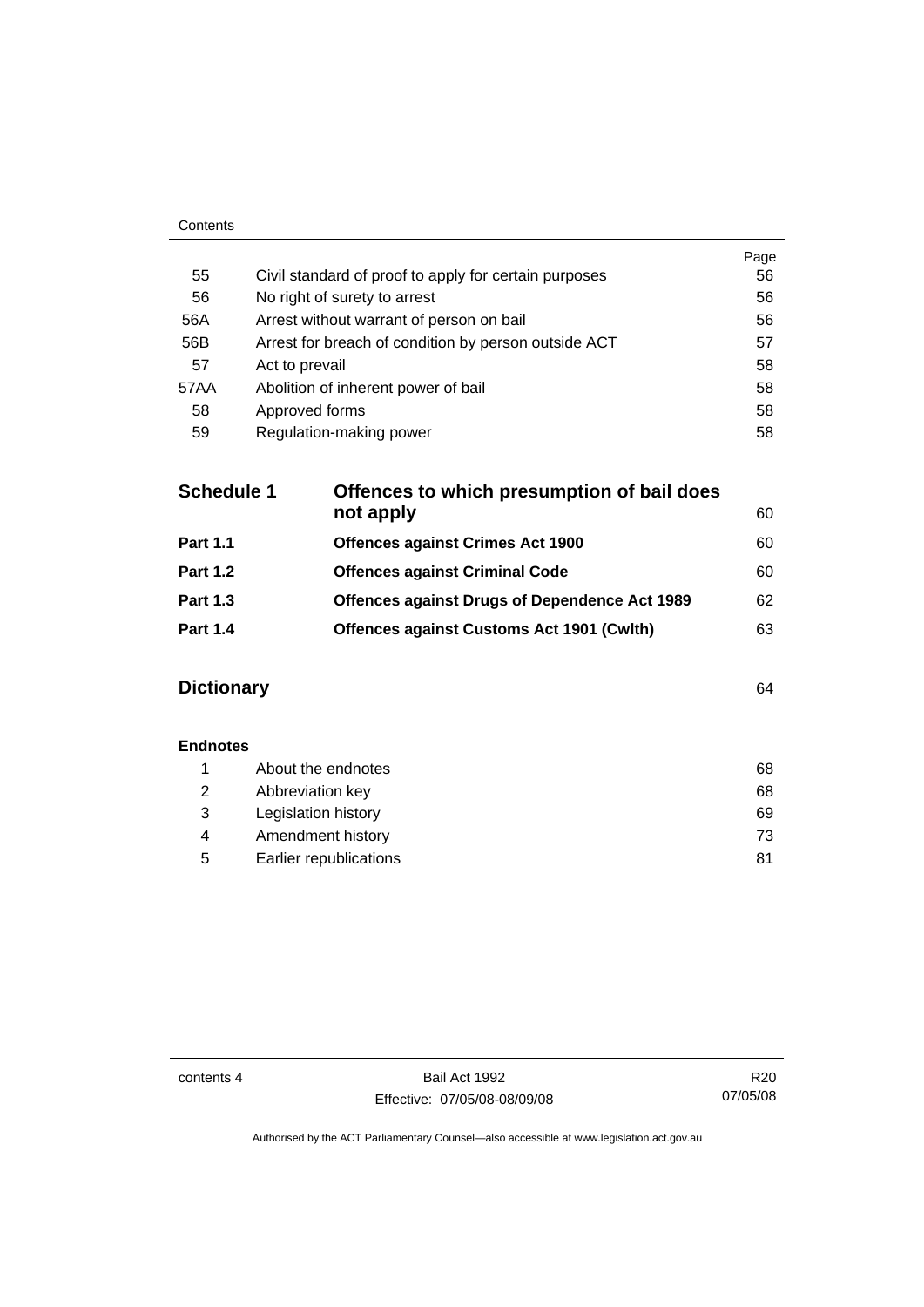<span id="page-6-0"></span>

# **Bail Act 1992**

An Act relating to bail for accused people in connection with criminal proceedings

R20 07/05/08

l

page 1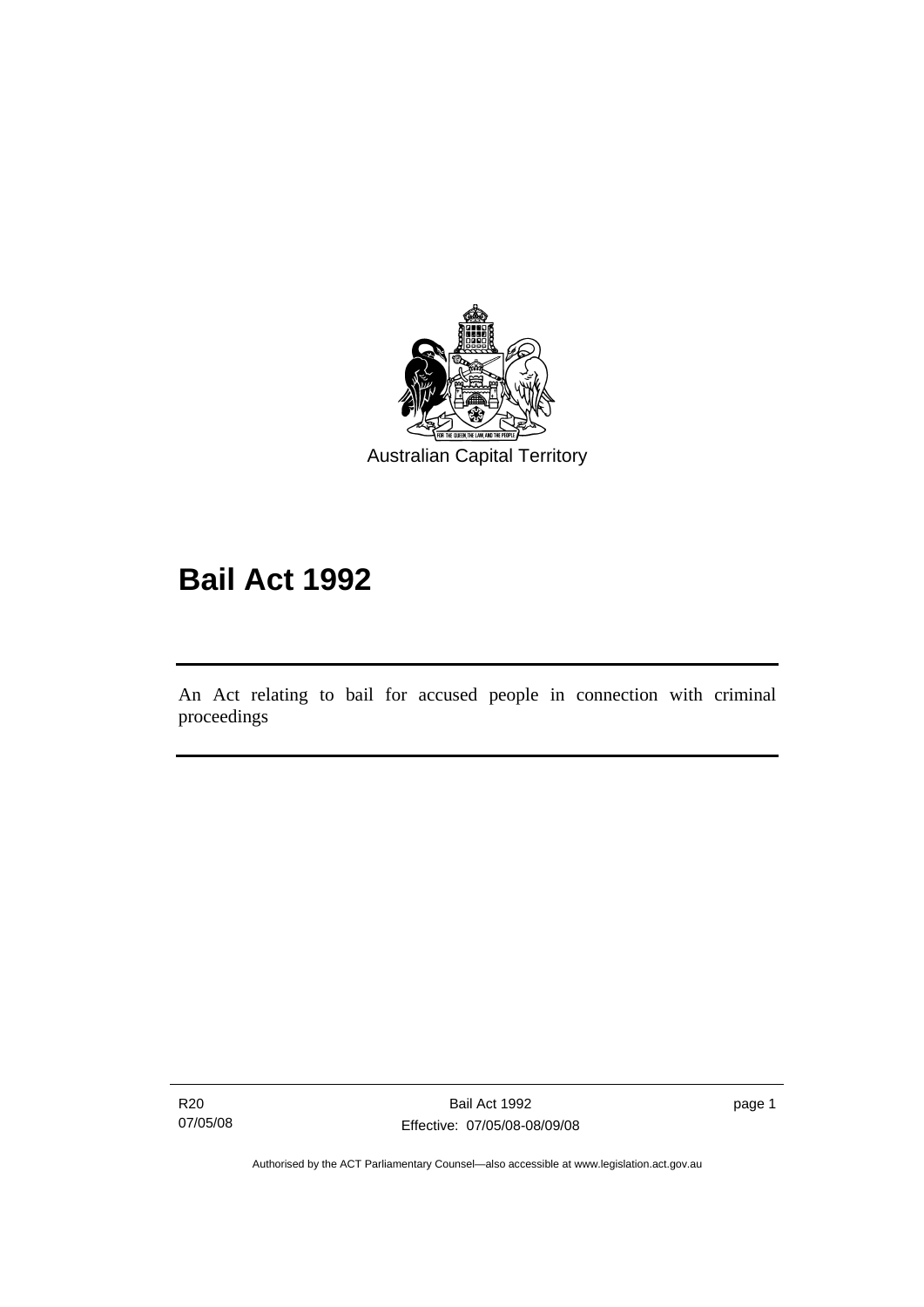#### <span id="page-7-0"></span>Part 1 **Preliminary**

Section 1

# **Part 1** Preliminary

#### **1 Name of Act**

This Act is the *Bail Act 1992*.

#### **2 Dictionary**

The dictionary at the end of this Act is part of this Act.

*Note 1* The dictionary at the end of this Act defines certain terms used in this Act, and includes references (*signpost definitions*) to other terms defined elsewhere.

> For example, the signpost definition '*mental dysfunction*—see the *Mental Health (Treatment and Care) Act 1994*, dictionary.' means that the term 'mental dysfunction' is defined in that dictionary and the definition applies to this Act.

*Note* 2 A definition in the dictionary (including a signpost definition) applies to the entire Act unless the definition, or another provision of the Act, provides otherwise or the contrary intention otherwise appears (see Legislation Act, s  $155$  and s  $156$  (1)).

#### **3 Notes**

A note included in this Act is explanatory and is not part of this Act.

*Note* See the Legislation Act, s 127 (1), (4) and (5) for the legal status of notes.

R20 07/05/08

Authorised by the ACT Parliamentary Counsel—also accessible at www.legislation.act.gov.au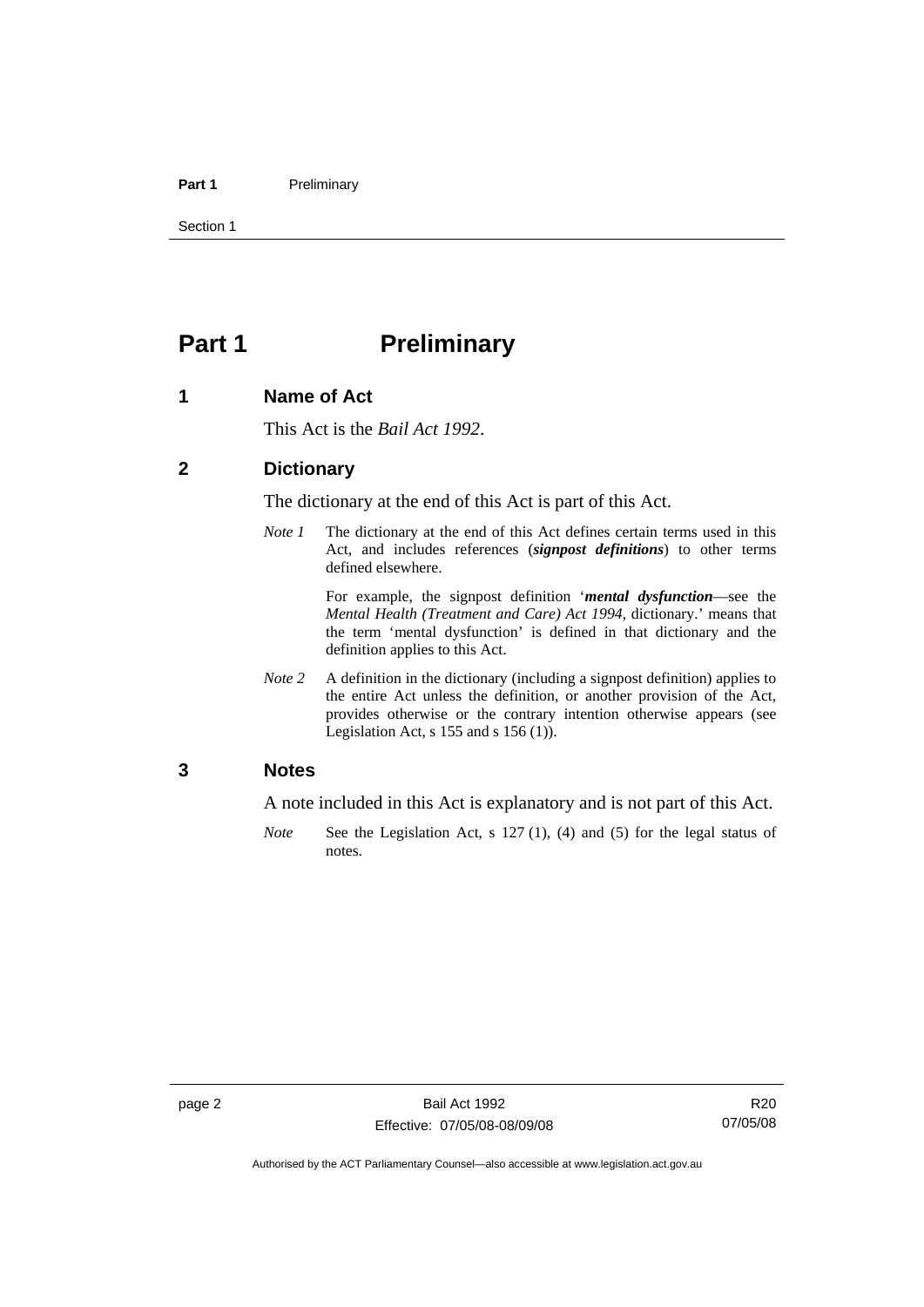## <span id="page-8-0"></span>**3A Offences against Act—application of Criminal Code etc**

Other legislation applies in relation to offences against this Act.

*Note 1 Criminal Code*

The Criminal Code, ch 2 applies to all offences against this Act (see Code, pt 2.1).

The chapter sets out the general principles of criminal responsibility (including burdens of proof and general defences), and defines terms used for offences to which the Code applies (eg *conduct*, *intention*, *recklessness* and *strict liability*).

*Note 2 Penalty units* 

The Legislation Act, s 133 deals with the meaning of offence penalties that are expressed in penalty units.

## **4 Act applies to children**

This Act applies to a person whether or not the person is an adult.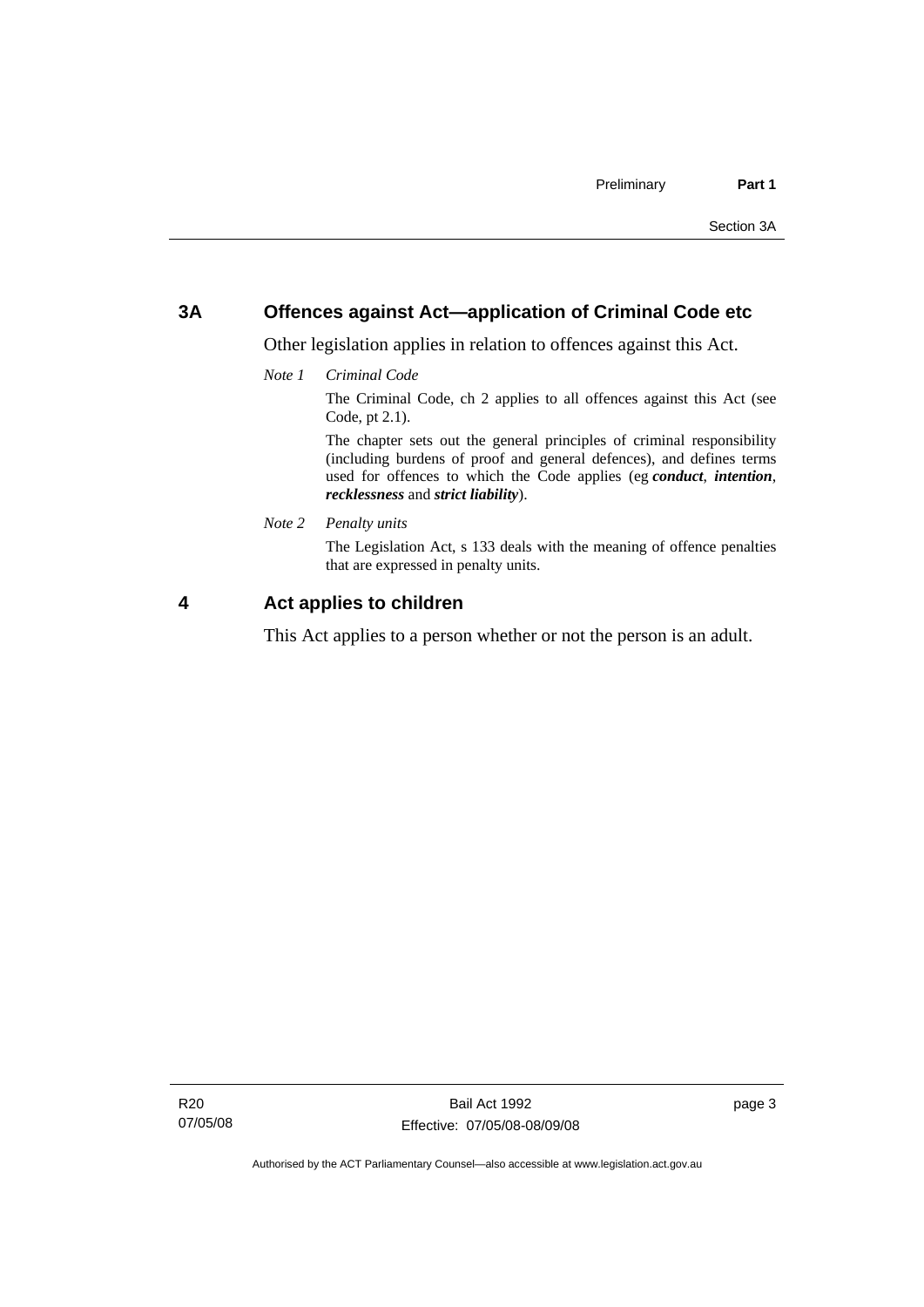# <span id="page-9-0"></span>**Part 2 Availability of bail**

# **Division 2.1 When bail may be granted and rights following**

#### **5 When may bail be granted?**

- (1) An accused person may be granted bail in relation to any period when the person is not required to attend court in relation to the offence with which the person has been charged.
- (2) However, an accused person who is in custody in relation to an offence must not be granted bail in relation to any period when—
	- (a) the person is in custody for another offence or reason in relation to which the person is not entitled to be granted bail; or
	- (b) the person is serving a sentence of imprisonment.

#### **6 Rights following grant of bail**

- (1) This section applies if—
	- (a) bail is granted to an accused person in relation to an offence; and
	- (b) the person gives an undertaking to appear; and
	- (c) if a bail condition mentioned in section  $25(1)$  (b) (ii) or (c) is imposed—the security is given or the deposit made.
- (2) The person is entitled—
	- (a) if the person is in custody—to be released from custody; and
	- (b) to remain at liberty in relation to the offence until required to appear before a court in accordance with the undertaking.
- (3) This section is subject to section 56A (Arrest without warrant of person on bail).

R20 07/05/08

Authorised by the ACT Parliamentary Counsel—also accessible at www.legislation.act.gov.au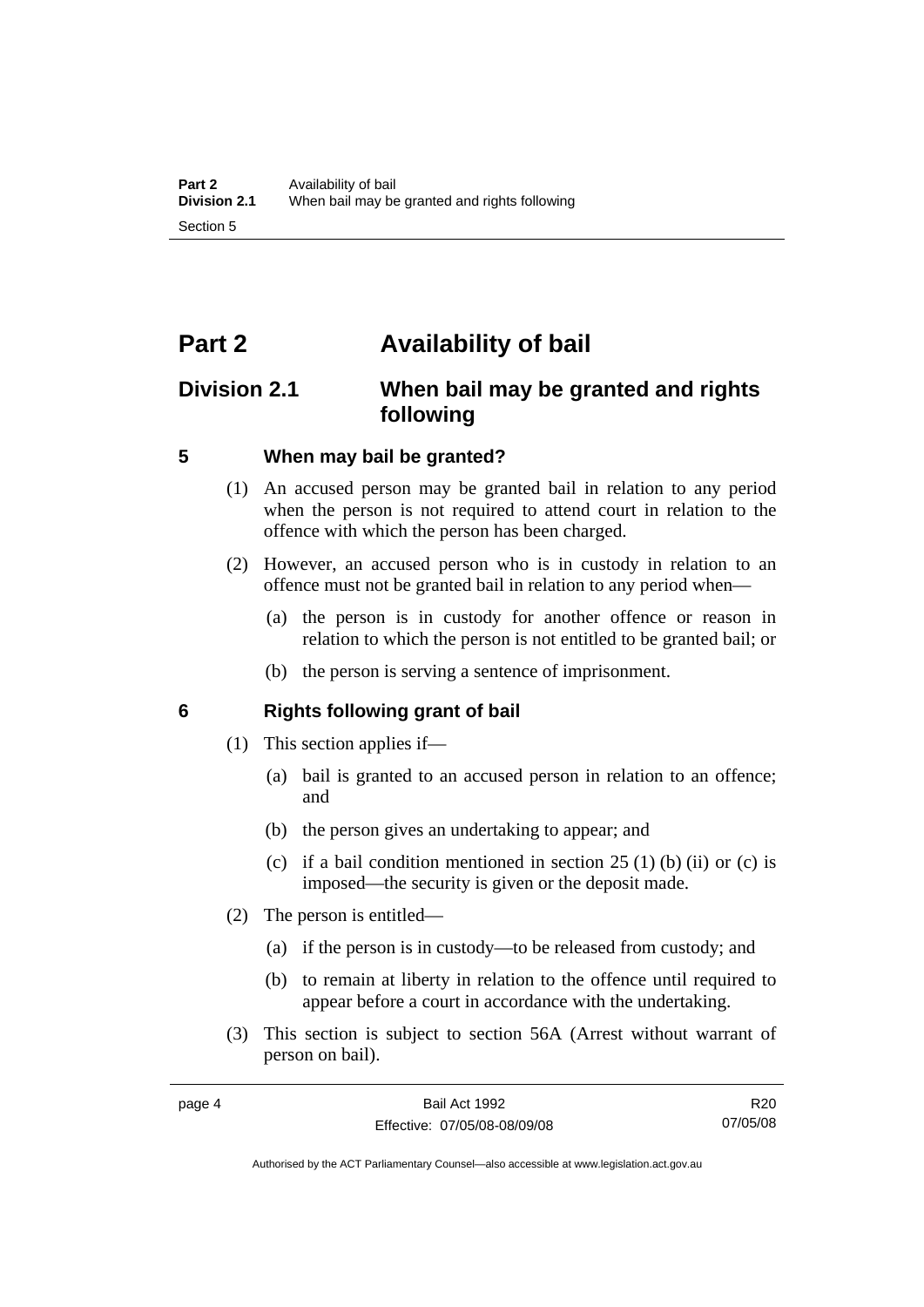# <span id="page-10-0"></span>**Division 2.2 Presumption for bail**

## **7 Div 2.2 subject to div 2.3 and div 2.4**

This division is subject to division 2.3 (No presumption for bail) and division 2.4 (Presumption against bail).

## **8 Entitlement to bail—certain minor offences etc**

- (1) This section applies to—
	- (a) a person charged with an offence not punishable by imprisonment (except in default of payment of a fine); and
	- (b) a person charged with an offence punishable by imprisonment for not longer than 6 months; and
	- (c) a person arrested for a breach of the peace or apprehended breach of the peace; and
	- (d) a person arrested under a warrant because of failure to comply with a summons or subpoena; and
	- (e) a person brought up to attend a trial or hearing following the issue of a habeas corpus order.
- (2) The person is entitled—
	- (a) to be granted bail; and
	- (b) if the person is in custody—to be released from custody as soon as the person gives an undertaking to appear.
- (3) However, if no further appearance is required for a person arrested for a breach of the peace or an apprehended breach of the peace, the person may be released from custody without giving an undertaking to appear.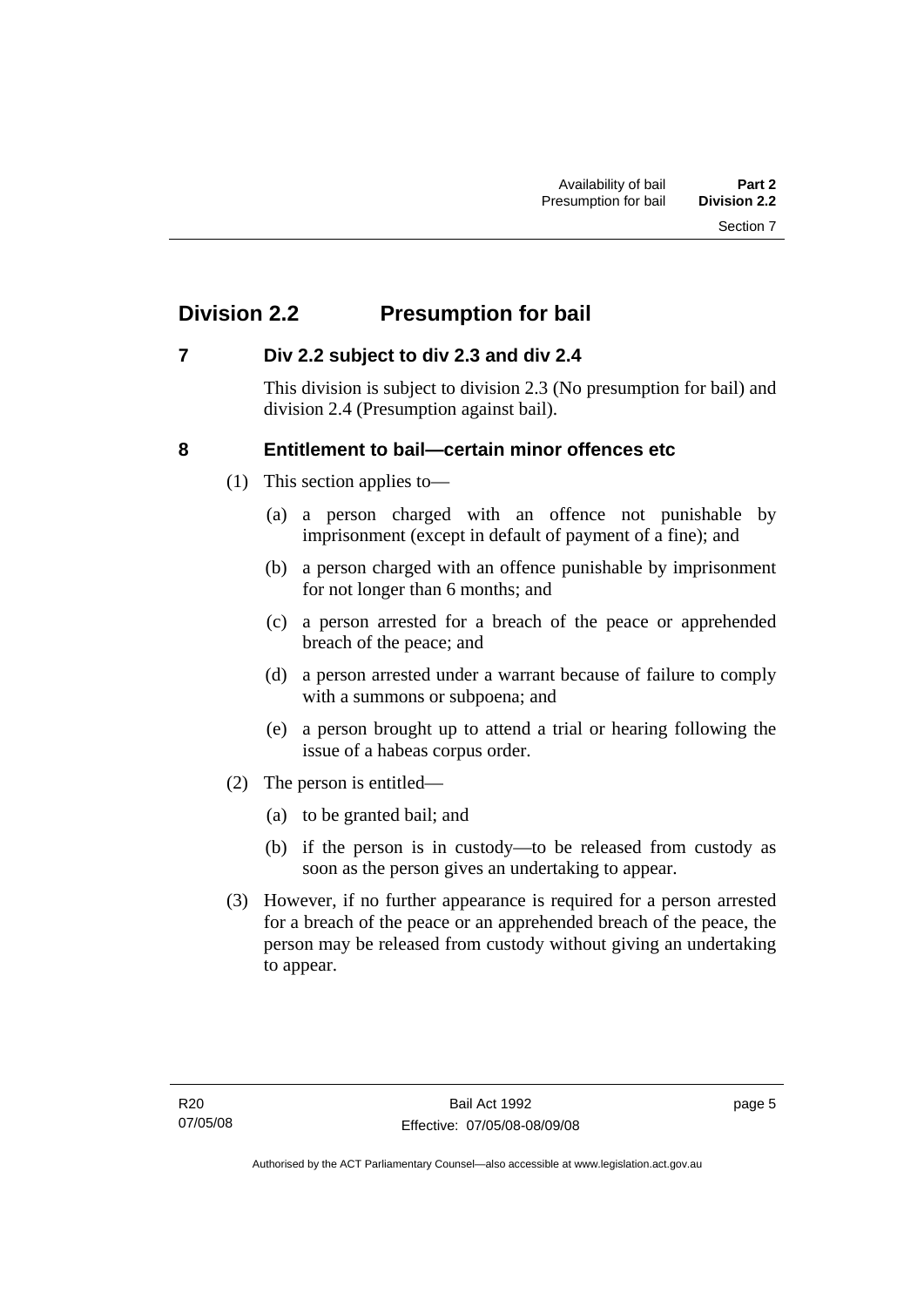- <span id="page-11-0"></span> (4) A condition to keep the peace may be imposed on a grant of bail to a person arrested for a breach of the peace or an apprehended breach of the peace.
	- *Note* For other conditions that may be imposed on a grant of bail, see s 25 and s 26.

#### **8A Entitlement to bail—breach of sentence obligations**

- (1) This section applies to a person arrested, or otherwise brought before the court or a magistrate, in relation to a breach, or anticipated breach, of—
	- (a) a deferred sentence obligation under the *Crimes (Sentencing) Act 2005*; or
	- (b) any of the following obligations under the *Crimes (Sentence Administration) Act 2005*:
		- (i) a periodic detention obligation;
		- (ii) a good behaviour obligation;
		- (iii) a parole obligation;
		- (iv) a release on licence obligation.
- (2) The person has the same entitlement to bail in relation to the breach, or anticipated breach, of the obligation as the person has under this part in relation to the offence to which the obligation relates.

#### **Examples**

1 Martin has been found guilty of armed robbery and sentenced to periodic detention. He has breached his periodic detention obligations and is arrested and brought before a magistrate under the *Crimes (Sentence Administration) Act 2005*, section 65 (Arrest warrant—breach of periodic detention obligations). There is no presumption in relation to bail because the offence of armed robbery is an offence to which division 2.2 (Presumption for bail) does not apply.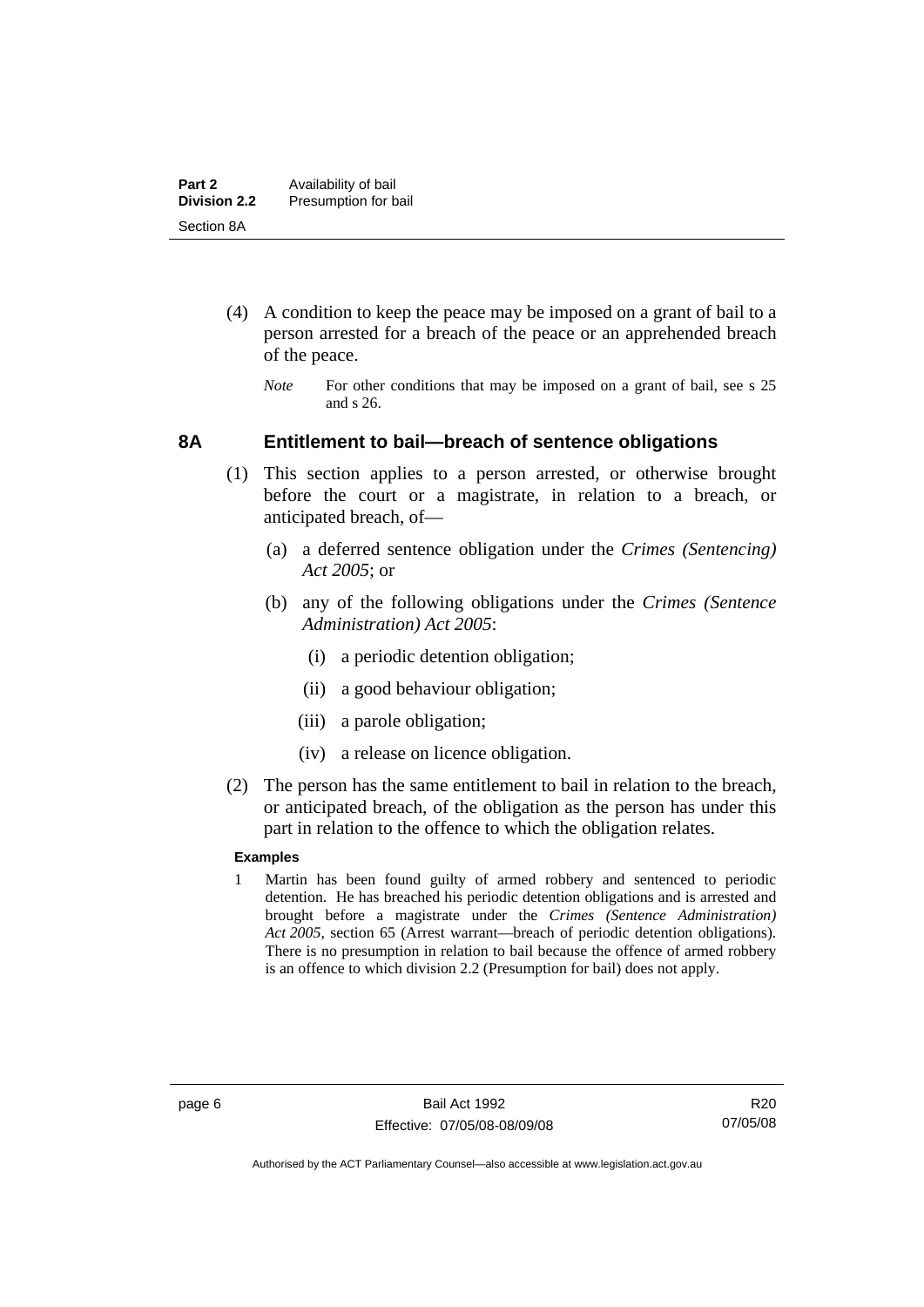- <span id="page-12-0"></span>2 Joe has been found guilty of threatening to kill. Joe had, 3 years before, been found guilty of an offence involving violence. A suspended sentence order under the *Crimes (Sentencing) Act 2005* is made as part of the sentence for the offence of threatening to kill and Joe is released under the order on signing an undertaking under a good behaviour order. However, Joe breaches the good behaviour order and is before the court on an application to cancel the order. There is no presumption in relation to bail because section 9B (b) applies to make the offence of threatening to kill an offence to which division 2.2 (Presumption for bail) does not apply.
	- *Note* An example is part of the Act, is not exhaustive and may extend, but does not limit, the meaning of the provision in which it appears (see Legislation Act, s 126 and s 132).
- (3) This section also applies to a person arrested, or otherwise brought before the court, in relation to a breach, or anticipated breach, of an obligation under an order to which the *Crimes (Sentence Administration) Act 2005*, section 332 (Home detention orders— Rehabilitation of Offenders (Interim) Act) applies.
- (4) Subsection (3) is a law to which the Legislation Act, section 88 (Repeal does not end effect of transitional laws etc) applies.
- (5) This subsection, subsection (3) and subsection (4) expire 3 years after the day this section commences.

# **8B Entitlement to bail—custody relating to sentence administration board hearings**

- (1) This section applies if—
	- (a) a person is arrested under the *Crimes (Sentence Administration) Act 2005*, section 206 (Arrest of offender for board hearing) and brought before a magistrate; or
	- (b) a person is remanded in custody under the *Crimes (Sentence Administration) Act 2005*, section 210 (Custody of offender during board hearing adjournment) and an application for bail for the person is made to a court or magistrate.

page 7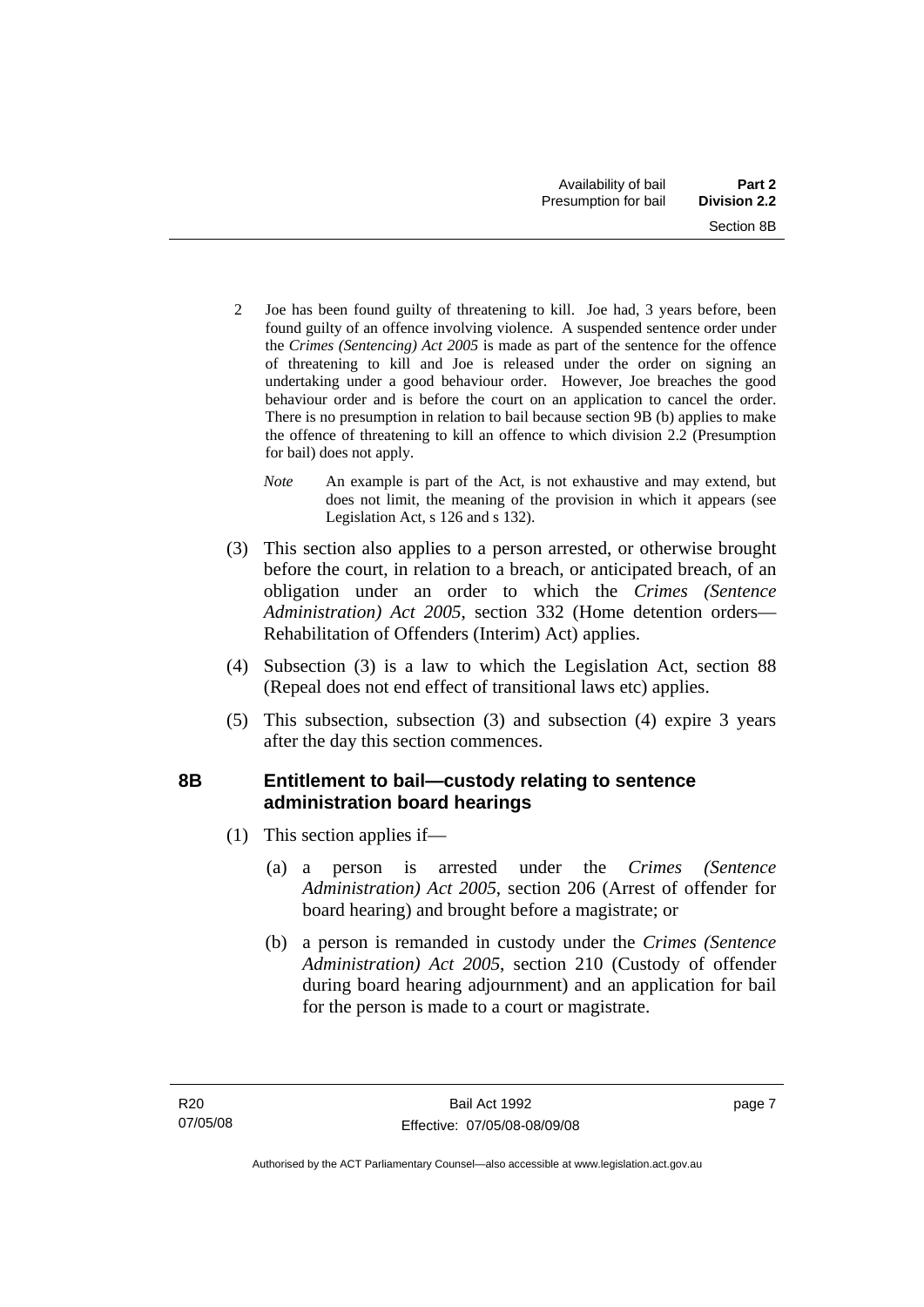<span id="page-13-0"></span> (2) The person has the same entitlement to bail as the person had for the offence to which the board hearing relates.

## **9 Limitations on entitlement to bail**

- (1) A person charged with an offence mentioned in section 8 (1) (a) or (b) is not entitled to be granted bail if—
	- (a) the person has previously failed to comply with an undertaking to appear, or a bail condition imposed, in relation to the same or a similar offence; or
	- (b) in the opinion of the court or authorised officer, the person is incapacitated by intoxication, injury or use of drugs or is otherwise in danger of physical injury or in need of physical protection.
- (2) A person arrested for a breach of the peace or apprehended breach of the peace is not entitled to be granted bail if the person has previously, without reasonable excuse, failed to comply with an undertaking to appear, or a bail condition imposed, in relation to a breach of the peace or apprehended breach of the peace.

## **9A Entitlement to bail—offences other than minor offences**

- (1) This section applies to—
	- (a) a person in relation to an offence other than an offence mentioned in section 8 (1) (a) or (b) (Entitlement to bail certain minor offences etc); and
	- (b) a person who is not entitled to bail under section 8 (2) because of section  $9(1)$  or  $(2)$ .
- (2) The person is entitled to be granted bail unless the court or authorised officer is satisfied that refusal is justified after considering—
	- (a) for an adult—the matters mentioned in section 22 (Criteria for granting bail to adults); or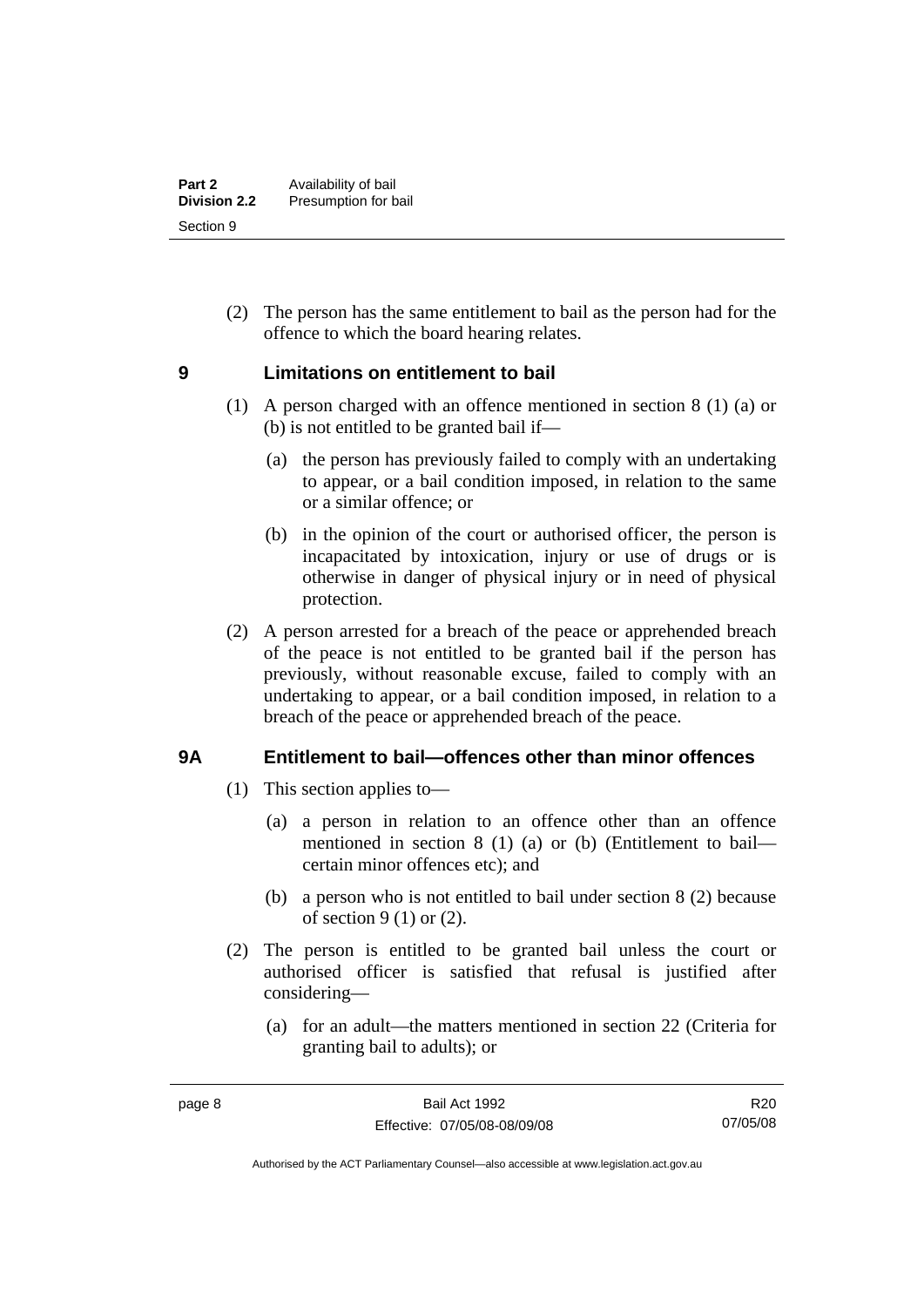<span id="page-14-0"></span> (b) for a child—the matters mentioned in section 23 (Criteria for granting bail to children).

# **Division 2.3 No presumption for bail**

## **9B Div 2.2 not to apply to certain offences**

Division 2.2 (Presumption for bail) does not apply to the grant of bail—

- (a) to a person accused of an offence mentioned in schedule 1 (Offences to which presumption for bail does not apply); or
- (b) to a person accused of any of the following offences, if the person has in the previous 10 years been found guilty of an offence involving violence or the threat of violence:
	- (i) an offence against the *Crimes Act 1900*, section 30 (Threat to kill);
	- (ii) an offence against the *Crimes Act 1900*, section 31 (Threat to inflict grievous bodily harm);
	- (iii) an offence against the *Crimes Act 1900*, section 35 (Stalking);
	- (iv) an offence against the *Domestic Violence and Protection Orders Act 2001*, section 34 (Offence for contravention of protection order); or
- (c) to a person accused of an offence against the *Criminal Code Act 1995* (Cwlth), section 80.1 (Treason); or
- (d) to a person convicted of an indictable offence but not sentenced.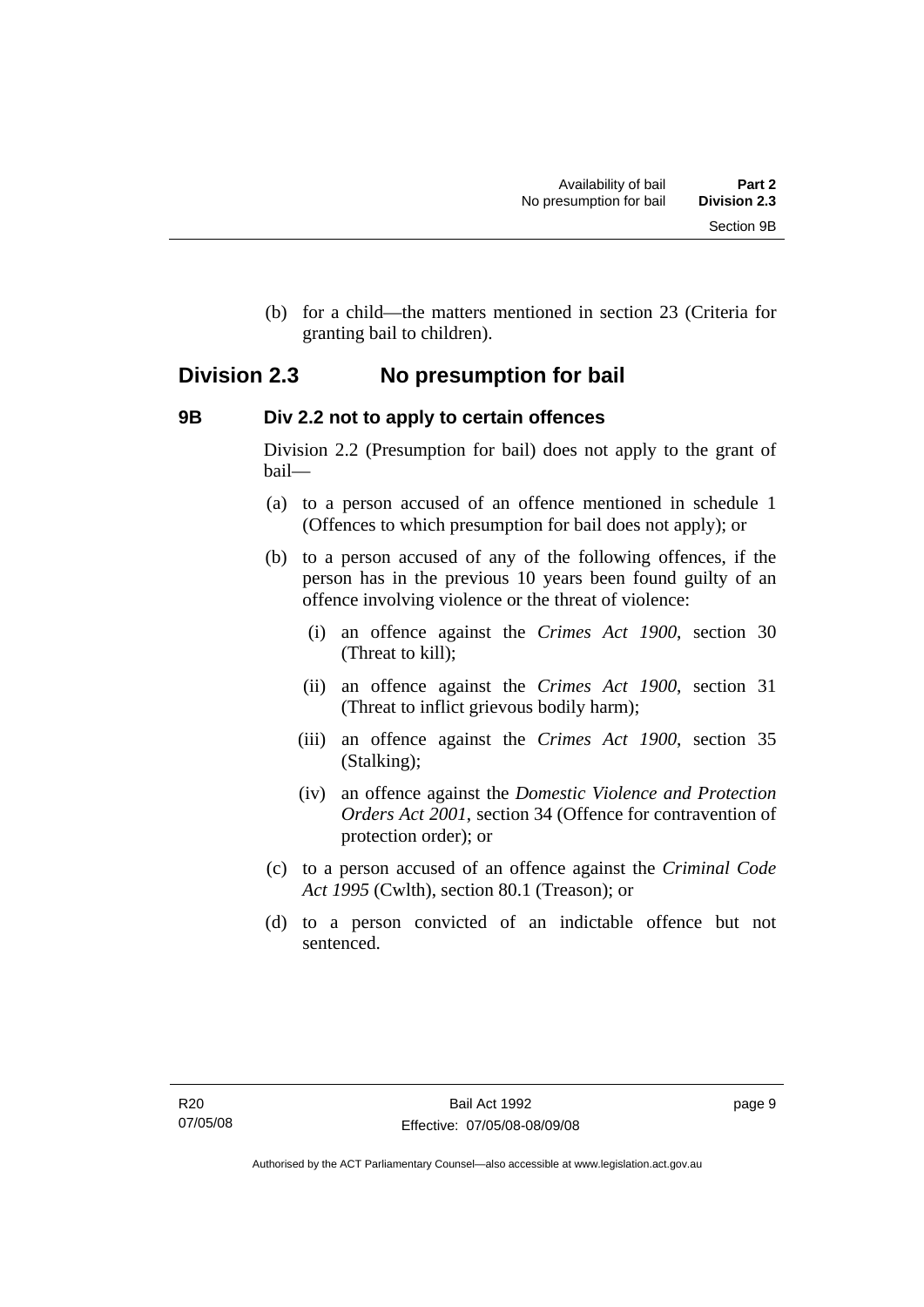# <span id="page-15-0"></span>**Division 2.4 Presumption against bail**

## **9C Bail for murder and certain serious drug offences**

- (1) This section applies to a person accused of—
	- (a) murder; or
	- (b) an offence against any of the following provisions of the Criminal Code, chapter 6 (Serious drug offences):
		- (i) section 603 (1) (which is about trafficking in a large commercial quantity of a controlled drug);
		- (ii) section  $607(1)$  (which is about manufacturing a large commercial quantity of a controlled drug for selling);
		- (iii) section  $616(1)$  (which is about cultivating a large commercial quantity of a controlled plant for selling);
		- (iv) section 619 (1) (which is about selling a large commercial quantity of a controlled plant);
		- (v) section  $622(1)$  (which is about supplying etc a commercial quantity of a controlled drug to a child for selling);
		- (vi) section 624 (1) (which is about procuring a child to traffic in a commercial quantity of a controlled drug).
	- *Note* A reference to an offence against a territory law includes a reference to a related ancillary offence, eg attempt (see Legislation Act, s 189).
- (2) A court or authorised officer must not grant bail to the person unless satisfied that special or exceptional circumstances exist favouring the grant of bail.
- (3) However, even if special or exceptional circumstances are established, the court or officer must refuse bail if satisfied that refusal is justified after considering—

R20 07/05/08

Authorised by the ACT Parliamentary Counsel—also accessible at www.legislation.act.gov.au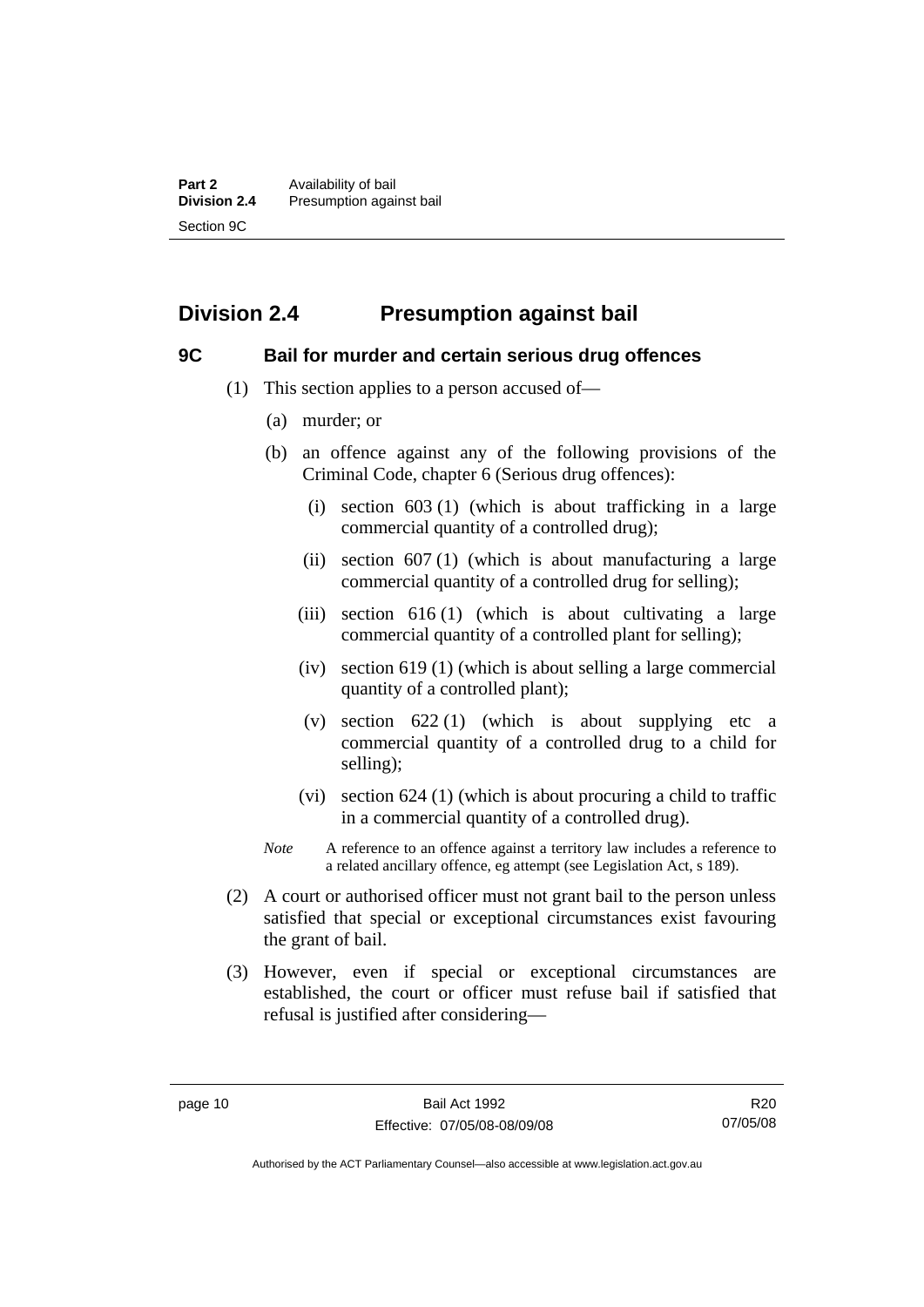- <span id="page-16-0"></span> (a) for an adult—the matters mentioned in section 22 (Criteria for granting bail to adults); or
- (b) for a child—the matters mentioned in section 23 (Criteria for granting bail to children).

#### **9D Bail for serious offence committed while charge for another pending or outstanding**

- (1) This section applies if—
	- (a) a person is accused of a serious offence; and
	- (b) the person is alleged to have committed the offence while a charge against the person for another serious offence is pending or outstanding.

#### **Example**

Claude is served with a summons to attend the Magistrates Court to answer a charge that he has committed the offence of taking a motor vehicle without consent (punishable by 5 years imprisonment under the Criminal Code, section 318 (1), and so a serious offence for this section). Before the court date, Claude is arrested and charged with having committed an aggravated robbery the day after being served with the summons (punishable by 25 years imprisonment under the Criminal Code, section 310, and so also a serious offence for this section). At the time of the alleged aggravated robbery, the charge of taking a motor vehicle without consent was still pending. This section will apply to any decision about the grant of bail to Claude in relation to the aggravated robbery charge.

- *Note* An example is part of the Act, is not exhaustive and may extend, but does not limit, the meaning of the provision in which it appears (see Legislation Act, s 126 and s 132).
- (2) A court or an authorised officer must not grant bail to the accused person unless satisfied that special or exceptional circumstances exist favouring the grant of bail.
- (3) However, even if special or exceptional circumstances are established, the court or officer must refuse bail if satisfied that refusal is justified after considering—

page 11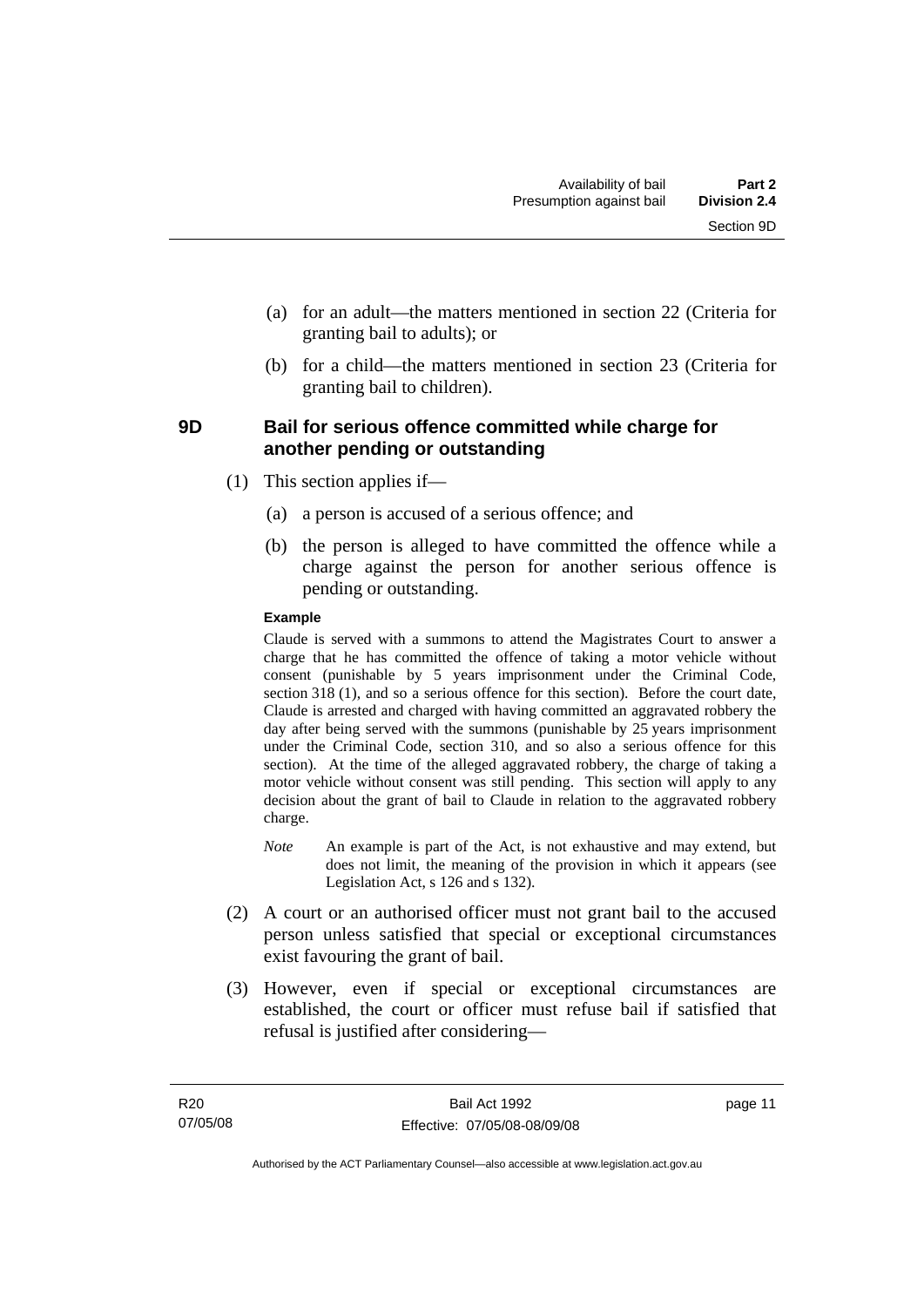- (a) for an adult—the matters mentioned in section 22 (Criteria for granting bail to adults); or
- (b) for a child—the matters mentioned in section 23 (Criteria for granting bail to children).
- (4) Also, if the serious offence mentioned in subsection (1) (a) or (b) is a domestic violence offence, an authorised person must not grant bail to the accused person if satisfied that refusal of bail is required under section 9F (Domestic violence offence—bail by authorised officer).
- (5) This section does not affect the application of section 9F (4) and (5) to the accused person if—
	- (a) the serious offence mentioned in subsection (1) (a) or (b) is a domestic violence offence; and
	- (b) an authorised person grants bail to the accused person.
- (6) In this section:

*outstanding*—a charge against a person for an offence is *outstanding*—

- (a) until the charge is finally dealt with in any of the following ways:
	- (i) the charge is withdrawn;
	- (ii) the charge is dismissed by a court;
	- (iii) the person is discharged by the Magistrates Court following a committal hearing;
	- (iv) the person is acquitted or found guilty by a court of the offence; and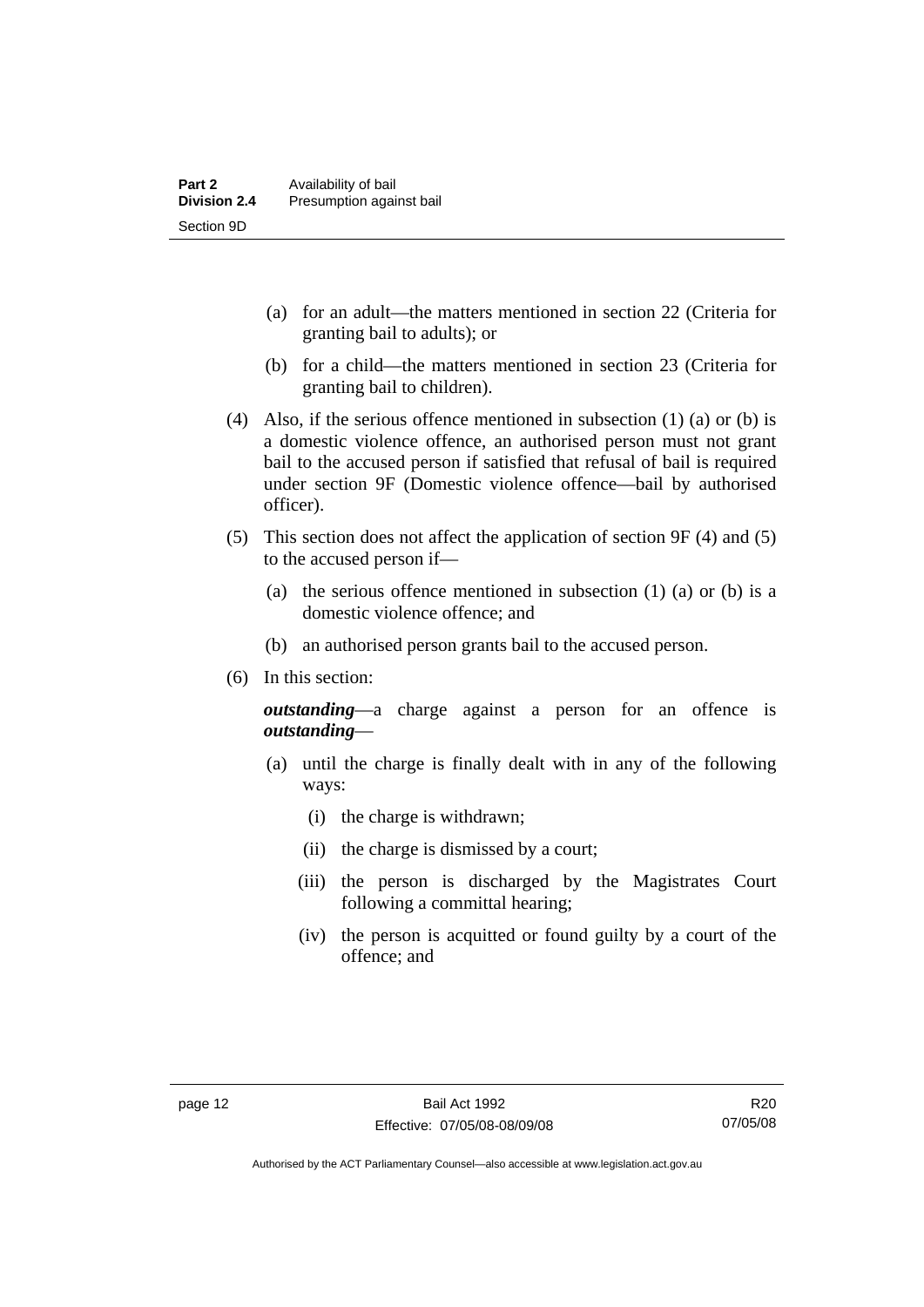- (b) if the person is acquitted or found guilty by a court of the offence charged, but a new trial on the charge (or a charge based on the same facts) is later ordered on appeal—from the date the new trial is ordered until the earliest of the following happens—
	- (i) the charge (or a charge based on the same facts) is finally dealt with as mentioned in paragraph (a)  $(i)$ ,  $(ii)$  or  $(iv)$ ;
	- (ii) the order for the new trial is reversed on a further appeal.

*Note Found guilty*, of an offence, includes—

- having an order made for the offence under the *Crimes (Sentencing) Act 2005*, s 17 (Non-conviction orders—general)
- having the offence taken into account under the *Crimes (Sentencing) Act 2005*, s 57 (Outstanding additional offences taken into account in sentencing)
- having an order made for the offence under the *Children and Young People Act 1999*, s 98 (Disposition without proceeding to conviction)

(see Legislation Act, dict, pt 1).

*pending*—a charge against a person for an serious offence is *pending* if the person has not yet been charged with the offence, but the person has—

- (a) been arrested for the offence (unless the person is later released without being charged with a serious offence); or
- (b) been served with a summons to appear before a court to answer a charge for the offence; or
- (c) at the invitation of a police officer, signed an agreement to attend court to answer a charge for the offence.

*serious offence* means an offence punishable by imprisonment for 5 years or longer.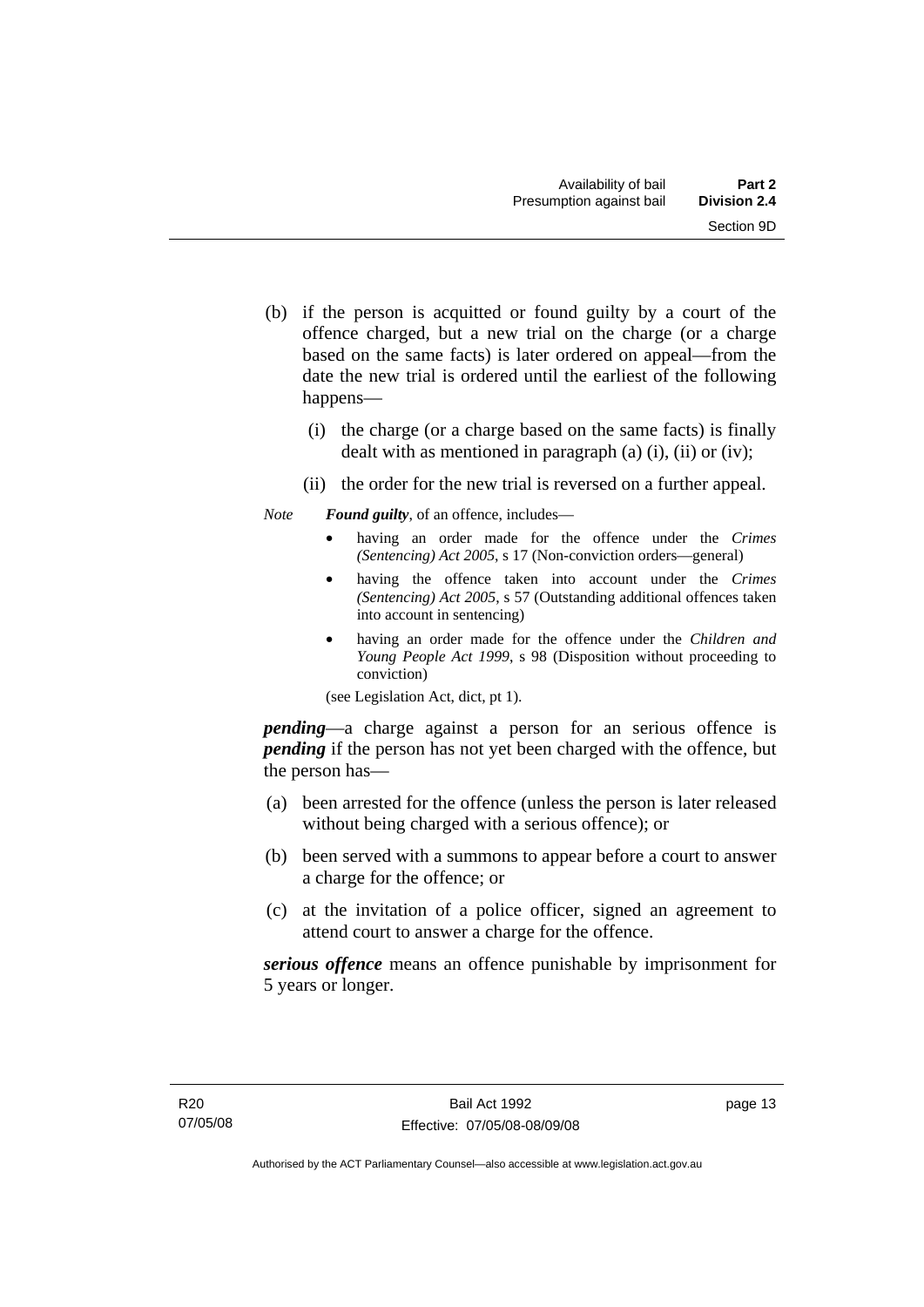#### <span id="page-19-0"></span>**9E Bail for person sentenced to imprisonment**

- (1) This section applies if—
	- (a) a person has been convicted of an offence by a court and sentenced to a period of imprisonment for the offence; and
	- (b) an appeal is pending in relation to the conviction or sentence.
- (2) A court must not grant bail to the person unless satisfied that special or exceptional circumstances exist favouring the grant of bail.
- (3) In this section:

*appeal* includes an appeal against a decision on appeal.

#### **9F Domestic violence offence—bail by authorised officer**

- (1) This section applies to a person accused of a domestic violence offence.
- (2) An authorised officer must not grant bail to the person unless satisfied that the person poses no danger to a protected person while released on bail.
- (3) However, even if the authorised officer is satisfied under subsection (2), the officer must refuse bail if satisfied that the refusal is justified after considering—
	- (a) for an adult—the matters mentioned in section 22 (Criteria for granting bail to adults); or
	- (b) for a child—the matters mentioned in section 23 (Criteria for granting bail to children).
- (4) Also, the person must not be released on bail under this section unless the person gives an undertaking to appear within 48 hours of being released.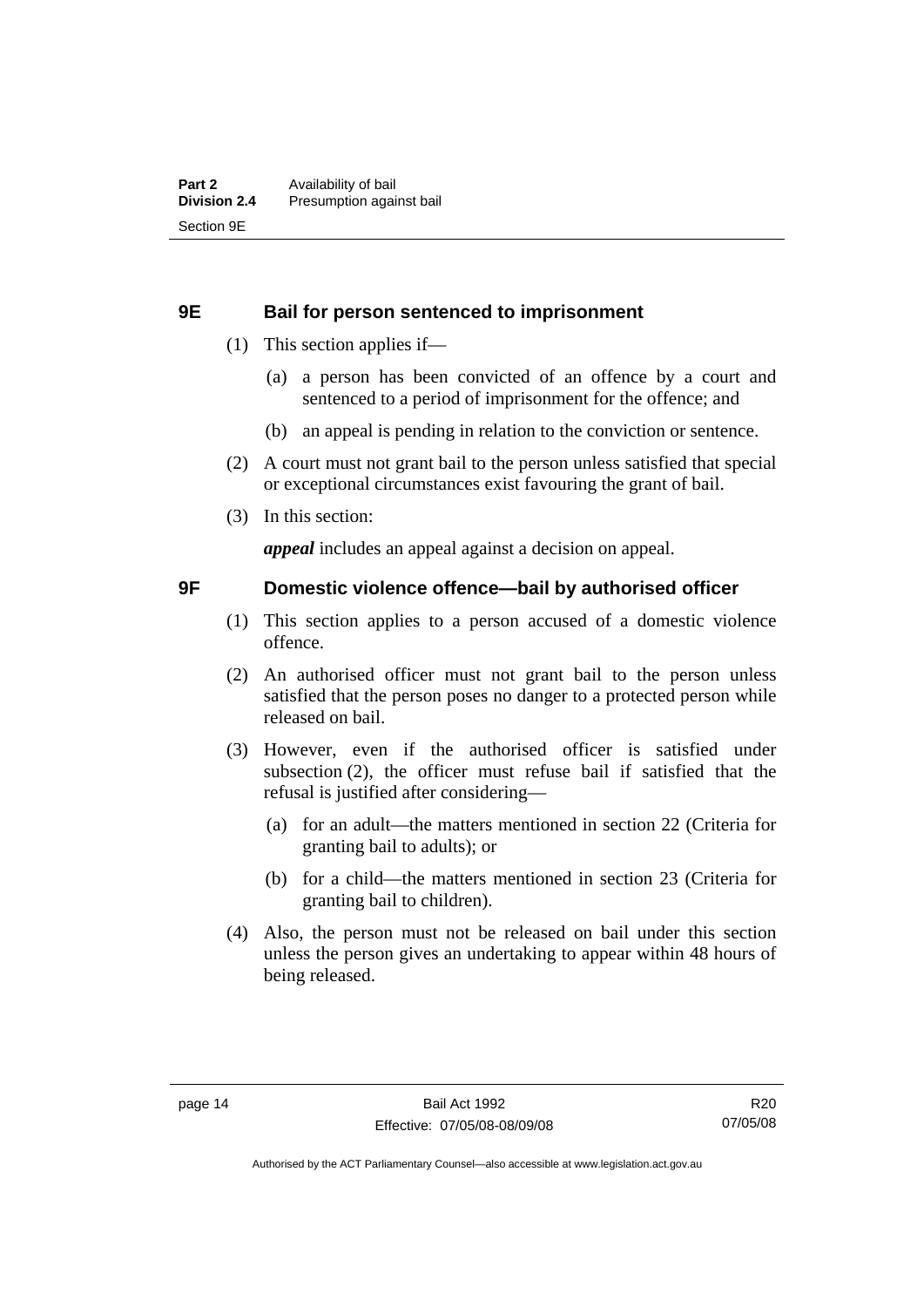- <span id="page-20-0"></span> (5) If the authorised officer grants bail to the person under this section, the officer must, in the record made under section 27 (Recording of certain bail decisions), state why the officer is satisfied that the person poses no danger to any protected person.
- (6) In this section:

*protected person*, in relation to a person accused of a domestic violence offence—

- (a) means a person against whom the alleged conduct making up the offence was directed; and
- (b) includes any other relevant person in relation to the accused person.

*relevant person*—see the *Domestic Violence and Protection Orders Act 2001*, dictionary.

- *Note* The *Domestic Violence and Protection Orders Act 2001*, dict defines a *relevant person* in relation to the accused person as any of the following people:
	- a domestic partner of the accused person (*domestic partner* is defined in the Legislation Act, s 169 (1))
	- a relative of the accused person (*relative* is defined in the *Domestic Violence and Protection Orders Act 2001*, s 10A)
	- a child of a domestic partner of the accused person
	- a parent of a child of the accused person.

# **9G Special or exceptional circumstances**

- (1) This section applies if a court or authorised officer is required under this part to be satisfied of the existence of special or exceptional circumstances favouring the grant of bail to a person.
- (2) A circumstance that would be an applicable bail criteria for the person is not a special or exceptional circumstance only because it is an applicable bail criteria.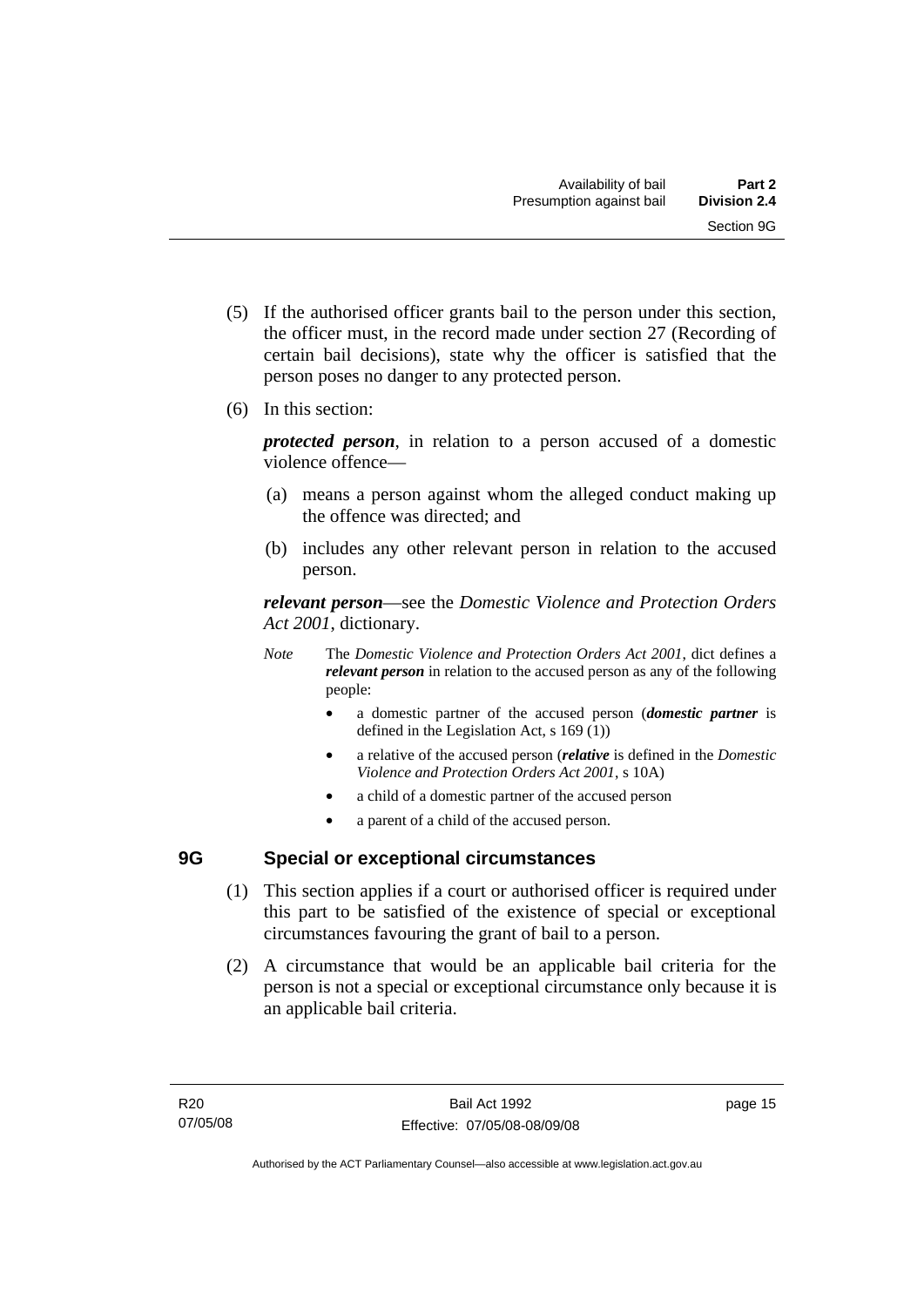(3) Also, the court or authorised officer must consider the applicable bail criteria for the person only after the court or authorised officer is satisfied of the existence of the special or exceptional circumstances.

#### **Examples for s (3)**

- 1 Damien is before the court charged with having committed an aggravated robbery. He has earlier been charged with having committed aggravated robbery. Section 9D applies and there is a presumption against bail unless there are special or exceptional circumstances. Damien argues that there are special circumstances as he needs to support his child, he may lose his job and he may lose an opportunity to take up public housing. The court considers that the circumstances are not special or exceptional. Bail is not granted and the criteria in section 22 are not considered.
- 2 Jason is facing similar charges. Jason has had a car accident before his arrest for the second offence. His kidneys are damaged requiring dialysis every 3 days. Jason argues that his need for regular treatment and his reduced mobility mean that he is highly unlikely to abscond. The court considers these circumstances are special or exceptional. The court then considers the criteria in section 22 in deciding whether to grant bail.
- *Note* An example is part of the Act, is not exhaustive and may extend, but does not limit, the meaning of the provision in which it appears (see Legislation Act, s 126 and s 132).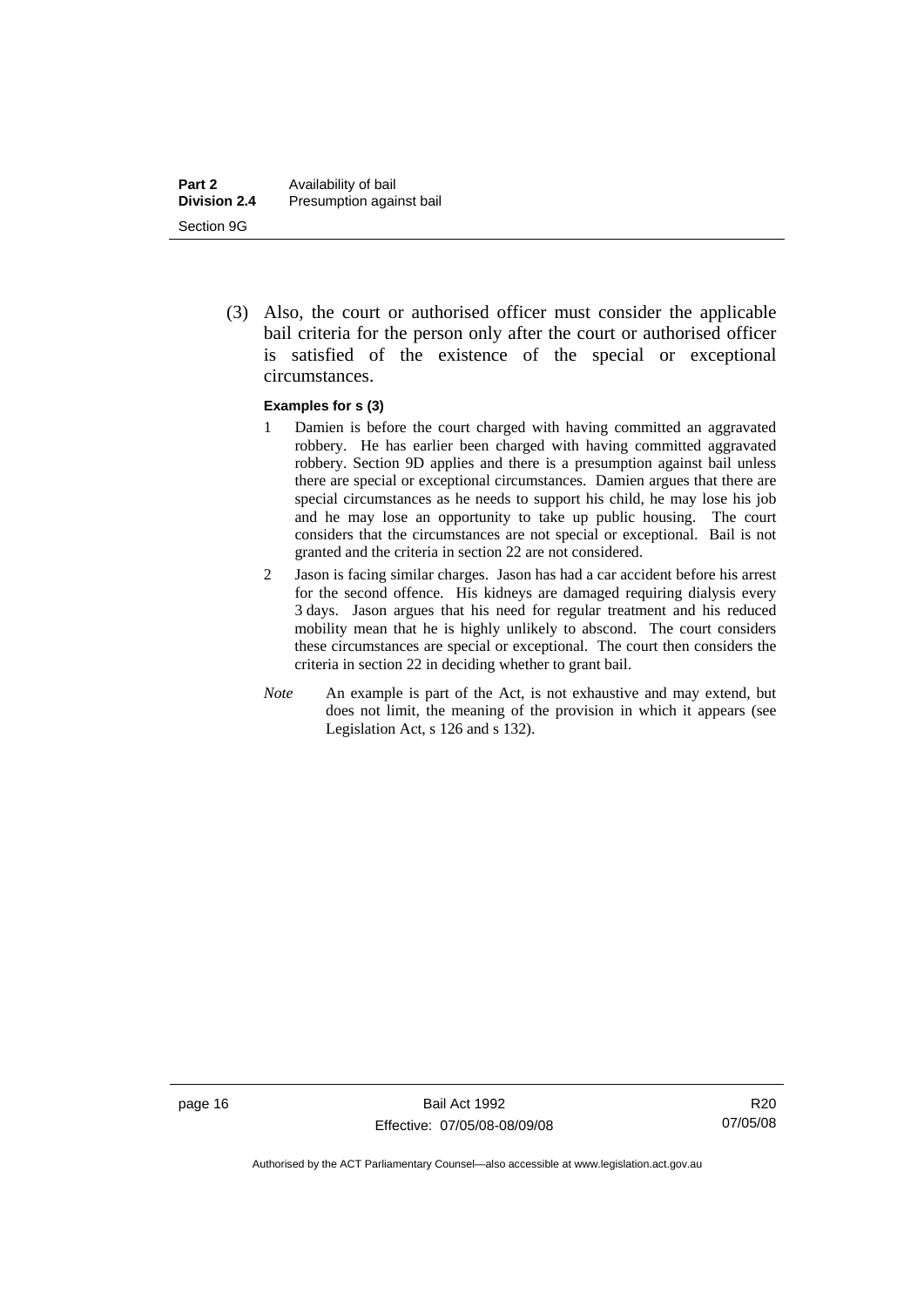# <span id="page-22-0"></span>**Part 3 Dispensing with bail**

## **10 Dispensing with bail**

- (1) A court that may grant bail to an accused person may instead dispense with the requirement for bail.
- (2) In deciding whether to release an accused person from custody without requiring bail, a court may have regard to any information that appears to the court to be relevant and reliable.
- (3) If, during an appearance by an accused person before a court, no specific order or direction is made by the court in relation to bail, the court is taken to have dispensed with the requirement for bail.
- (4) Subsection (2) does not apply if, under section 33 (3), the court is taken to have continued bail.
- (5) A court must not dispense with the requirement for bail for an accused person to whom either of the following sections apply unless satisfied that special or exceptional circumstances exist justifying dispensing with the requirement:
	- (a) section 9D (Bail for serious offence committed while charge for another pending or outstanding);
	- (b) section 9E (Bail for person sentenced to imprisonment).

## **11 Effect of dispensing with bail**

 (1) While the requirement for bail is dispensed with under this Act in relation to a person accused of an offence, the person is entitled to be and to remain at liberty in relation to the offence until the person is required to appear before a court in relation to the offence.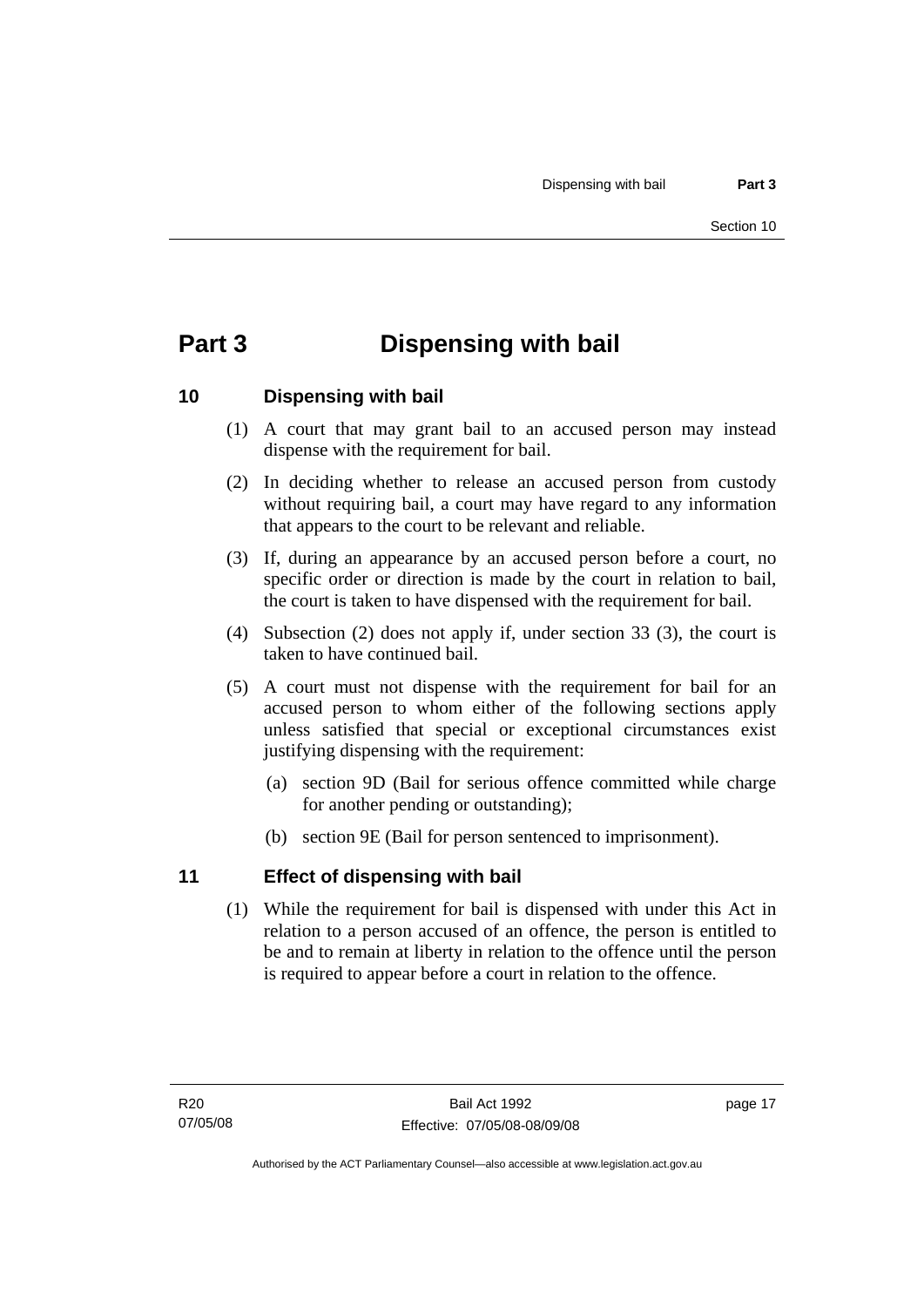#### <span id="page-23-0"></span>**Part 3 Dispensing with bail**

#### Section 12

 (2) Subsection (1) does not apply to an accused person while the person is in custody for another offence or reason in relation to which the person is not entitled to be at liberty, whether under this Act or otherwise.

#### **12 Decision to dispense with bail**

For part 6, if a court dispenses with the requirement for bail, the court is taken to have made a decision in relation to bail.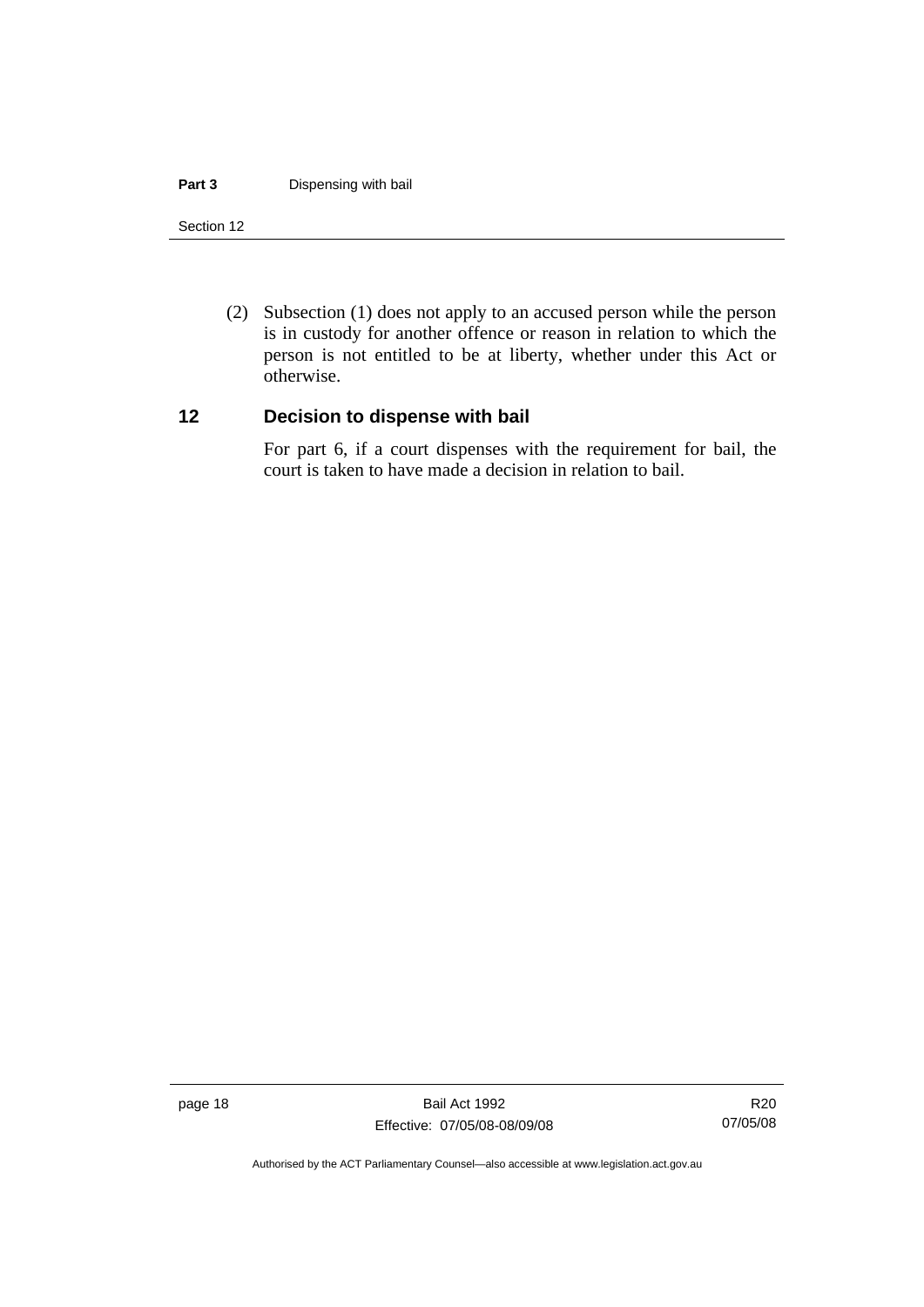# <span id="page-24-0"></span>**Part 4 Grant of bail**

# **13 Deciding bail after charge laid**

- $(1)$  If—
	- (a) a person who has been taken into custody by a police officer is charged with an offence but is not to be brought before a court forthwith after being so charged; or
	- (b) it is not practicable to bring before a court forthwith a person arrested under a warrant (being a warrant which does not expressly preclude the granting of bail) issued under the *Magistrates Court Act 1930*, section 42 (2) (Issue of warrant and summons) in relation to an offence punishable by a fine or by imprisonment for a period not exceeding 2 years;

the police officer who charges or arrests the person—

- (c) shall inform the person, or cause the person to be informed, that the person may—
	- (i) apply for bail; and
	- (ii) communicate with a lawyer of his or her choice in relation to the making of an application for bail; and
	- (iii) if the person cannot speak or understand the English language—have recourse to the services of a competent interpreter; and
	- (iv) communicate with any other person of his or her choice, being a person who may reasonably be expected to assist him or her in relation to the provision of bail; and

page 19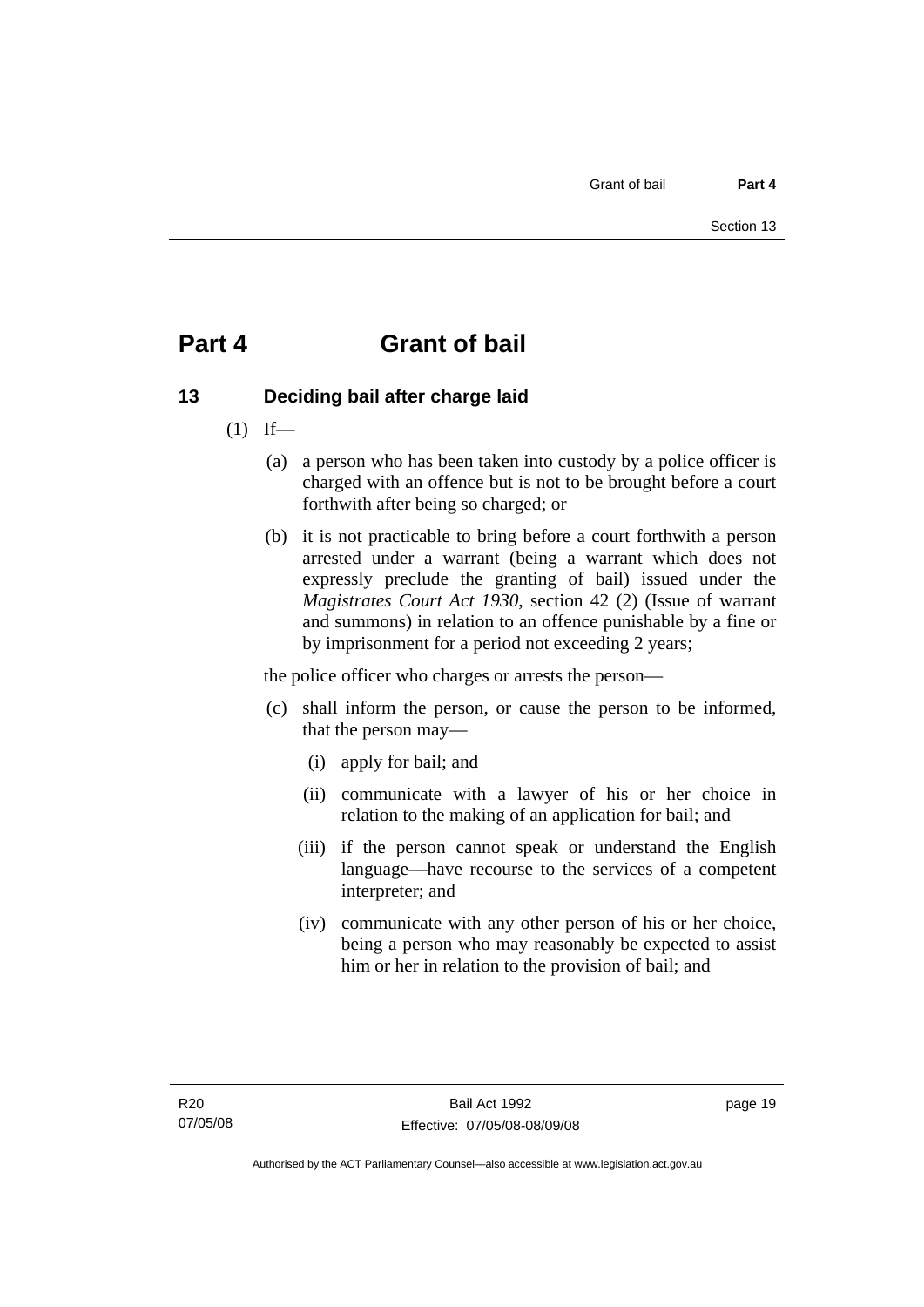#### **Part 4** Grant of bail

and, if the person asks for facilities to do so, shall provide the person with reasonable facilities to enable the person to communicate with a lawyer, such an interpreter or such other person; and

- (d) shall inform the person, or cause the person to be informed of—
	- (i) the applicable bail criteria; and
	- (ii) the conditions subject to which the person may be released on bail; and
- (e) if the person applies for bail—
	- (i) if the police officer is authorised to grant bail to the person—shall consider whether the person should be granted bail; or
	- (ii) in any other case—shall bring the person before an authorised officer.
- (2) If a person is brought before an authorised officer under subsection  $(1)$  (e)  $(ii)$ , the authorised officer shall consider whether the person should be granted bail.
- (3) If, before subsection (1) has been fully complied with in relation to an accused person, an authorised officer is satisfied that it is appropriate to release the person on bail subject only to the person giving an undertaking to appear, the authorised officer may so release the person.
- (4) A police officer who charges or arrests a person may refrain from complying with subsection  $(1)$   $(c)$   $(ii)$ ,  $(iii)$  or  $(iv)$  if the police officer believes on reasonable grounds that it is necessary to do so to prevent—
	- (a) the escape of an accomplice of the accused person; or
	- (b) the loss, destruction or falsification of evidence relating to the offence.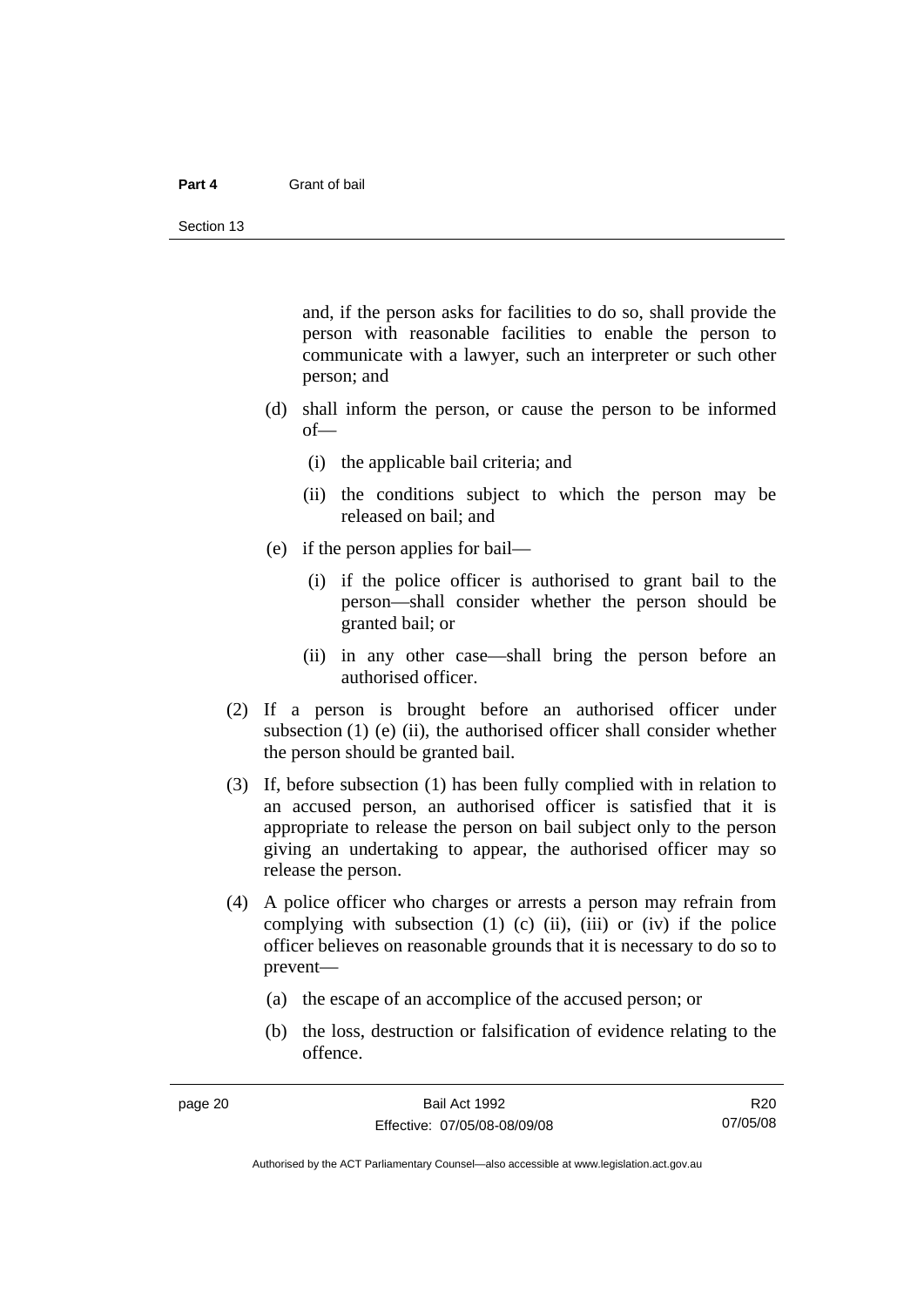<span id="page-26-0"></span> (5) If a police officer who charges or arrests a person refrains from complying with subsection  $(1)$   $(c)$   $(ii)$ ,  $(iii)$  or  $(iv)$  for a reason specified in subsection (4), the police officer shall record, or cause to be recorded, his or her reasons for not so complying.

## **14 Grant of bail by authorised officers**

- (1) Subject to subsection (2), an authorised officer may grant bail in accordance with this Act to an accused person who is present at a police station.
- (2) An authorised officer must not grant bail to a person accused of an offence if—
	- (a) a decision about bail in relation to the offence has been made by a court; or
	- (b) the offence is a domestic violence offence of murder.
	- *Note* A reference to an offence against a territory law includes a reference to a related ancillary offence, eg attempt (see Legislation Act, s 189).

## **15 Deciding of questions of bail by authorised officers**

- (1) An authorised officer who is required to consider whether to grant bail to an accused person shall as soon as reasonably practicable—
	- (a) give—
		- (i) the accused person or a lawyer representing the accused person; and
		- (ii) any police officer involved in the investigation of the offence with which the accused person is charged;

an opportunity to make submissions to the authorised officer about the conditions to which any grant of bail to the accused person should be made subject; and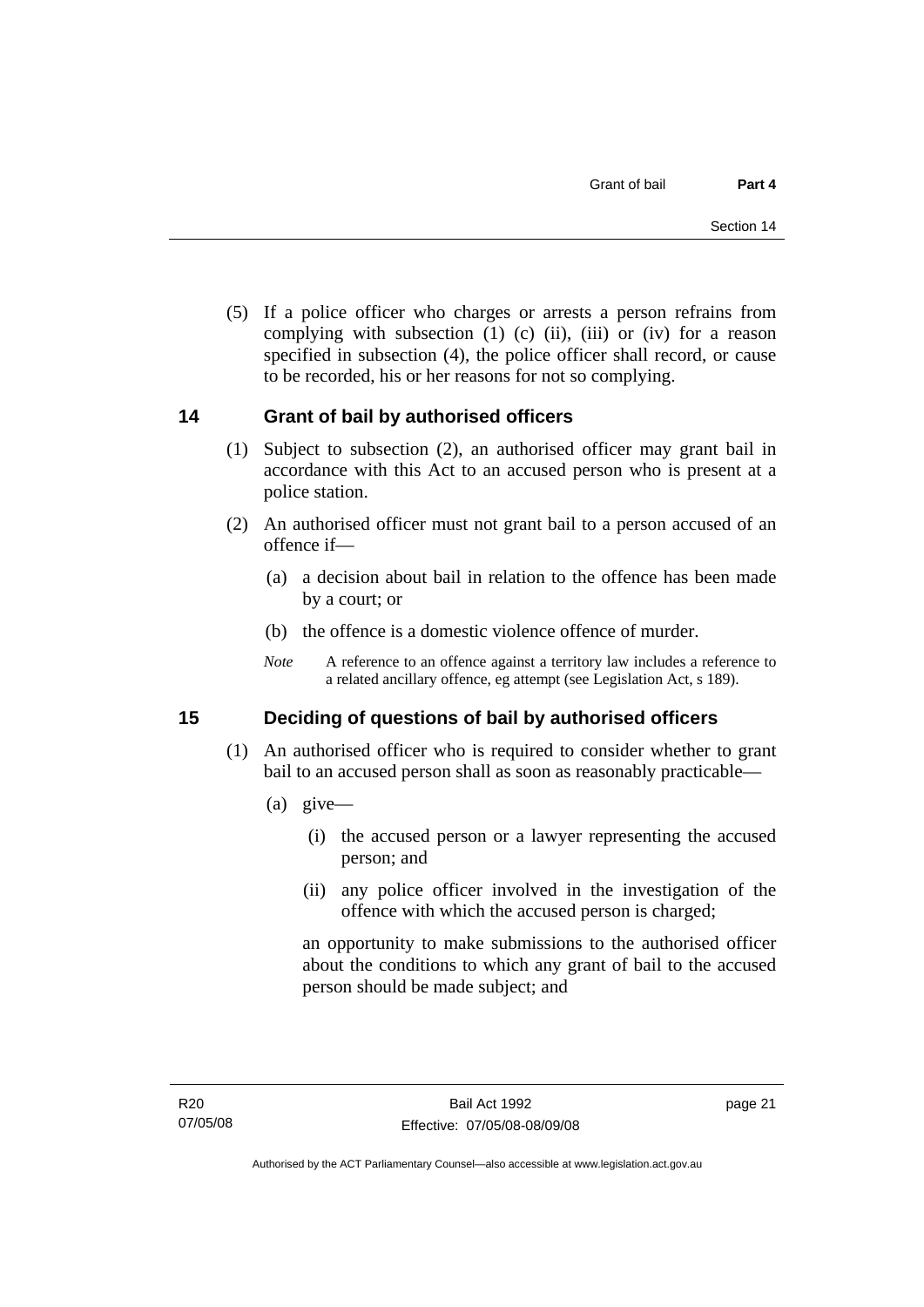- <span id="page-27-0"></span> (b) having regard to those submissions, to the applicable bail criteria and to any other available information that the authorised officer considers relevant and reliable, decide whether the person should be granted bail.
- (2) If the authorised officer is satisfied, having regard to the applicable bail criteria, that—
	- (a) it is appropriate to release the person on the person giving an undertaking to appear; and
	- (b) it is not necessary to impose a bail condition;

the authorised officer shall release the person on the person giving that undertaking.

- (3) If the authorised officer is satisfied, having regard to the applicable bail criteria, that it is not appropriate to grant bail to the accused person without imposing a condition, the authorised officer shall, having regard to—
	- (a) the conditions that may be imposed in granting bail to a person; and
	- (b) the extent to which the imposition of 1 or more bail conditions would be appropriate having regard to the matters mentioned in whichever of section 9F (2), section 22 or section 23 applies to the making of a decision regarding the granting of bail to the accused person;

decide whether to grant bail to the accused person.

#### **16 Notification of decision of authorised officer**

- (1) If an authorised officer decides—
	- (a) to refuse to grant bail to an accused person; or
	- (b) to grant bail to an accused person subject to 1 or more bail conditions;

R20 07/05/08

Authorised by the ACT Parliamentary Counsel—also accessible at www.legislation.act.gov.au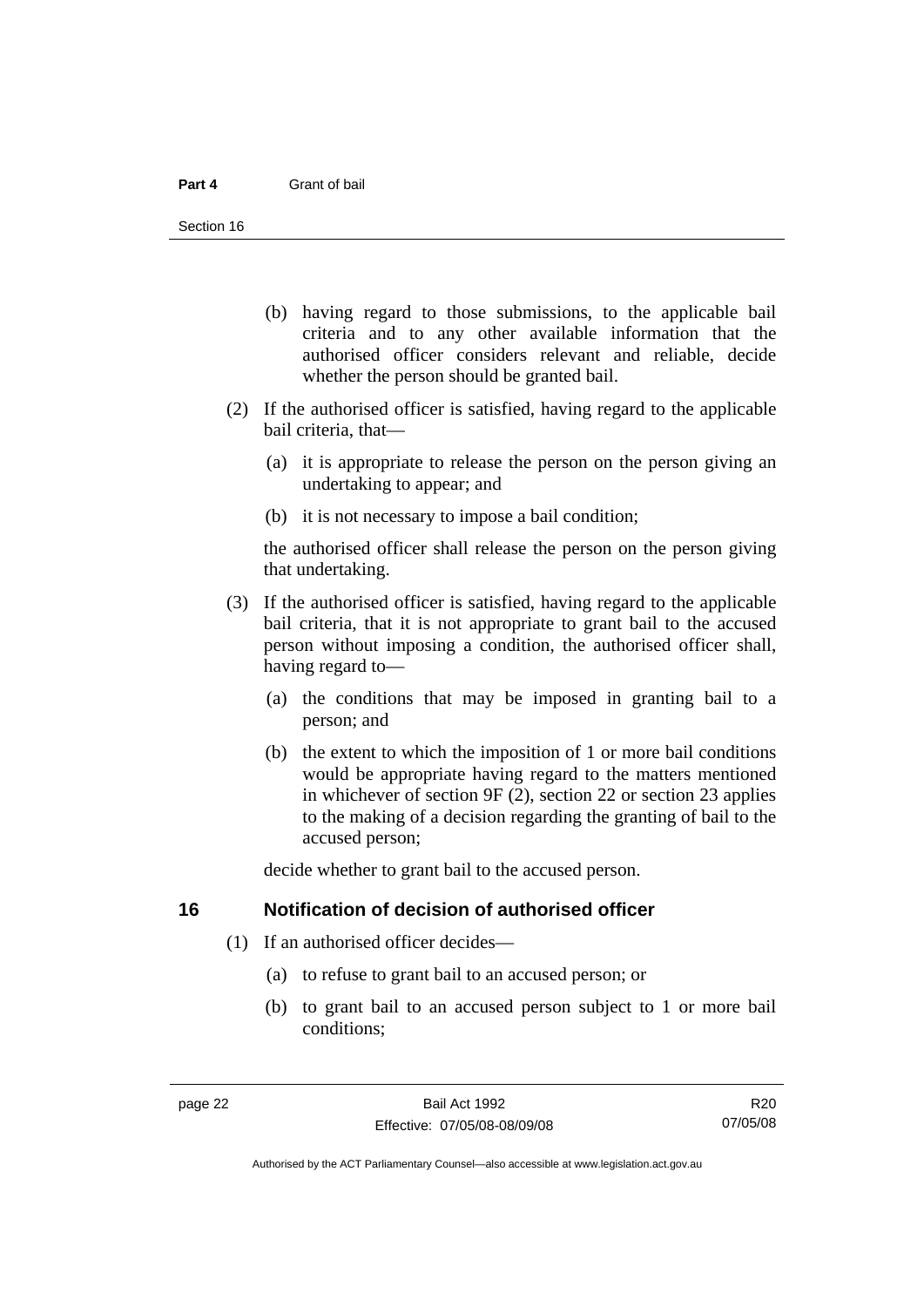the authorised officer shall inform the accused person—

- (c) of his or her decision; and
- (d) the right of the accused person to request a review of the decision under section 38; and
- (e) if bail is refused—that the person is entitled to communicate with a lawyer; and
- (f) if the person would be granted bail subject to 1 or more bail conditions and that bail condition, or those bail conditions, are such that the person is unable or unwilling to comply, or to arrange for compliance, with them—that the person is entitled to communicate with a lawyer.
- (2) An authorised officer shall, on being requested to do so by an accused person in relation to whom the authorised officer has made a decision of the kind referred to in subsection (1) (a) or (b), provide the person with reasonable facilities to communicate with a lawyer.
- (3) An authorised officer who refuses to grant bail to an accused person may refrain from complying with subsection (1) (e) or (f) and subsection (2) if the authorised officer believes on reasonable grounds that it is necessary to do so to prevent—
	- (a) the escape of an accomplice of the accused person; or
	- (b) the loss, destruction or falsification of evidence relating to the offence.
- (4) If an authorised officer refrains from complying with subsection  $(1)$  (e) or  $(f)$  and subsection  $(2)$  for a reason mentioned in subsection (3), the authorised officer shall record, or cause to be recorded, his or her reasons for not complying.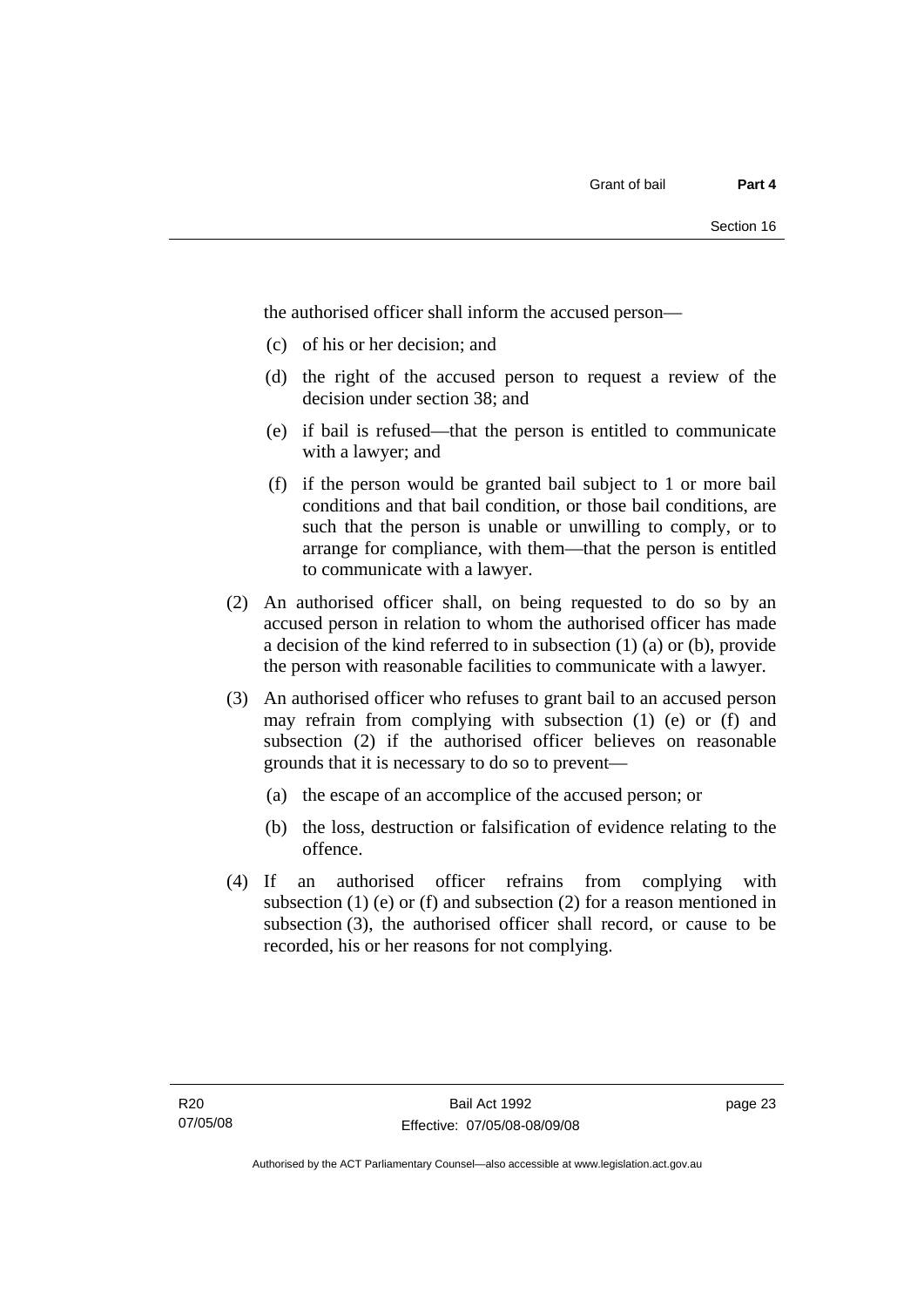<span id="page-29-0"></span>Section 17

- (5) If an authorised officer decides to grant bail to an accused person in relation to a domestic violence offence, the officer must take reasonable steps to tell each protected person, as soon as practicable, about the decision and, if the accused person is granted bail subject to a bail condition, about the condition.
- (6) If an authorised officer decides not to grant bail to an accused person in relation to a domestic violence offence, the officer must tell each protected person about the decision.
- (7) In this section:

*protected person*, in relation to a domestic violence offence, means—

- (a) if the conduct making up the offence was directed at a child—a person with parental responsibility for the child; or
- (b) if the conduct making up the offence was directed at someone else—the person at whom the conduct was directed.

## **17 Charged people in custody to be brought before court**

An accused person who—

- (a) has been taken into custody and charged with an offence; and
- (b) is refused bail by an authorised officer or is not released on bail granted by an authorised officer;

shall be brought before a court as soon as practicable after the person has been taken into custody and, in any case, within 48 hours after having been taken into custody.

### **18 Facilities to be provided to accused people**

 (1) If an accused person in police custody is to be brought, for the first time in relation to the offence, before a court more than 4 hours after the person came into custody—

R20 07/05/08

Authorised by the ACT Parliamentary Counsel—also accessible at www.legislation.act.gov.au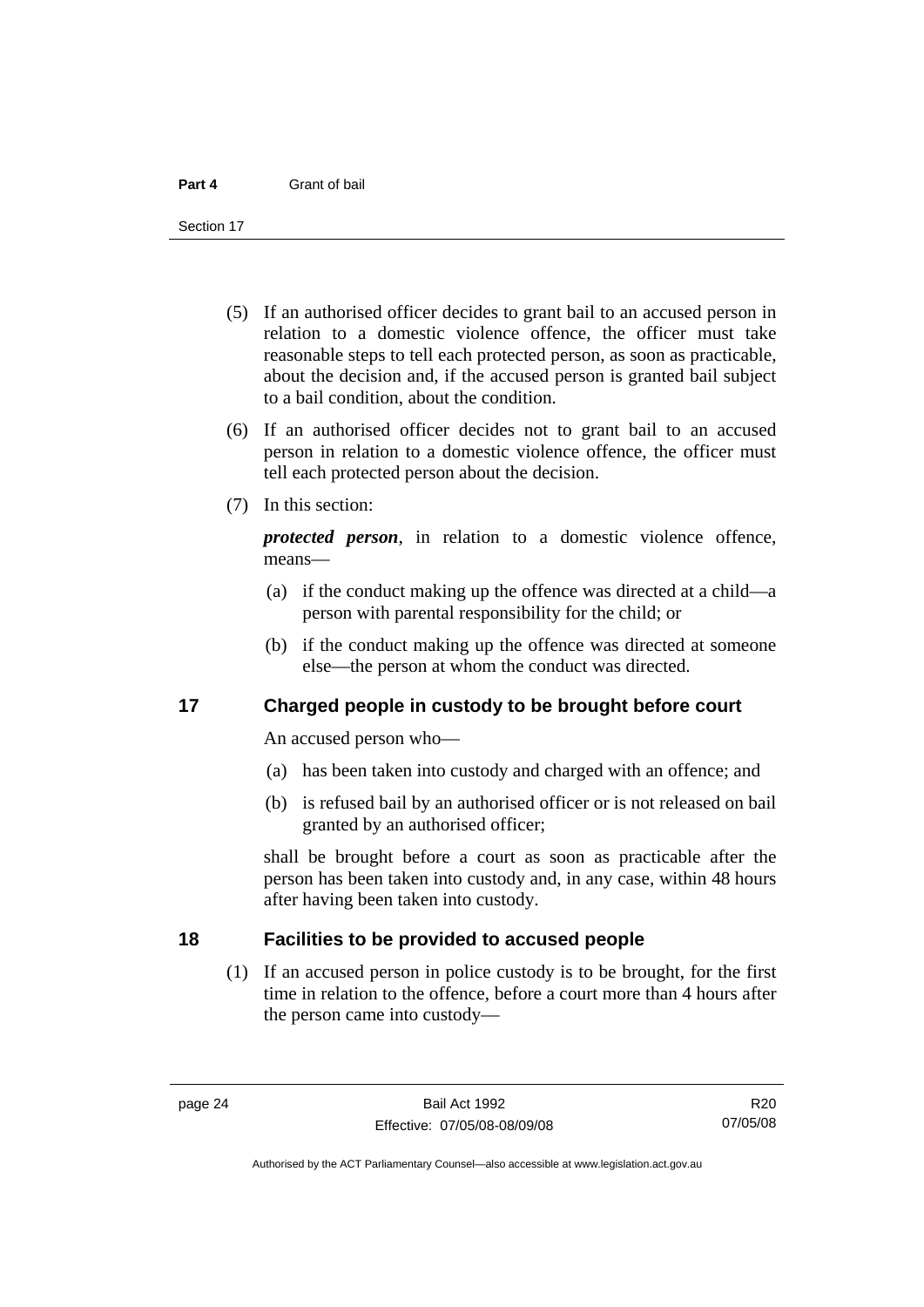- <span id="page-30-0"></span> (a) the police officer for the time being in charge of the police station where the person is in custody; or
- (b) if the person is not in custody at a police station—the police officer who has custody of the person;

shall, if it is reasonably practicable to do so, cause the person to be provided with, and allowed to use—

- (c) facilities to enable the accused person to wash, shower or bathe and (if appropriate) to shave; and
- (d) facilities to enable the accused person to change his or her clothing.
- (2) Nothing in subsection (1) requires a police officer, the Territory or the Commonwealth to provide clothing for the accused person unless the clothing is brought to the police station or other place where the accused person is in custody by a member of the accused person's family or some other person.

## **19 General provisions relating to court bail**

- (1) Subject to section 20, a court may—
	- (a) grant bail to an accused person who is being held in custody in relation to the offence with which the person has been charged; or
	- (b) enlarge, vary or revoke bail granted to an accused person.
- (2) There is no limit to the number of applications in relation to bail that may be made to a court by a person accused of an offence.
- (3) All applications to a court in relation to bail shall be dealt with as soon as is reasonably practicable.
- (4) Notwithstanding the provisions of subsections (2) and (3), a court may refuse to entertain an application in relation to bail if it is satisfied that the application is frivolous or vexatious.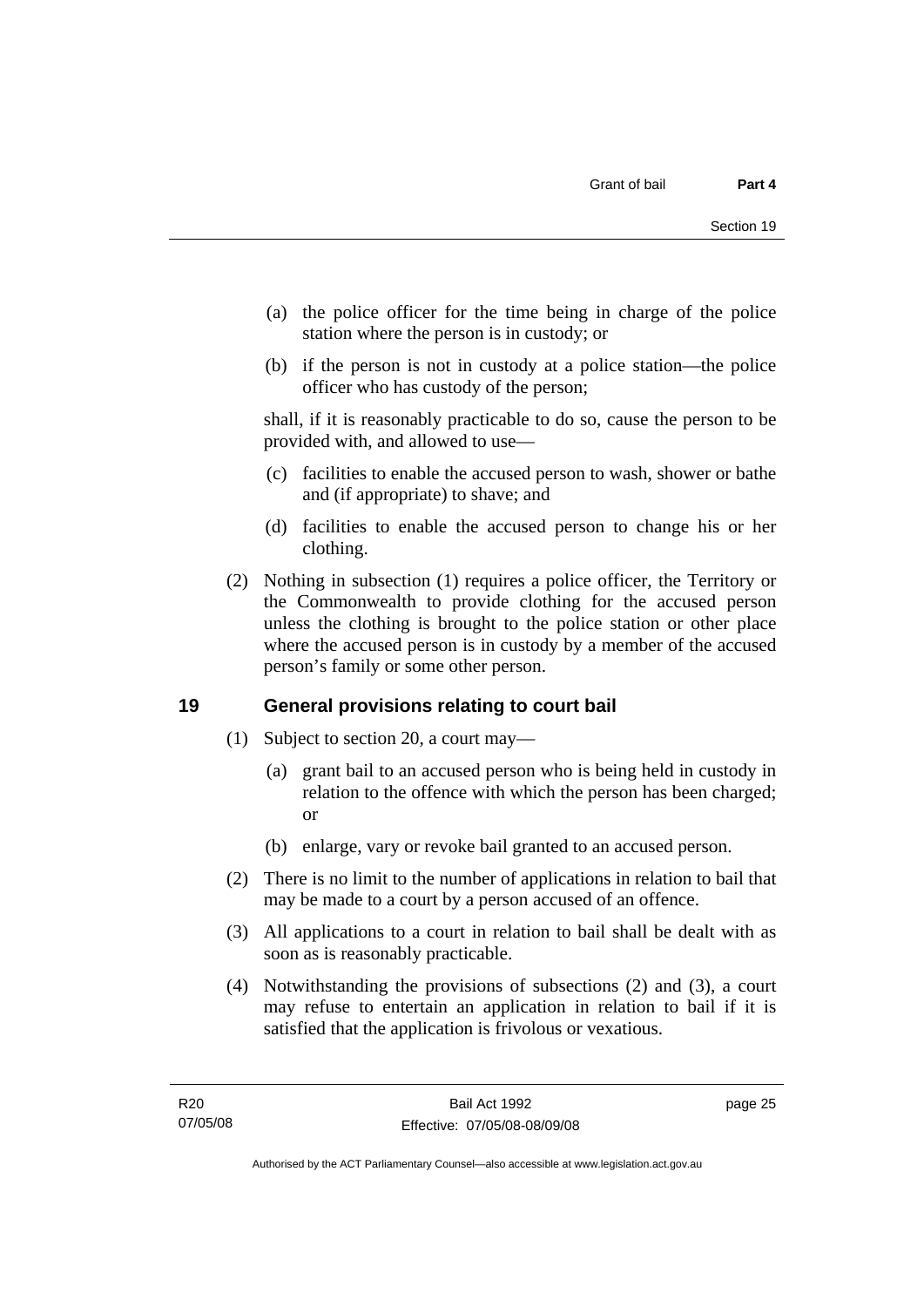<span id="page-31-0"></span>Section 20

- (5) If a court has made a decision in relation to an application for bail by an accused person, a court may only consider a further application for bail by the accused person if—
	- (a) the accused person was not represented by a lawyer at the hearing of his or her first application to a court for bail in relation to the offence with which the person is charged; or
	- (b) the accused person can show—
		- (i) that since the most recent application to a court for bail there has been a significant change in circumstances relevant to the granting of bail; or
		- (ii) that there is fresh evidence or information of material significance to the granting of bail to the person that was unavailable on the most recent application to a court for bail.
- (6) In deciding whether to grant bail to an accused person, a court may have regard to any information it considers relevant and reliable.

#### **20 Limitations on power of magistrate**

- (1) A magistrate must not grant bail to a person under section 19 in relation to an offence if the person has appeared before the Supreme Court—
	- (a) after the person's committal for trial or sentence for the offence; or
	- (b) on appeal against a conviction, order or sentence imposed on the person for the offence.
- (2) A magistrate must not enlarge, vary or revoke bail granted to an accused person following the person's committal for trial.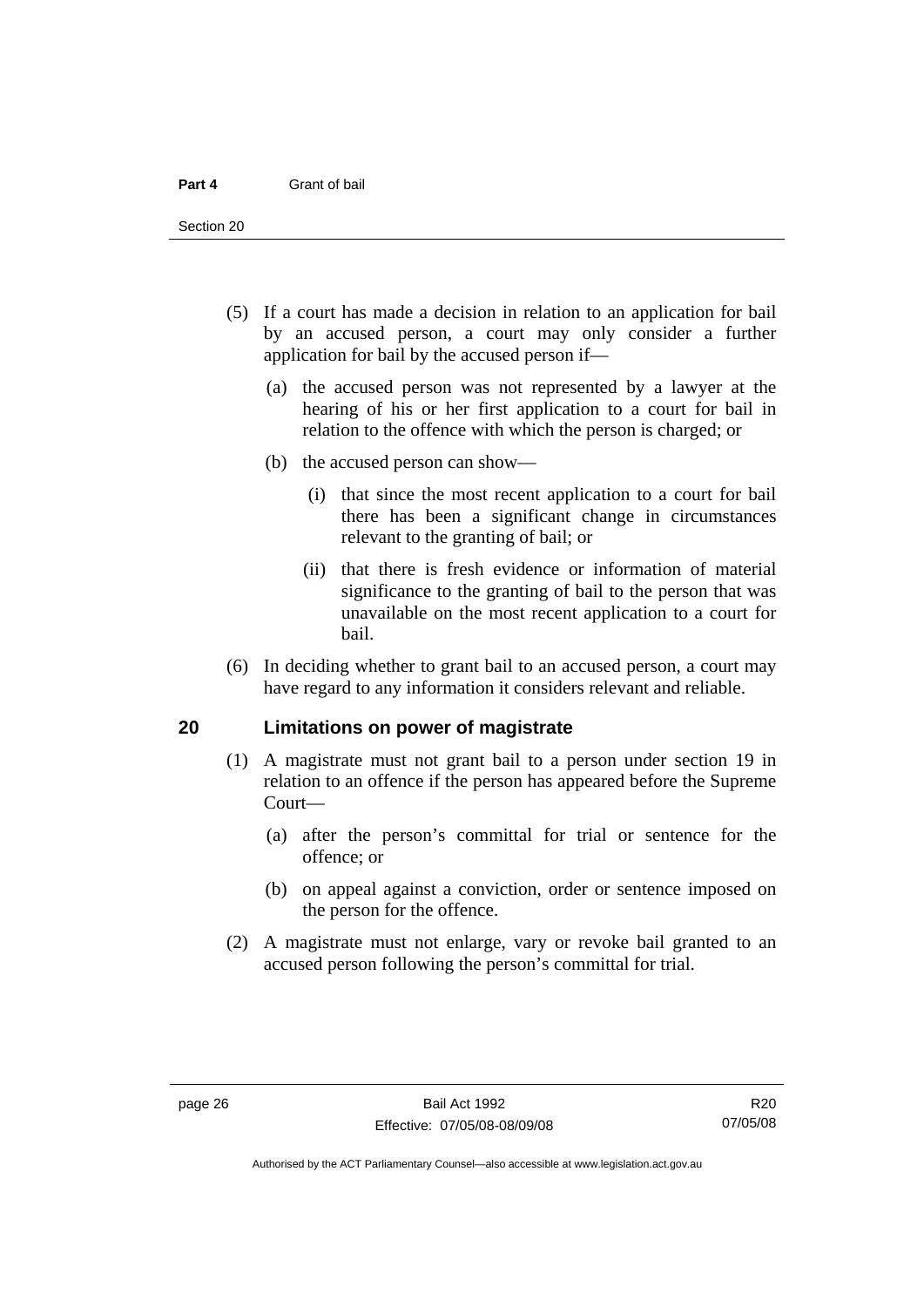#### <span id="page-32-0"></span>**21 Bail in relation to several offences**

If an accused person has been charged with 2 or more offences for which bail may be granted and is being held in custody in relation to those offences—

- (a) a court or an authorised officer shall, in considering whether to grant bail to the accused person, have regard to all the offences with which the person stands charged; and
- (b) if the court or authorised officer decides that the accused person should be granted bail—
	- (i) the accused person shall be granted bail in relation to all the offences with which the person has been charged for which bail may be granted; and
	- (ii) the accused person need give only 1 undertaking to appear in relation to all the offences with which the person has been charged for which bail may be granted; and
	- (iii) if the accused person is granted bail subject to conditions—the conditions shall apply in relation to each offence with which the accused person is charged for which bail may be granted.

#### **22 Criteria for granting bail to adults**

- (1) In making a decision about the grant of bail to an adult in relation to an offence, a court or authorised officer must consider—
	- (a) the likelihood of the person appearing in court in relation to the offence; and
	- (b) the likelihood of the person, while released on bail—
		- (i) committing an offence; or
		- (ii) harassing or endangering the safety or welfare of anyone; or

page 27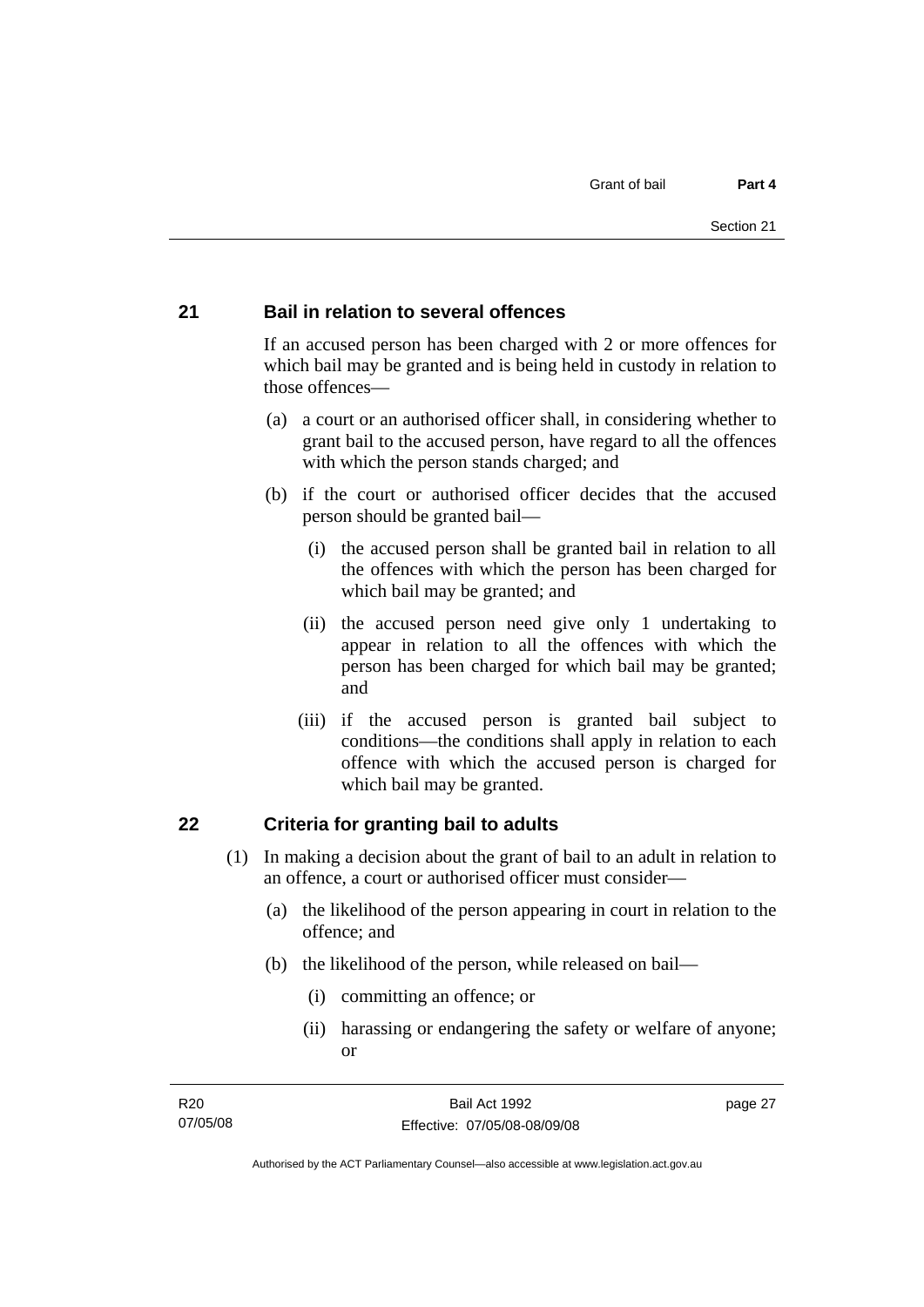Section 22

- (iii) interfering with evidence, intimidating a witness, or otherwise obstructing the course of justice, in relation to the person or anyone else; and
- (c) the interests of the person.

#### **Examples for par (c)**

- 1 the need of the person for physical protection
- 2 the period that the person may be held in custody if bail is refused and the conditions under which the person would be held
- *Note* An example is part of the Act, is not exhaustive and may extend, but does not limit, the meaning of the provision in which it appears (see Legislation Act, s 126 and s 132).
- (2) Also, if the person is convicted of an indictable offence, or the elements of an indictable offence are proven in relation to the person, but the person has not been sentenced, a court must consider the likelihood of the person being given a sentence of imprisonment.
- (3) In considering the matters mentioned in subsection (1) or (2), the court or authorised officer may have regard to any relevant matter, including—
	- (a) the nature and seriousness of the offence; or
	- (b) the person's character, background and community ties; or
	- (c) the likely effect of a refusal of bail on the person's family or dependants; or
	- (d) any previous grants of bail to the person; or
	- (e) the strength of the evidence against the person.

#### **Example**

In considering under subsection (1) the likelihood of the person appearing in court in relation to the offence, the court or authorised officer may have regard to whether the person failed to comply with a bail condition previously.

R20 07/05/08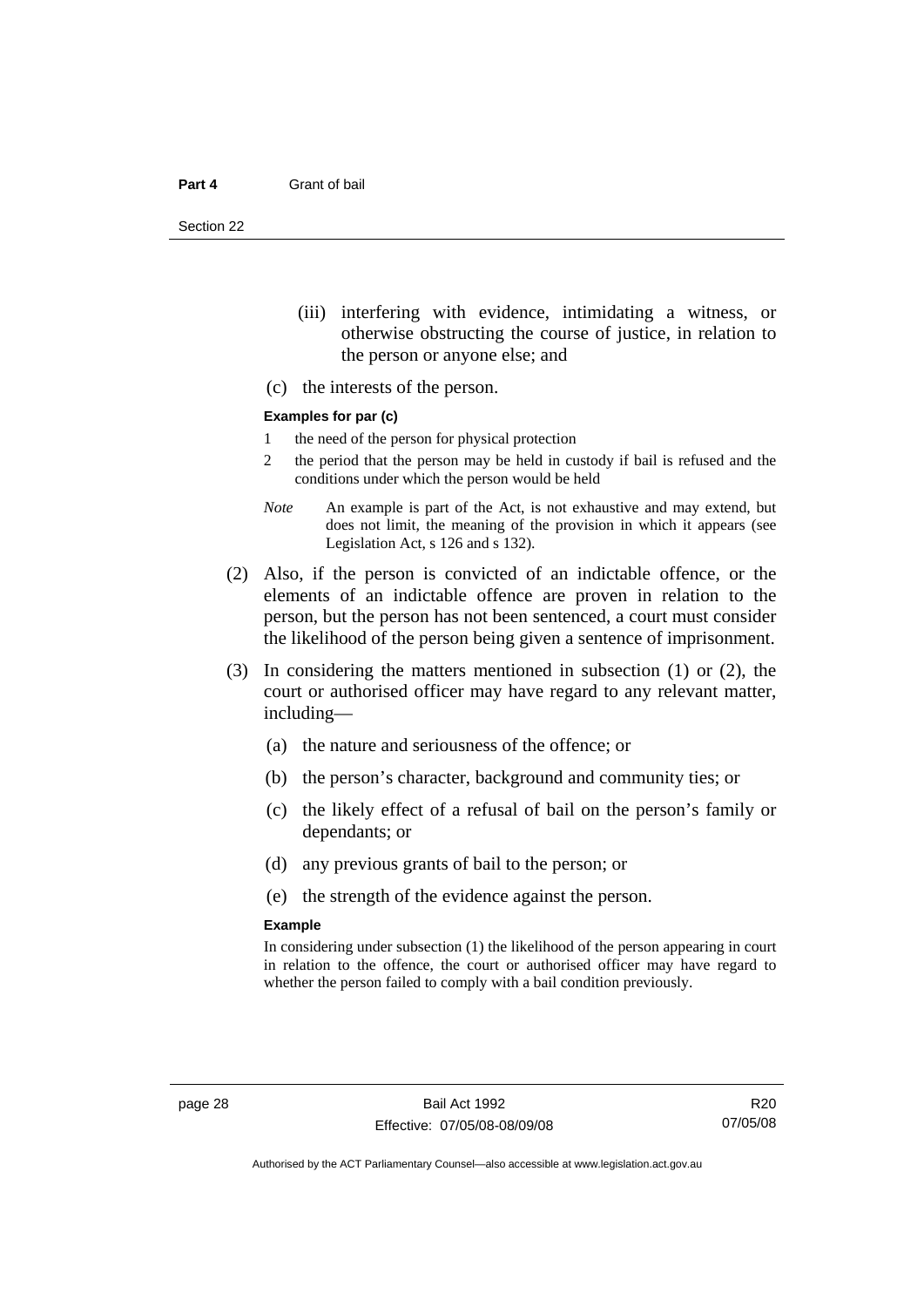<span id="page-34-0"></span> (4) The reference in subsection (1) (b) (i) to an *offence* includes a reference to an offence against a law of the Commonwealth, a State or another Territory (including an external territory).

## **23 Criteria for granting bail to children**

- (1) In making a decision about the grant of bail to a child in relation to an offence, a court or authorised officer must consider—
	- (a) the matters mentioned in section 22 (1) (a) and (b), (2) and (3); and
	- (b) the principles in the *Children and Young People Act 1999*, section 68; and
	- (c) if the decision is being made by a court and a report has been given to the court under the *Children and Young People Act 1999*, section 73 (Powers of court in relation to reports) in relation to the child—the report.
- (2) In addition, the court or authorised officer must consider, as a primary consideration, the best interests of the child.

## **23A Victim's concern about need for protection**

- (1) If a court is making a decision about the grant of bail to an accused person—
	- (a) the prosecutor must tell the court about any concern of which the prosecutor is aware expressed by a victim about the need for protection from violence or harassment by the accused person; and
	- (b) the court must receive any submission in relation to the concern and consider it in the context of the matter mentioned in section 22 (1) (b).
- (2) If an authorised officer who is making a decision about the grant of bail to an accused person is aware that a victim has expressed concern about the need for protection from violence or harassment

page 29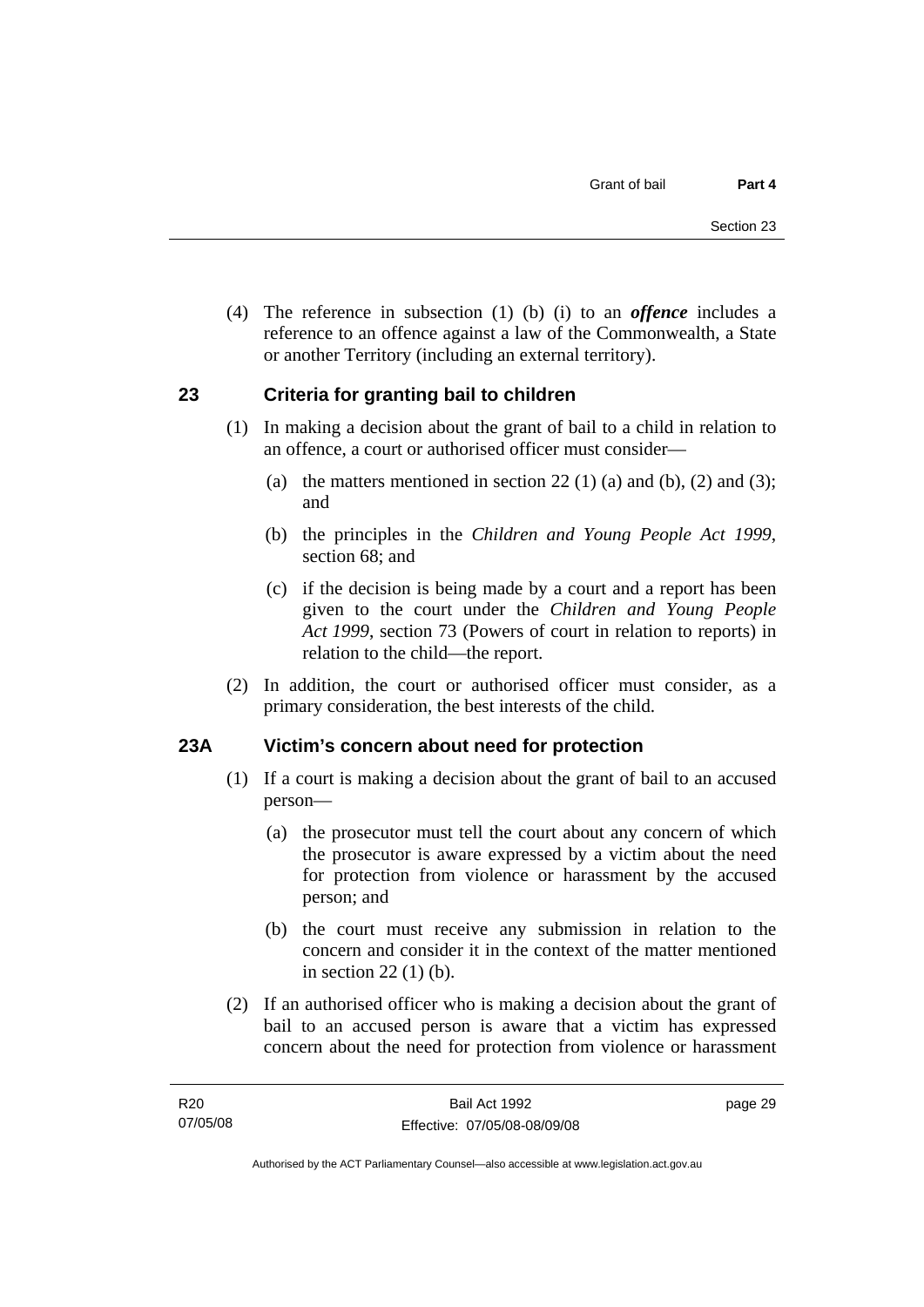#### **Part 4** Grant of bail

Section 23A

by the accused person, the authorised officer must consider that concern in the context of the matters mentioned in section 9F (Domestic violence offence—bail by authorised officer) and section 22 (1) (b).

page 30 Bail Act 1992 Effective: 07/05/08-08/09/08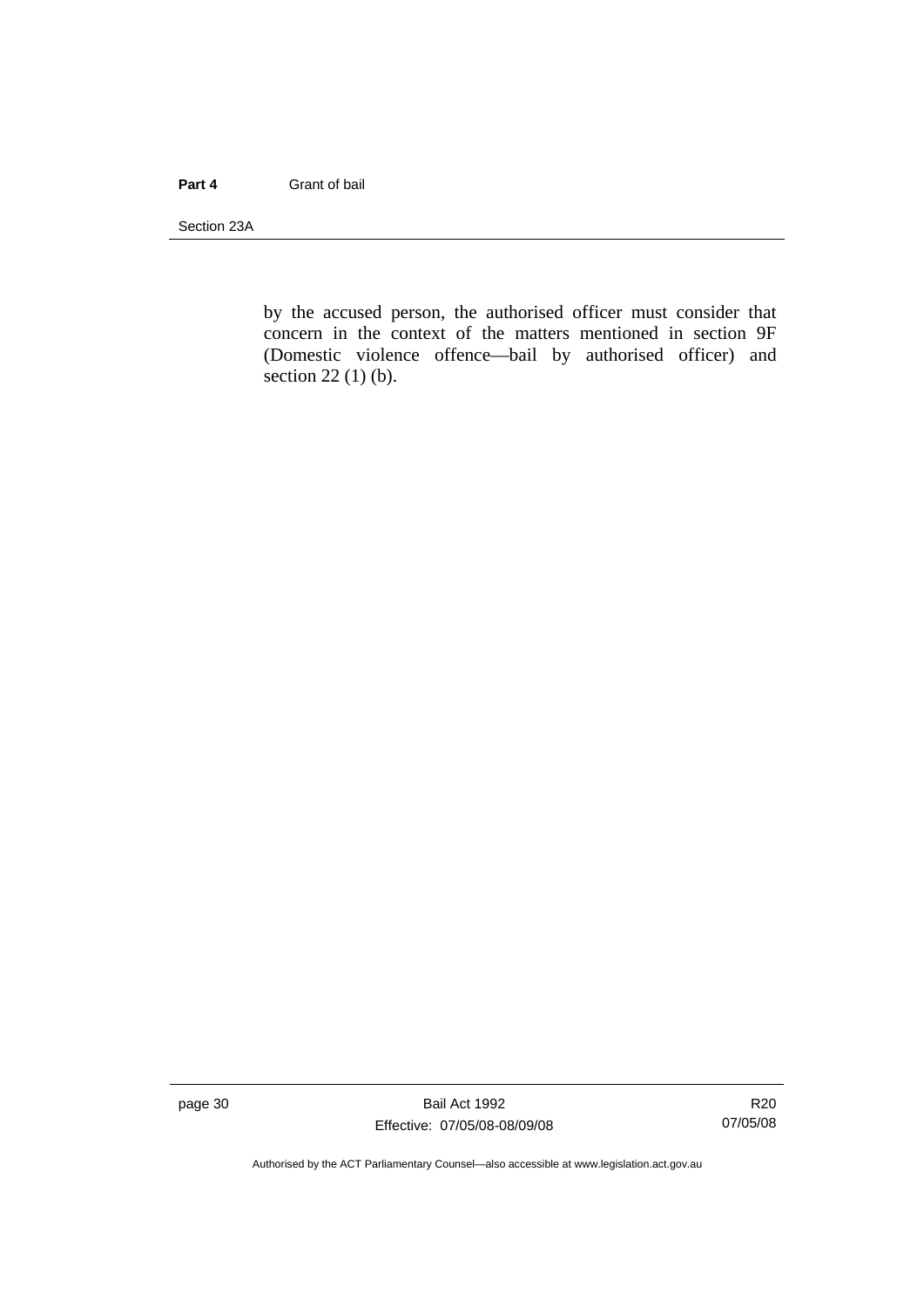# **Part 5 Bail conditions and undertakings to appear**

### **24 Conditions of bail**

A court or an authorised officer may grant bail without imposing conditions or subject to bail conditions imposed—

- (a) for a court—by order; or
- (b) for an authorised officer—in writing.

### **25 Conditions on which bail may be granted to adults**

- (1) The following conditions may be imposed on a grant of bail to an adult:
	- (a) conditions about the person's conduct while released on bail;
	- (b) a condition that the person, an acceptable person or each of a number of acceptable people—
		- (i) pays to the Territory a stated amount if the person fails to appear in court in accordance with his or her undertaking; or
		- (ii) gives acceptable security for the payment to the Territory of a stated amount if the person fails to appear in court in accordance with his or her undertaking;
		- *Note* For acceptable people and acceptable security, see s 32.
	- (c) a condition that the person, an acceptable person or each of a number of acceptable people—
		- (i) deposits a stated amount with a court or authorised officer; and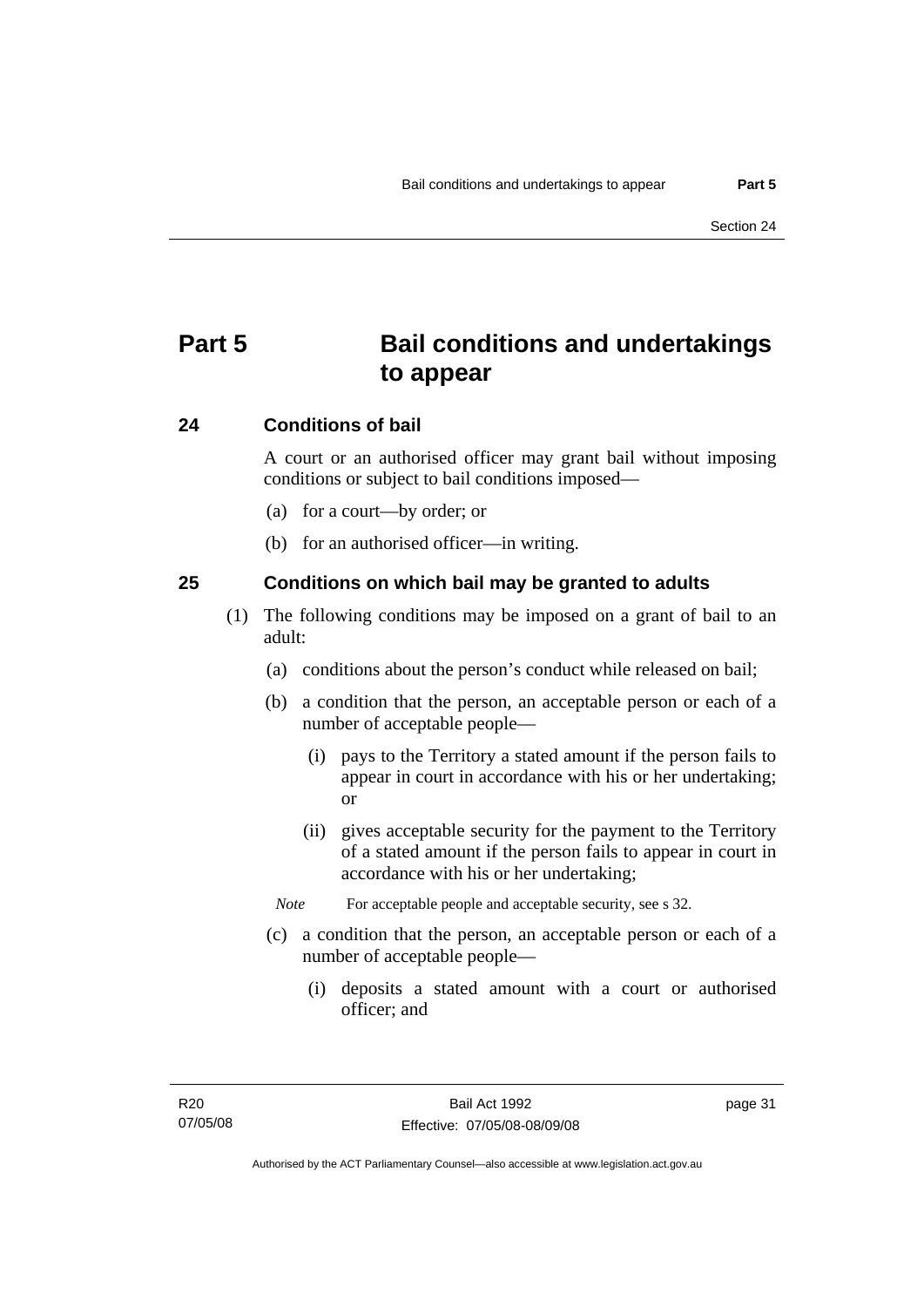Section 25

- (ii) forfeits the amount if the person fails to appear in court in accordance with his or her undertaking.
- (2) With the consent of a person who makes a deposit or gives security under subsection  $(1)$  (b)  $(ii)$  or  $(c)$ , it may be a condition of bail that the deposit or security continues to apply if bail is continued.
- (3) It must not be a condition of bail that a person gives consent under subsection (2).
- (4) Without limiting subsection (1) (a), the requirements that an accused person may be required to observe relating to his or her conduct while released on bail include—
	- (a) a requirement that the accused person report periodically, or at specified times, at a stated place; and
	- (b) a requirement that the accused person reside at a stated place; and
	- (c) a requirement that the person undergo psychiatric treatment or other medical treatment; and
	- (d) a requirement that the accused person participate in a program of personal development, training or rehabilitation; and
	- (e) a requirement that the person—
		- (i) accept supervision by the chief executive; and
		- (ii) comply with any reasonable direction of the chief executive; and

#### **Examples of directions**

- 1 a direction to attend a program
- 2 a direction to comply with a mental health assessment or treatment order made by the mental health tribunal
- 3 a direction to attend drug or alcohol counselling
- *Note* An example is part of the Act, is not exhaustive and may extend, but does not limit, the meaning of the provision in which it appears (see Legislation Act, s 126 and s 132).

R20 07/05/08

Authorised by the ACT Parliamentary Counsel—also accessible at www.legislation.act.gov.au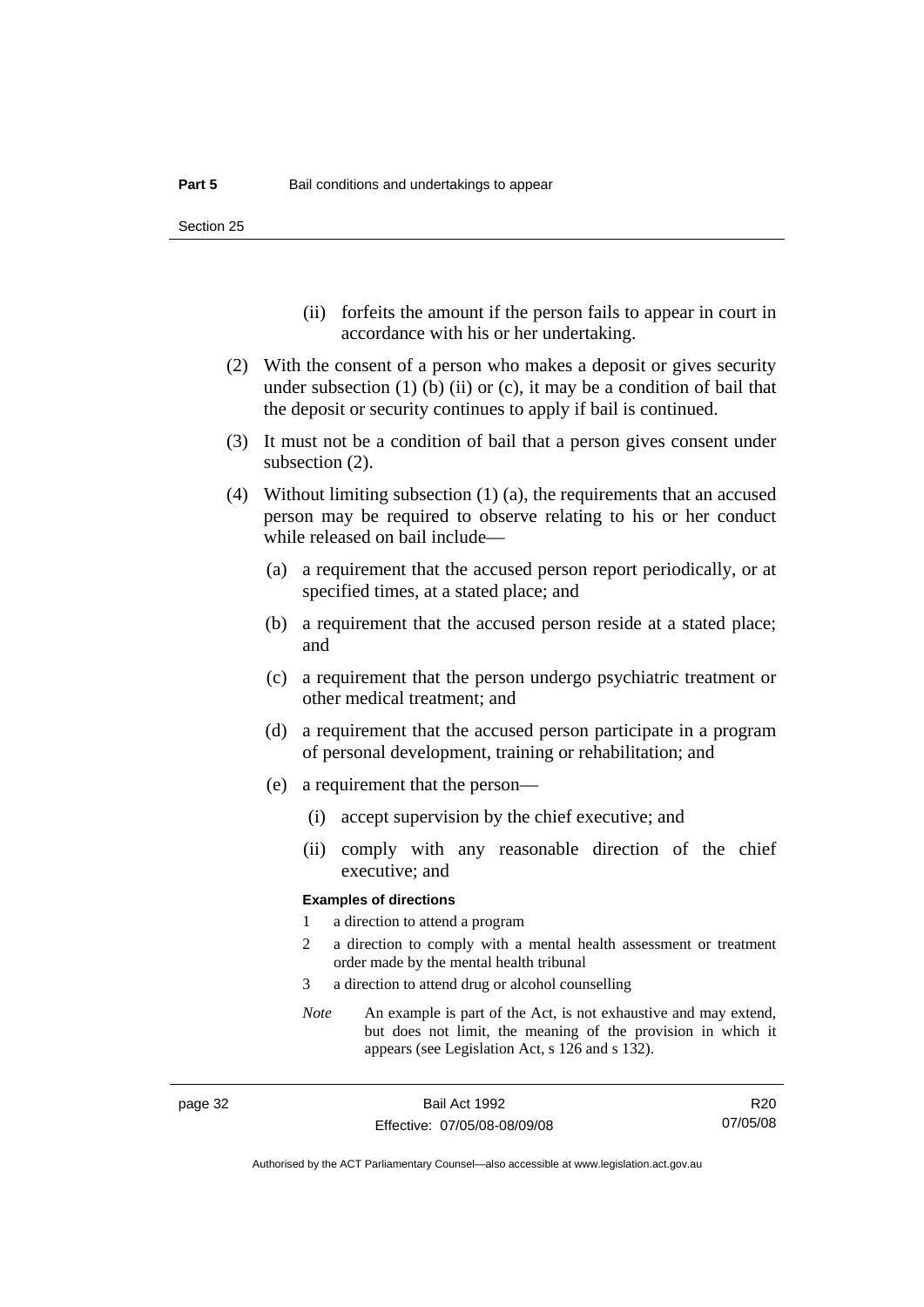- (f) for a person (the *accused person*) charged with a domestic violence offence—
	- (i) a requirement that the accused person not contact, harass, threaten or intimidate, or cause someone else to contact, harass, threaten or intimidate, a stated person; or
	- (ii) a requirement that the accused person not be on premises where a stated person lives or works; or
	- (iii) a requirement that the accused person not be on or near premises where a stated person is likely to be; or
	- (iv) a requirement that the accused person not be in a stated place; or
	- (v) a requirement that the accused person not be within a stated distance of a stated person; or
	- (vi) if the accused person lives with someone—a requirement that the accused person not enter or remain at the home if the accused person is under the influence of alcohol or another drug.
- (5) A court or an authorised officer shall, in considering conditions for the release on bail of an accused person who is an adult, consider the conditions for the release of that person in the sequence in which they appear in subsection (1).
- (6) A court or an authorised officer, in granting bail to an accused person who is an adult—
	- (a) shall not impose a condition mentioned in subsection (1) unless the court or authorised officer is of the opinion that the imposition of the condition is necessary to secure 1 or more of the following purposes:
		- (i) the attendance of the person before a court from time to time as required in relation to the offence in relation to which bail is being granted;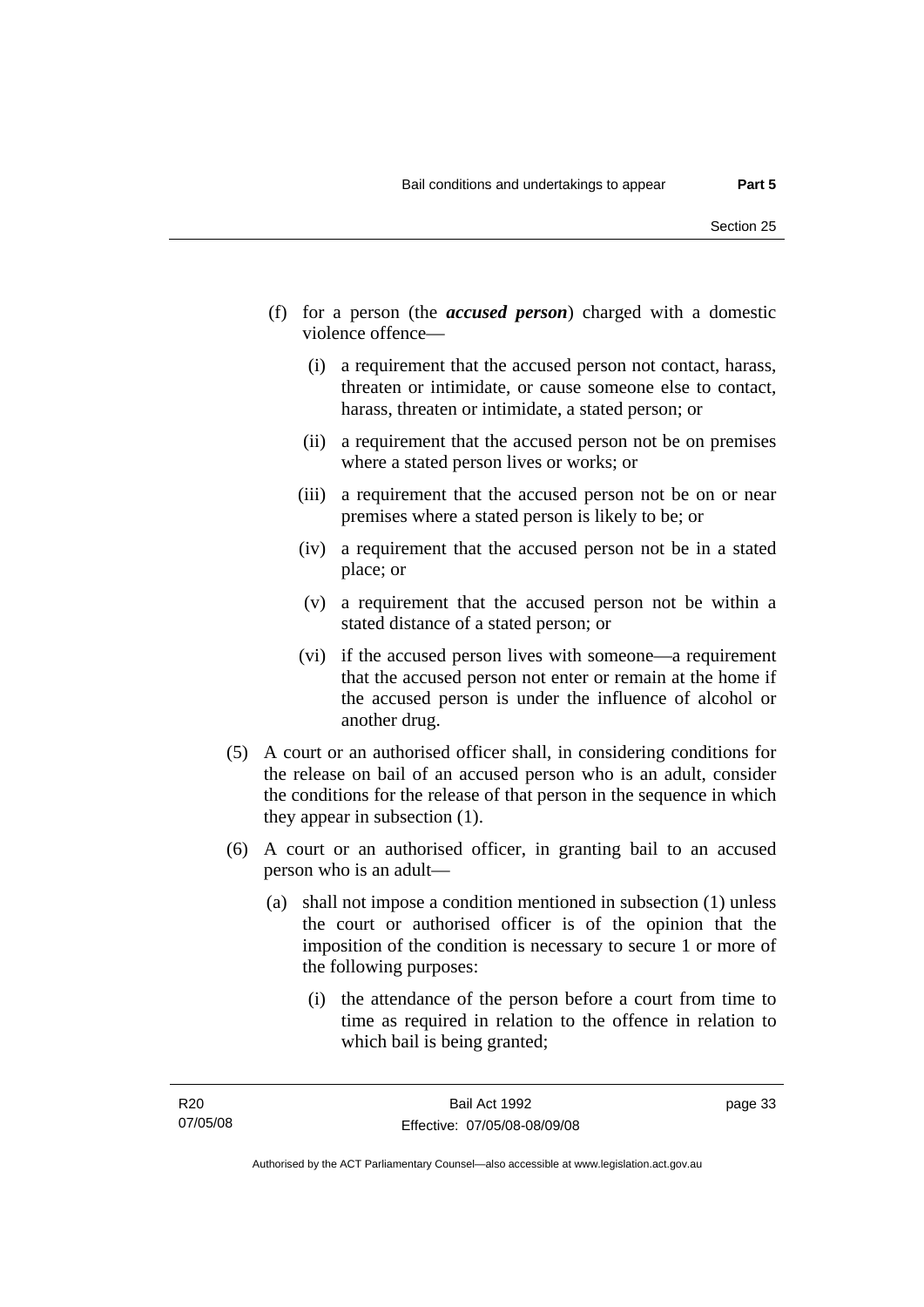- (ii) the protection from harm of the accused person or any other person;
- (iii) the prevention of the accused person from committing an offence while at liberty on bail;
- (iv) the prevention of the accused person from interfering with evidence, intimidating witnesses or otherwise obstructing the course of justice whether in relation to himself or herself or anyone else; and
- (b) shall not, except at the request of the accused person, impose a condition, or a combination of conditions, that impose obligations that are more onerous than necessary to secure the purposes referred to in paragraph (a) for which the condition or combination of conditions is imposed.
- (7) A court or an authorised officer, in granting bail to an accused person on a condition referred to in subsection (1) (b) or (c) shall not require the accused person to give an acceptable security for a stated sum, or to deposit a stated sum with the court or authorised officer, if the court or authorised officer has reasonable grounds for believing that the accused person does not have the means to provide such a security or make the deposit, as the case may be.
- (8) If a court or an authorised officer grants bail to an accused person on a condition mentioned in subsection (1) and the accused person satisfies the court or authorised officer that the person is unable to comply with that condition, the court or authorised officer shall—
	- (a) refuse bail; or
	- (b) grant the accused person bail subject to such other condition mentioned in subsection (1) as the authorised officer or the court believes the accused person will be able to comply with and will secure the purposes mentioned in subsection (6) (a).

R20 07/05/08

Authorised by the ACT Parliamentary Counsel—also accessible at www.legislation.act.gov.au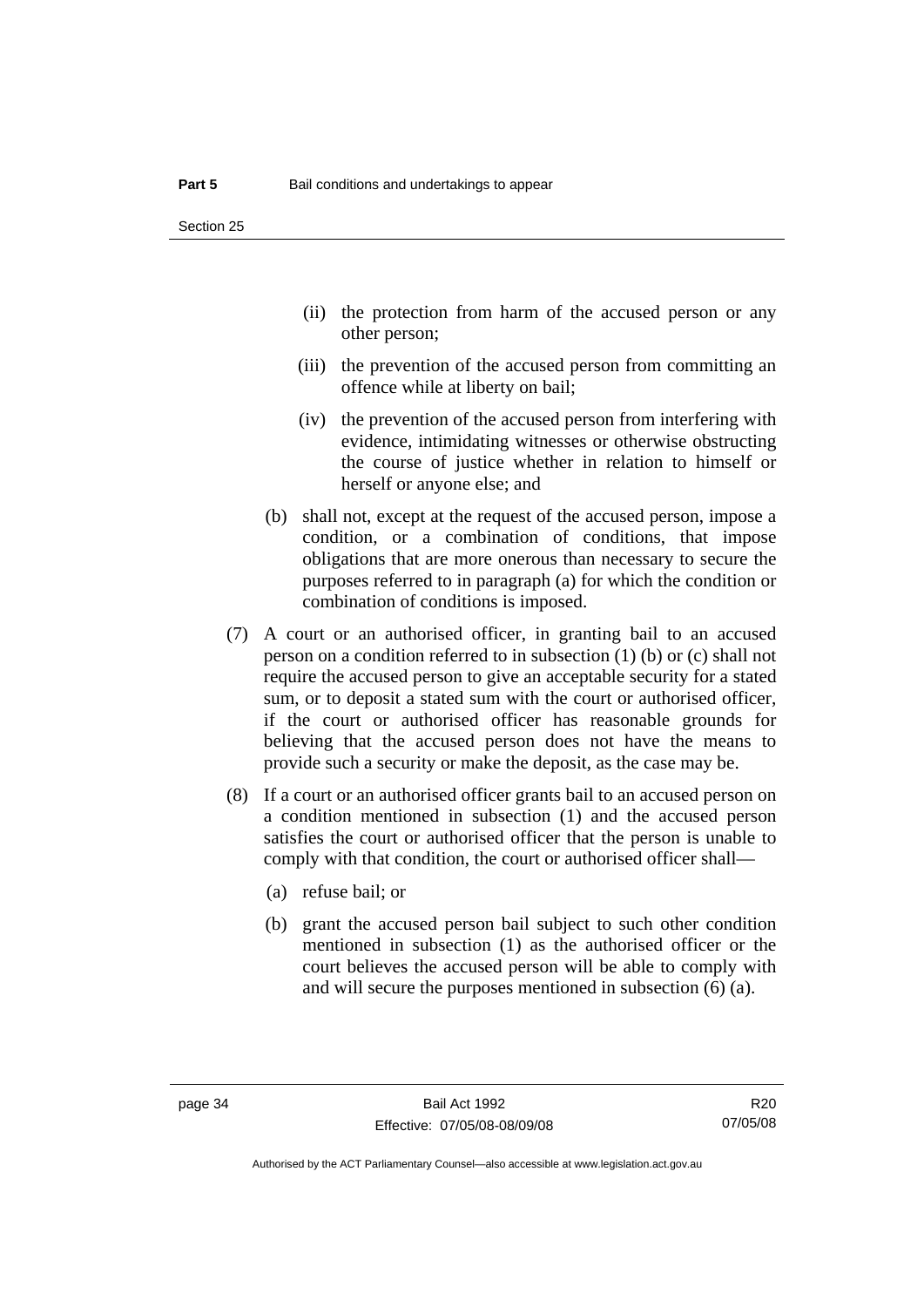(9) In this section:

*premises* includes—

- (a) any land; and
- (b) any structure, building, vehicle, vessel or place (whether built on or not); and
- (c) any part of such a structure, building, vehicle, vessel or place.

### **26 Conditions on which bail may be granted to children**

- (1) The following conditions may be imposed on the grant of bail to a child—
	- (a) the conditions mentioned in section 25 (1) (other than a requirement mentioned in section 25 (4) (e)); and
	- (b) any other conditions that the court or authorised officer considers appropriate—
		- (i) having regard to the principles in the *Children and Young People Act 1999*, section 68; and
		- (ii) considering, as a primary consideration, the best interests of the child.
- (2) Without limiting section 25 (1), the requirements that a child may be required to comply with about his or her conduct while released on bail include a requirement that the child—
	- (a) accept supervision by the chief executive under the *Children and Young People Act 1999,* chapter 6 (Young offenders); and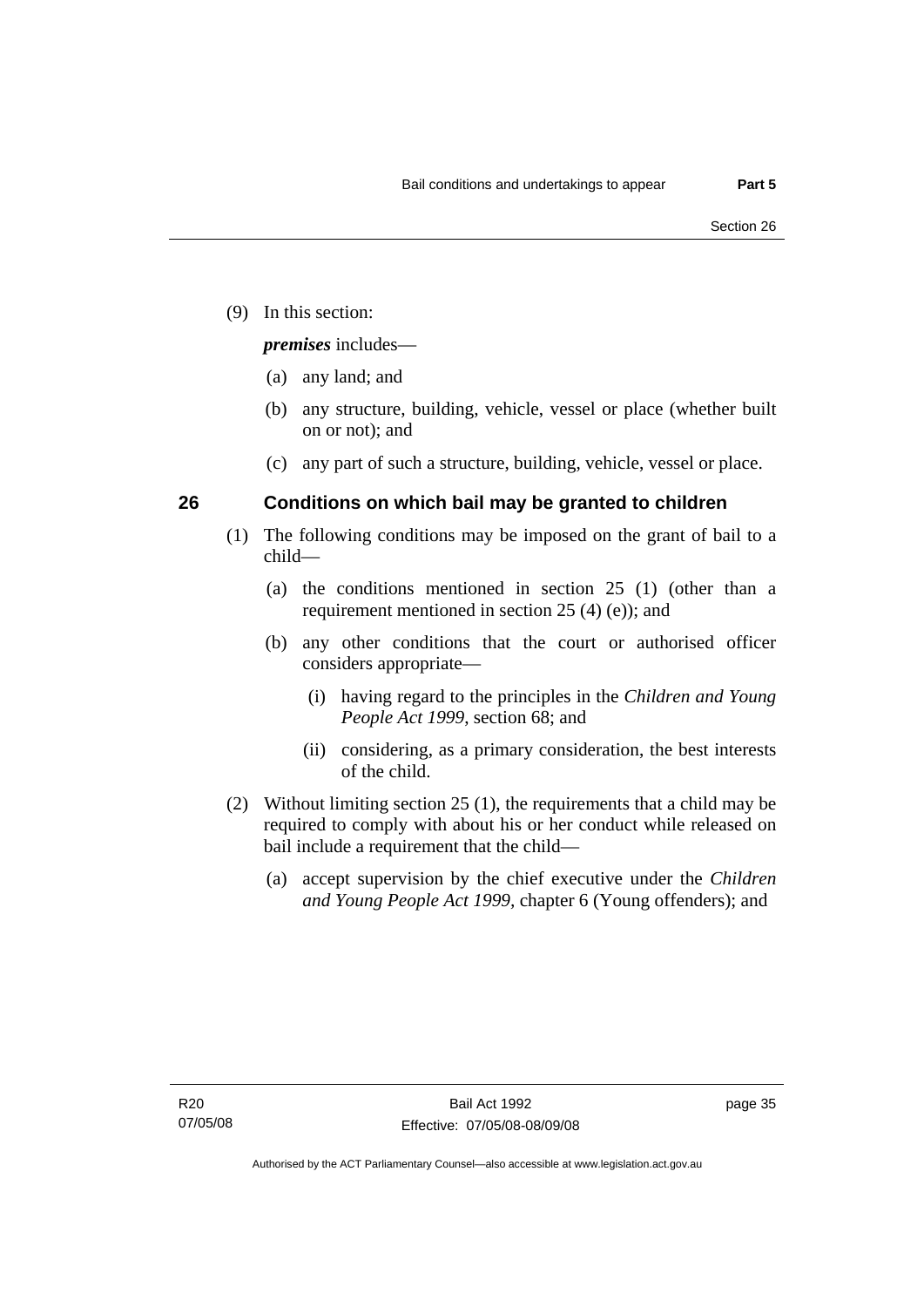Section 26

(b) comply with any reasonable direction of the chief executive.

#### **Examples of directions**

- 1 a direction to attend a program
- 2 a direction to comply with an order for assessment or a treatment order made by the mental health tribunal
- 3 a direction to attend drug or alcohol counselling.
- *Note* An example is part of the Act, is not exhaustive and may extend, but does not limit, the meaning of the provision in which it appears (see Legislation Act, s 126 and s 132).
- (3) A court or an authorised officer shall, in considering the release on bail of an accused person who is a child, consider the conditions for the release of the person that are mentioned in section 25 (1) in the sequence in which they are mentioned in that subsection.
- (4) A court or an authorised officer, in granting bail to an accused person who is a child—
	- (a) may not impose a condition referred to in section 25 (1) unless the court or the authorised officer is of the opinion that the imposition of the condition is—
		- (i) necessary to secure 1 or more of the purposes mentioned in section 25 (6) (a) (i), (ii), (iii) and (iv) (the *relevant purposes*); or
		- (ii) in accordance with the principles under the *Children and Young People Act 1999*, section 68 (the *relevant principles*); and
	- (b) may not, except at the request of the accused person, impose a condition, or a combination of conditions, that puts a greater obligation on the accused than is—
		- (i) necessary to secure the relevant purposes; or
		- (ii) in accordance with the relevant principles.
- (5) Section 25 (7) applies in relation to a grant of bail under this section.

R20 07/05/08

Authorised by the ACT Parliamentary Counsel—also accessible at www.legislation.act.gov.au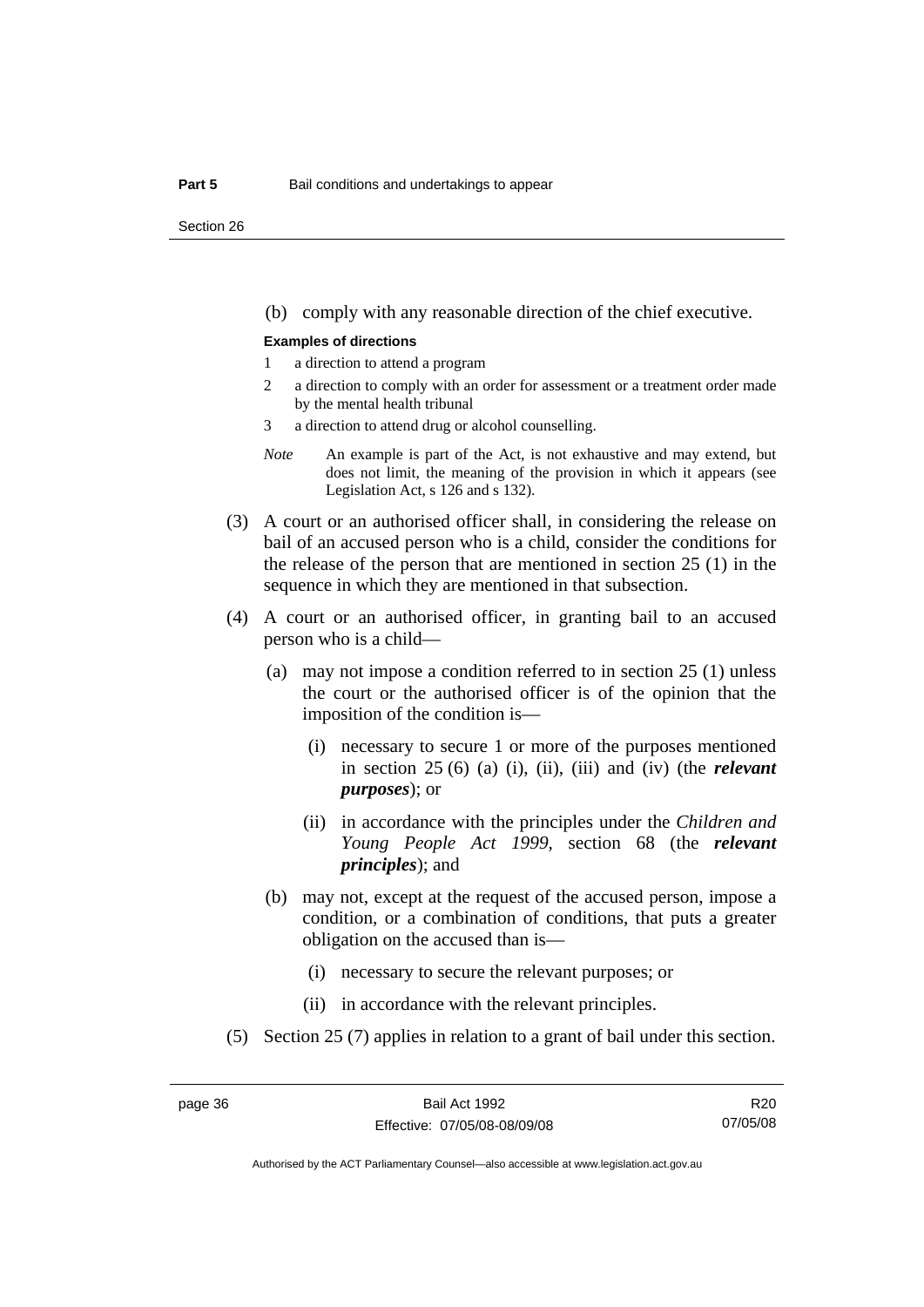- (6) If a court or an authorised officer grants bail to an accused person who is a child on a condition referred to in section 25 (1) and the accused person satisfies the court or authorised officer that the person is unable to comply with that condition, the court or authorised officer shall—
	- (a) refuse bail; or
	- (b) grant the accused person bail subject to the other conditions referred to in subsection (1) that the court or authorised officer believes the accused person will be able to comply with and will secure the purposes mentioned in subsection (4) (a) (i) and (ii).

### **27 Recording of certain bail decisions**

- $(1)$  If—
	- (a) a judge or magistrate hears an application by an accused person for bail, or release from custody without bail; or
	- (b) an authorised officer is required to consider whether to grant bail to an accused person, or to release an accused person from custody without bail;

he or she shall record, or cause to be recorded, his or her reasons for the decision.

 (2) If a judge, a magistrate or an authorised officer decides to grant bail to an accused person subject to a condition mentioned in section 25 (1) otherwise than in accordance with a request of an accused person that bail be granted on that condition, or on conditions that include that condition, the judge, magistrate or authorised officer shall record, or cause to be recorded, his or her reasons for deciding—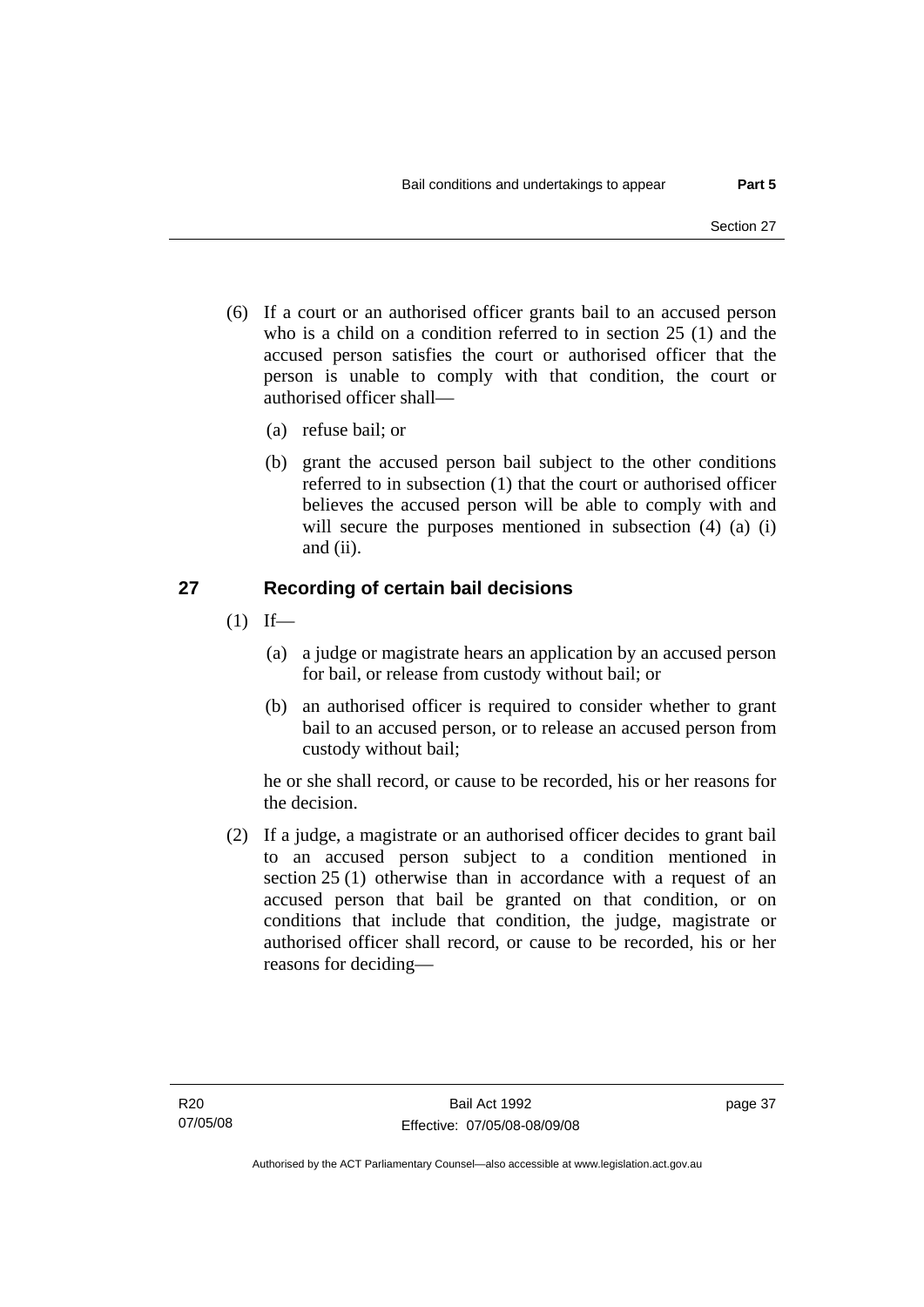- (a) that the imposition of a condition mentioned in that subsection was necessary to secure the purposes of whichever of section  $25(6)$  (a) and section  $26(4)$  (a) applies to the accused person; and
- (b) if the condition is a condition referred to in section 25 (1) (other than a condition mentioned in section  $25(1)(a)$ —that the imposition of a condition under the earlier paragraph or paragraphs of that subsection would be unlikely to secure the purposes of whichever of section 25 (6) (a) and section 26 (4) (a) applies to the accused person.

#### **28 Undertakings to appear**

- (1) A person may be released on bail only if the person gives a written undertaking—
	- (a) to appear before a stated court at the place, date and time—
		- (i) stated in the undertaking; or
		- (ii) notified to the person by a police officer; and
	- (b) to comply with the bail conditions (if any).
	- *Note* If a form is approved under s 58 for an undertaking, the form must be used.
- (2) For a continuation of bail, the person may undertake to appear at any time when, and at any place where, proceedings in relation to the offence with which the person has been charged may be continued.
- (3) An undertaking may be given in relation to more than 1 offence.
- (4) A court must accept an undertaking given under this section as proof of the matters stated in it if there is no evidence to the contrary.
- (5) Subsection (1) (a) does not apply to a person in relation to a breach of the peace or apprehended breach of the peace if no further appearance is required.

R20 07/05/08

Authorised by the ACT Parliamentary Counsel—also accessible at www.legislation.act.gov.au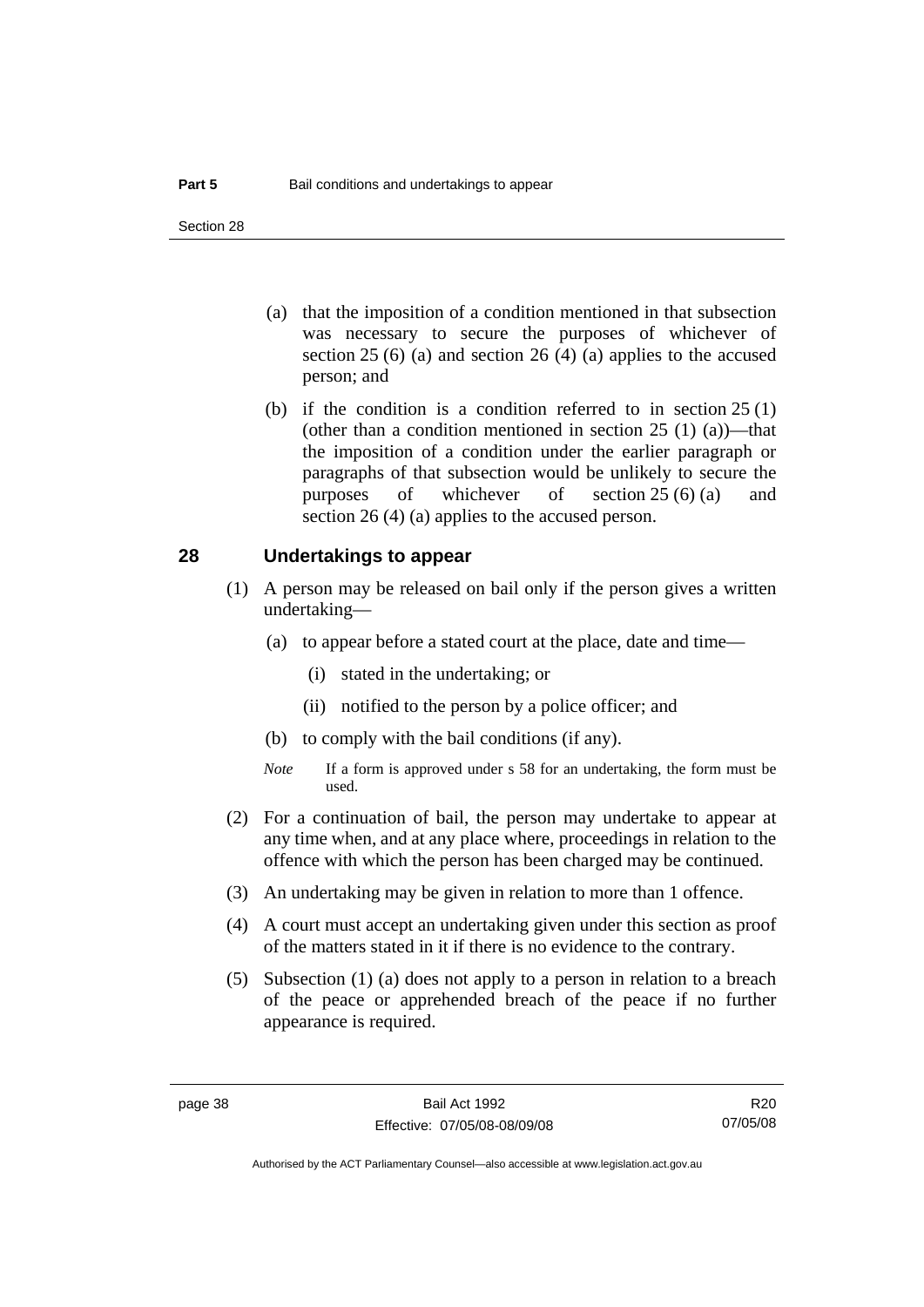### **30 Accused person may be excused from attendance before court**

- (1) If a person has given an undertaking to appear before a court under section 28 (1), the court may, on application made by or on behalf of that person, by order excuse the person from attendance before the court to answer the charge in relation to which bail has been granted or for any other purpose in relation to the proceedings relating to the charge.
- (2) An order under subsection (1) may be made—
	- (a) whether or not any evidence has been given in the proceedings; and
	- (b) whether or not the applicant for the order is before the court or has attended before the court in relation to the proceedings.
- (3) A court shall not make an order under subsection (1) unless it has been informed, by or on behalf of the applicant, that the applicant is represented by a lawyer for the purposes of the proceedings.
- (4) A court may, at any time during proceedings in relation to which an order has been made in relation to a person under subsection (1), direct the informant or the registrar of the court to serve the person in relation to whom the order has been made with a written notice requiring him or her to attend before the court, for the purposes of those proceedings, on a day and at a time and place stated by the court.
	- *Note 1* For how documents may be served, see the Legislation Act, pt 19.5.

*Note* 2 If a form is approved under s 58 for a notice, the form must be used.

 (5) If a person on whom a notice under subsection (4) has been served does not attend before the court in accordance with the requirements of the notice, the court may issue a warrant for the arrest of the person and for bringing the person before the court at the time and place specified in the warrant.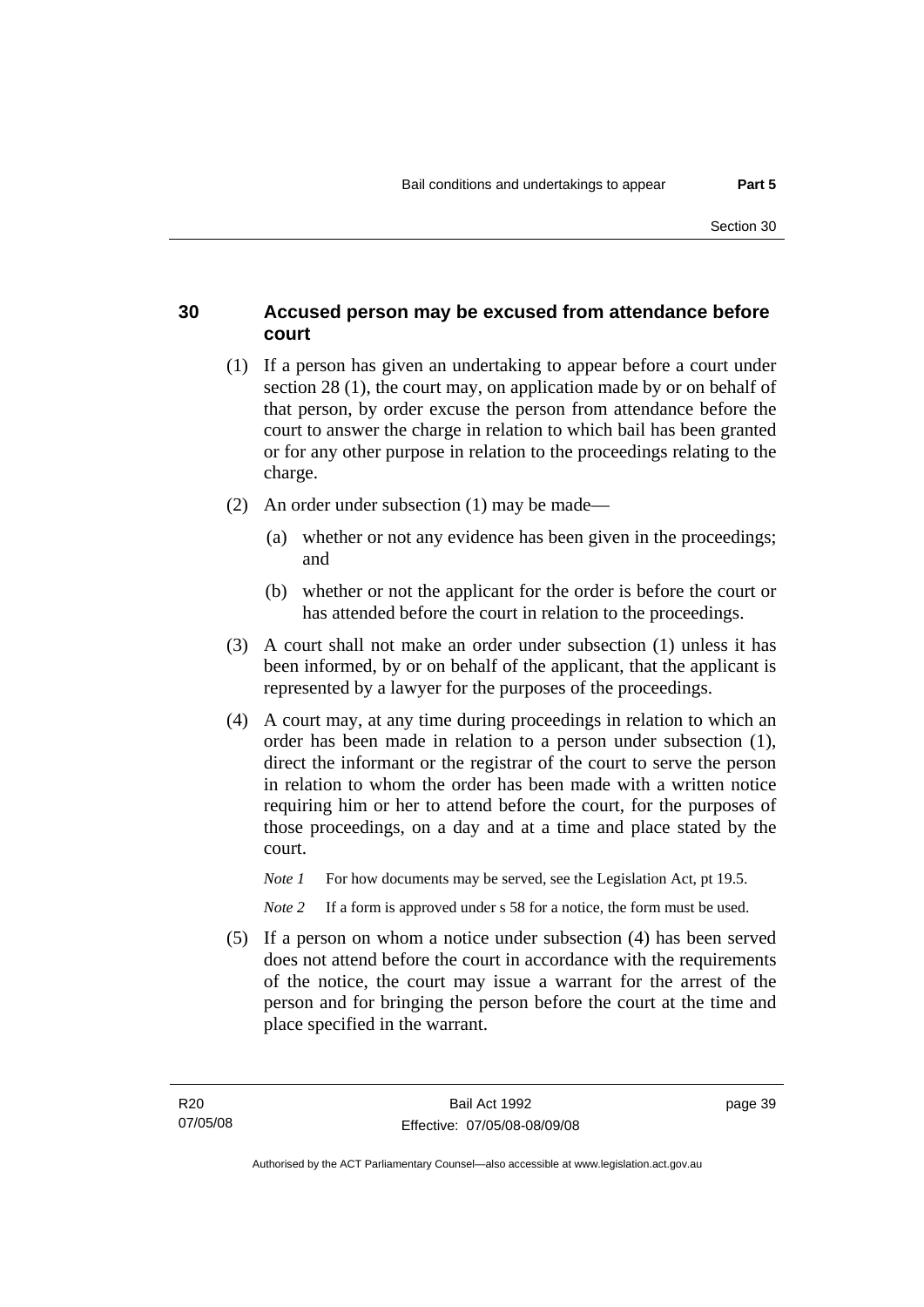### $(6)$  If—

- (a) a person has been discharged from custody on bail; and
- (b) an order is made under subsection (1) excusing the person from attendance before the court in accordance with his or her undertaking to appear; and
- (c) the person does not appear before the court at the place, date and time required under that undertaking;

the person shall not be taken to have failed to comply with a condition of his or her bail only because the person did not so attend before the court and bail continues subject to any condition other than a condition requiring the person to attend before the court.

### **31 Bail requirements**

- (1) An undertaking to appear may be given to—
	- (a) a court; or
	- (b) a registrar or deputy registrar; or
	- (c) an authorised officer; or
	- (d) for an accused person who is at a correctional centre or a NSW correctional centre—the person in charge of the centre.
- (2) An amount may be deposited, or security given, in accordance with a bail condition, to—
	- (a) a court; or
	- (b) registrar or deputy registrar; or
	- (c) an authorised officer.
- (3) In this section:

*deposit* includes a payment by cash or electronic funds transaction. *security* includes security given by way of bond or bank guarantee.

R20 07/05/08

Authorised by the ACT Parliamentary Counsel—also accessible at www.legislation.act.gov.au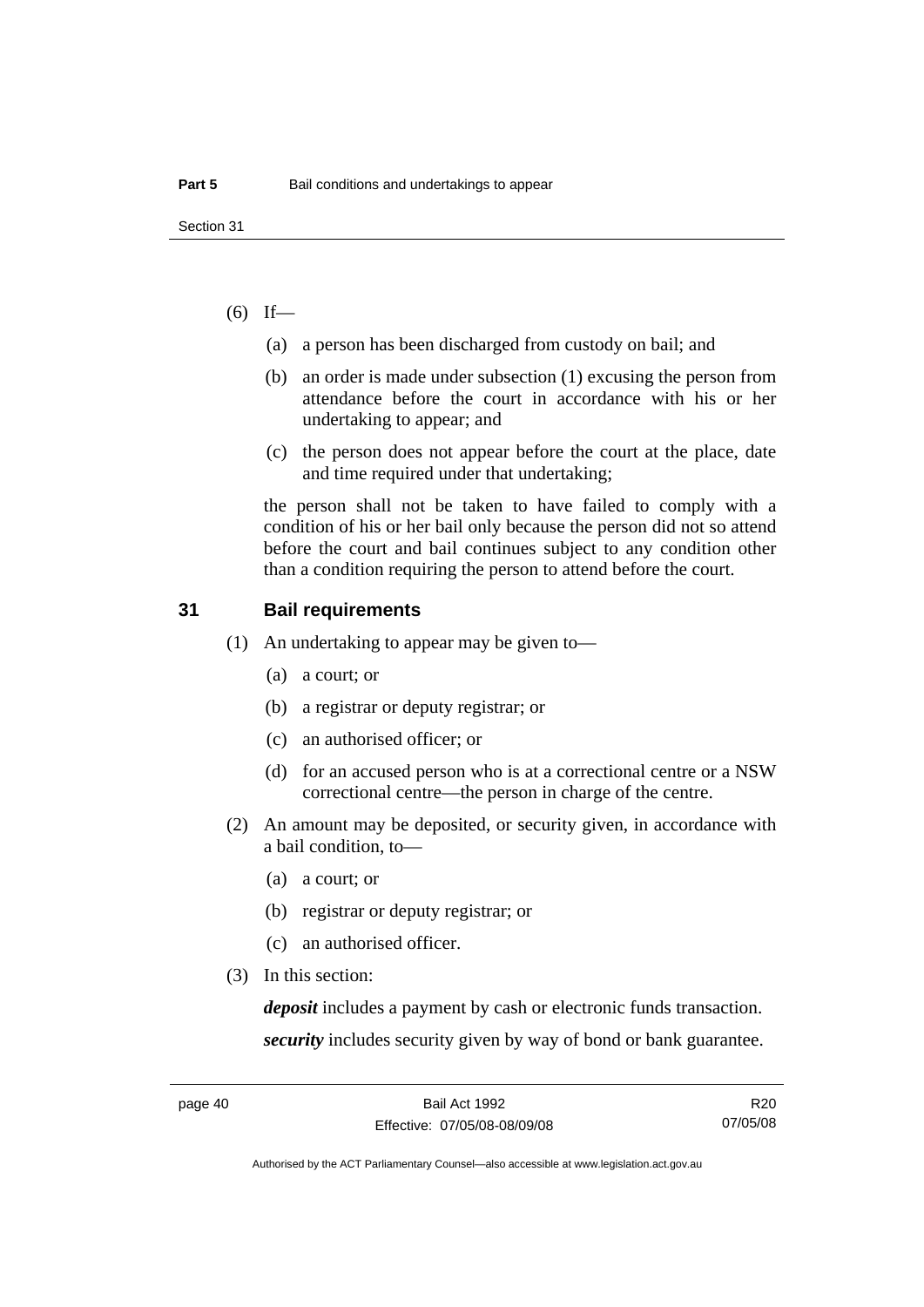### **32 Acceptable people and security for bail**

- (1) A court or authorised officer imposing a condition on bail may decide—
	- (a) the person, people or class of people who are acceptable people for a condition mentioned in section 25 (1) (b) or (c); and
	- (b) the number of people required for the condition; and
	- (c) the security acceptable for a condition mentioned in section 25 (1) (b) (ii).
- (2) If a decision has not been made when the undertaking to appear is given, the court or person to whom the undertaking to appear is given may decide.
- (3) Without limiting subsections (1) and (2), an acceptable person for a condition includes an entity prescribed by regulation for this subsection.

## **33 Continuation of bail and undertakings**

- (1) If an accused person has given an undertaking to appear at a place, date and time at which proceedings in relation to the offence may be continued, whether on any adjournment, postponement or other deferment of the proceedings, or by way of committal, a court may continue the bail already granted in relation to the offence, whether or not the accused person is present in court.
- (2) If bail is continued under subsection (1), the undertaking to appear and the bail conditions continue to apply, except to the extent that the undertaking or condition otherwise provides or the court otherwise orders.
	- *Note* A court continuing bail must give notice of the continuation, bail conditions and place, date and time to which the proceedings are adjourned, postponed or deferred (see s 34 (4)).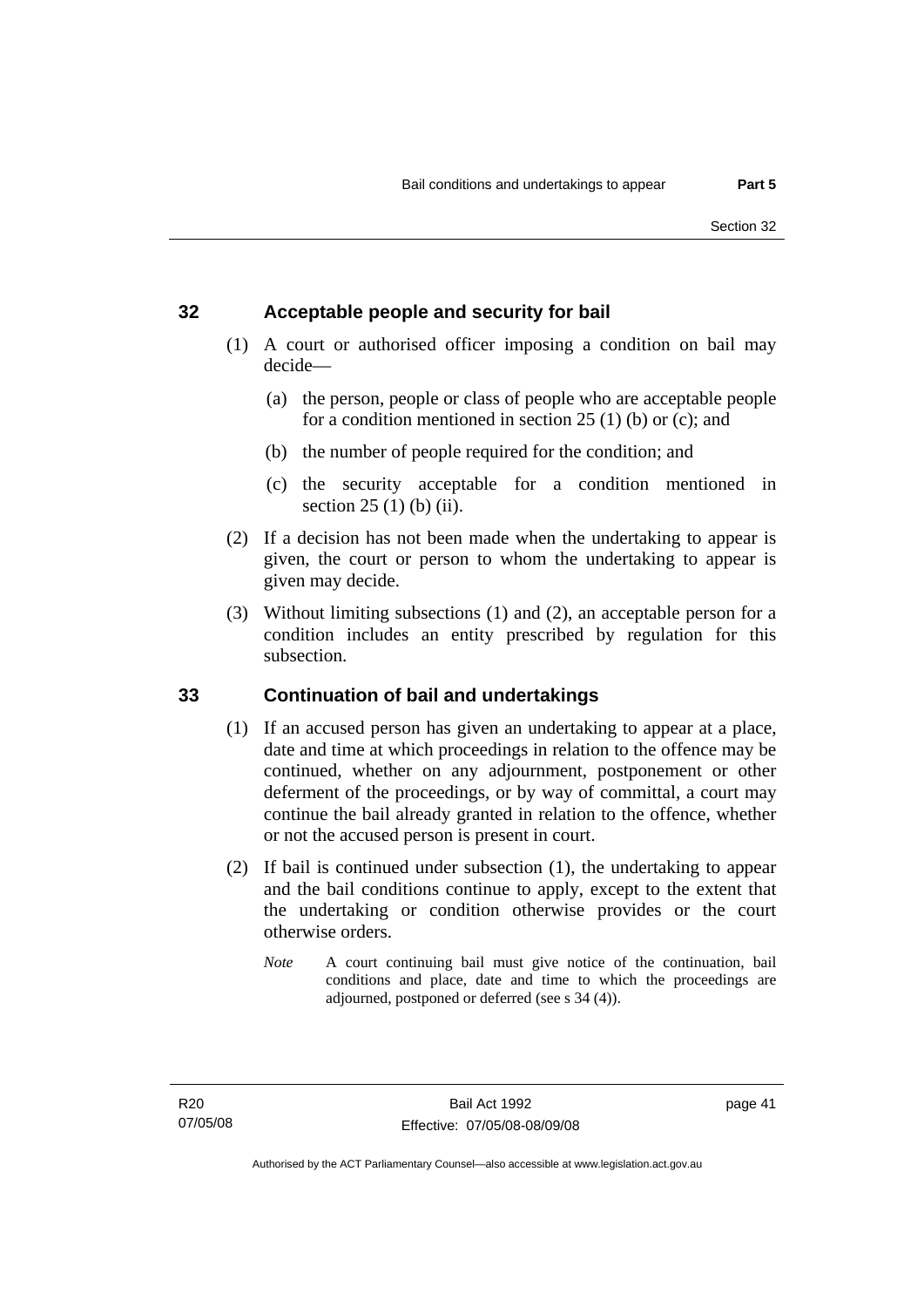Section 33

- (3) If no direction is made by the court in relation to bail, whether or not the accused person appears in accordance with the undertaking—
	- (a) the court is taken to have continued bail; and
	- (b) the undertaking to appear and any bail conditions continue to apply.
- (4) If the hearing of a charge against an accused person is adjourned or postponed, the court may—
	- (a) continue the person's bail; or
	- (b) make another order about bail.
- (5) However, if a deposit has been made, or security given, by a surety in accordance with a bail condition, the court must not continue bail without the surety's consent unless it is a condition of bail that the deposit or security continues to apply if bail is continued.
- (6) If bail is continued—
	- (a) the undertaking to appear is taken to be an undertaking to appear an any time when, and at any place where, proceedings in relation to the offence with which the person has been charged may be continued; and
	- (b) any bail conditions continue to apply.
- (7) If an accused person has been released on bail and the court is satisfied that the accused person is because of illness or accident or other sufficient cause unable to appear personally before the court on the day when the person is required to appear, the court may, in the absence of the accused person, order the person to be further remanded to the place, date and time that the court considers appropriate and may order that the undertaking to appear given by the accused person and any agreement entered into under a condition of the grant of bail be continued so as to require the appearance of the accused person at every place, date and time to

R20 07/05/08

Authorised by the ACT Parliamentary Counsel—also accessible at www.legislation.act.gov.au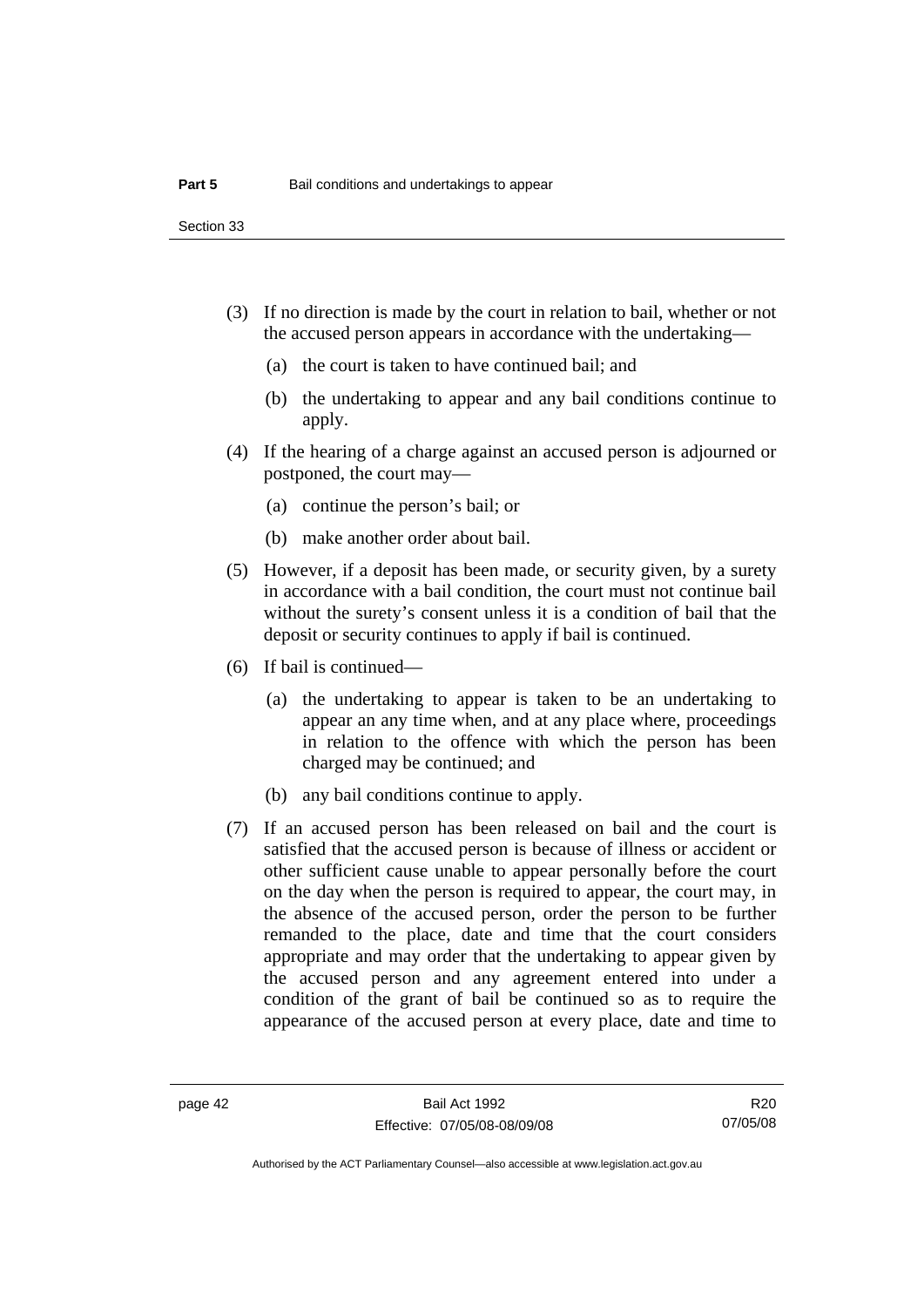which the accused person is remanded or the hearing adjourned, postponed or otherwise deferred.

### **34 Written notice of conditions of bail**

- (1) A court or authorised officer granting bail to an accused person shall give, or cause to be given, to the accused person a written notice setting out the obligations of the accused person about the conditions of his or her bail and the consequences of any failure by the person to comply with those conditions and shall be satisfied before releasing the accused person, or causing the accused person to be released, that the person will comply with the conditions.
	- *Note* If a form is approved under s 58 for a notice under this section, the form must be used.
- (2) A court or an authorised officer granting bail to an accused person with a surety or sureties for his or her appearance to answer the charges against the person shall give, or cause to be given, to the surety or each of the sureties, as the case may be, written notice of the obligations of the accused person about the conditions of his or her bail and the consequences of any failure by the person to comply with those conditions and shall be satisfied before releasing the accused person, or causing the accused person to be released, that the surety or each of the sureties, as the case may be, understands the nature and extent of the obligations of the accused person under the conditions of his or her bail and the consequences of any failure by the person to comply with them.
- (3) If a bail condition is imposed or varied on a review under part 6 of a decision made in relation to bail, the court or authorised officer imposing or varying the condition shall—
	- (a) give, or cause to be given, to the accused person a written notice setting out the obligations of the accused person about the condition and the consequences of any failure by the person to comply with the condition and shall be satisfied that the accused person will comply with the condition; and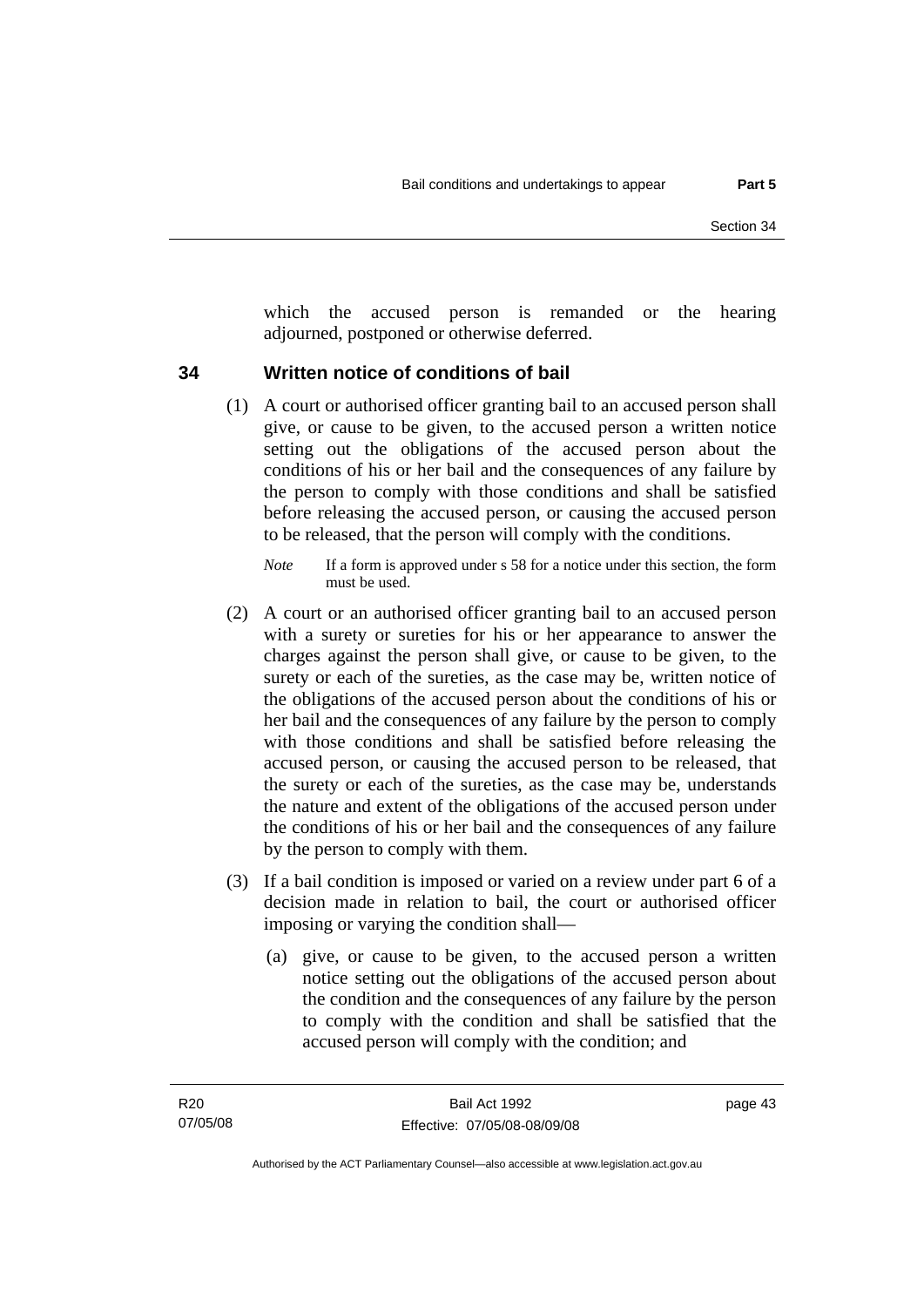Section 36

- (b) give, or cause to be given, to each surety (if any) for the appearance of the accused person to answer the charges against the person a written notice of the obligations of the accused person about the condition and the consequences of any failure by the person to comply with it and shall be satisfied that each surety understands the nature and extent of the obligations of the accused person under the condition and the consequences of any failure by the person to comply with it.
- (4) A court continuing bail on an adjournment or a postponement of proceedings shall forthwith give, or cause to be given, to the accused person a written notice that—
	- (a) states that bail is continued until the hearing is resumed or stated; and
	- (b) states the conditions on which bail is presently allowed; and
	- (c) states the place, date and time to which the proceedings are adjourned or postponed or states that the proceedings are adjourned or postponed to a place, date and time that are from time to time stated in a notice given or sent to the accused person as prescribed by regulation.

### **36 Discharge of surety**

- (1) A surety may, at any time apply to be discharged from his or her liability under a bail condition—
	- (a) if bail has been granted by a court—
		- (i) to the court that granted bail; or
		- (ii) to the court of appearance; or
	- (b) if bail has been granted by an authorised officer—to the court of appearance.
- (2) However, an application may not be made if the person granted bail has failed to comply with a bail condition or undertaking to appear.

R20 07/05/08

Authorised by the ACT Parliamentary Counsel—also accessible at www.legislation.act.gov.au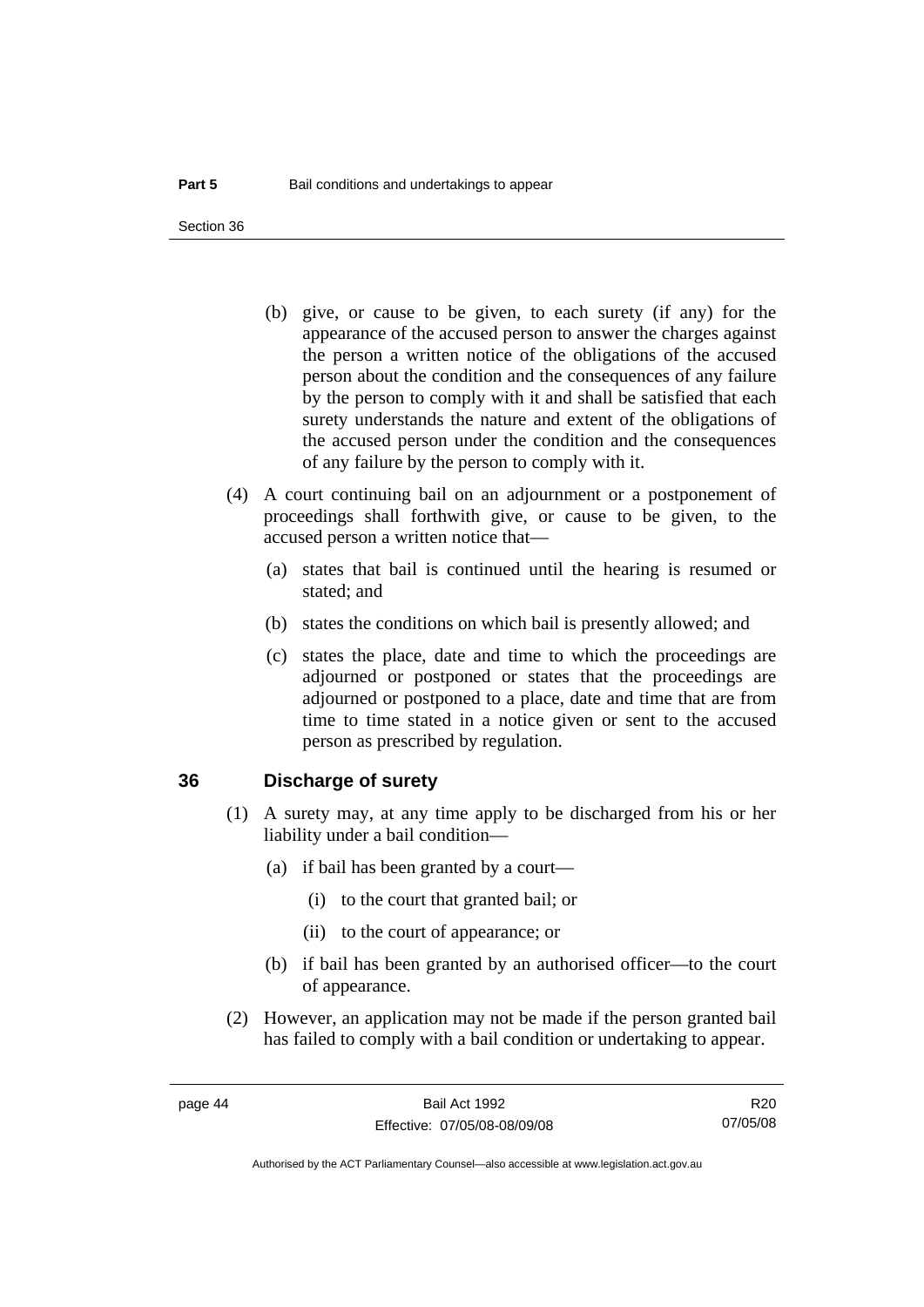- (3) If the person granted bail is not in custody or before the court when the application is made, the court must—
	- (a) issue a warrant to apprehend the person and bring the person before the court; or
	- (b) issue a summons for the person's appearance before the court.
- (4) On the person's appearance before the court, the court must, unless the court considers it would be unjust to do so—
	- (a) direct that the applicant be discharged from his or her liability; and
	- (b) release the security or deposit.
- (5) If the court discharges the applicant from liability, the court may—
	- (a) impose further bail conditions; and
	- (b) remand the person granted bail into custody until the further conditions are satisfied.
- (6) In this section:

*court of appearance* means the court before which the accused person is required to appear in accordance with his or her undertaking to appear.

## **37 Payment of amounts to Territory**

- (1) This section applies if—
	- (a) a person granted bail fails to appear in court in accordance with his or her undertaking; and
	- (b) a bail condition mentioned in section 25 (1) (b) or (c) requires the person or someone else (the *person required to pay*) to pay, or forfeit, an amount to the Territory if the person fails to appear.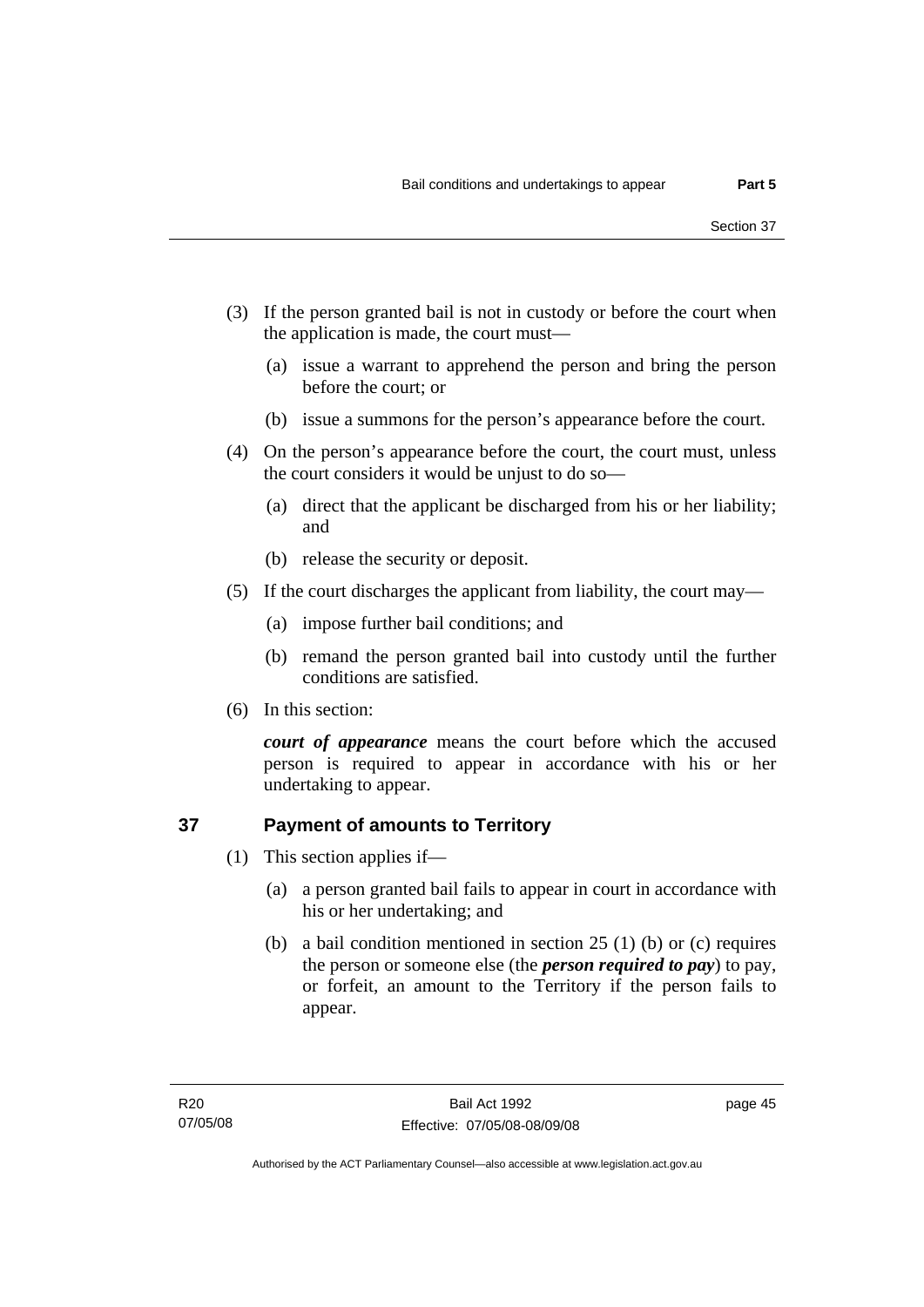Section 37

- (2) If the amount has been deposited in accordance with a condition mentioned in section 25 (1) (c), the amount is forfeited to the Territory.
- (3) If the amount has not been deposited, the court may order the person required to pay to pay the amount to the Territory.
- (4) Notice of the order must be given to the person required to pay as soon as practicable.

*Note* For how documents may be served, see the Legislation Act, pt 19.5.

- (5) If, after the end of 28 days after the day the notice is given, the amount has not been paid the amount may be recovered under the *Magistrates Court Act 1930*, division 3.9.2 (Enforcement of fines) as if it were a fine within the meaning of that division.
- (6) Subsection (4) applies to an amount even if the amount exceeds \$50 000.

R20 07/05/08

Authorised by the ACT Parliamentary Counsel—also accessible at www.legislation.act.gov.au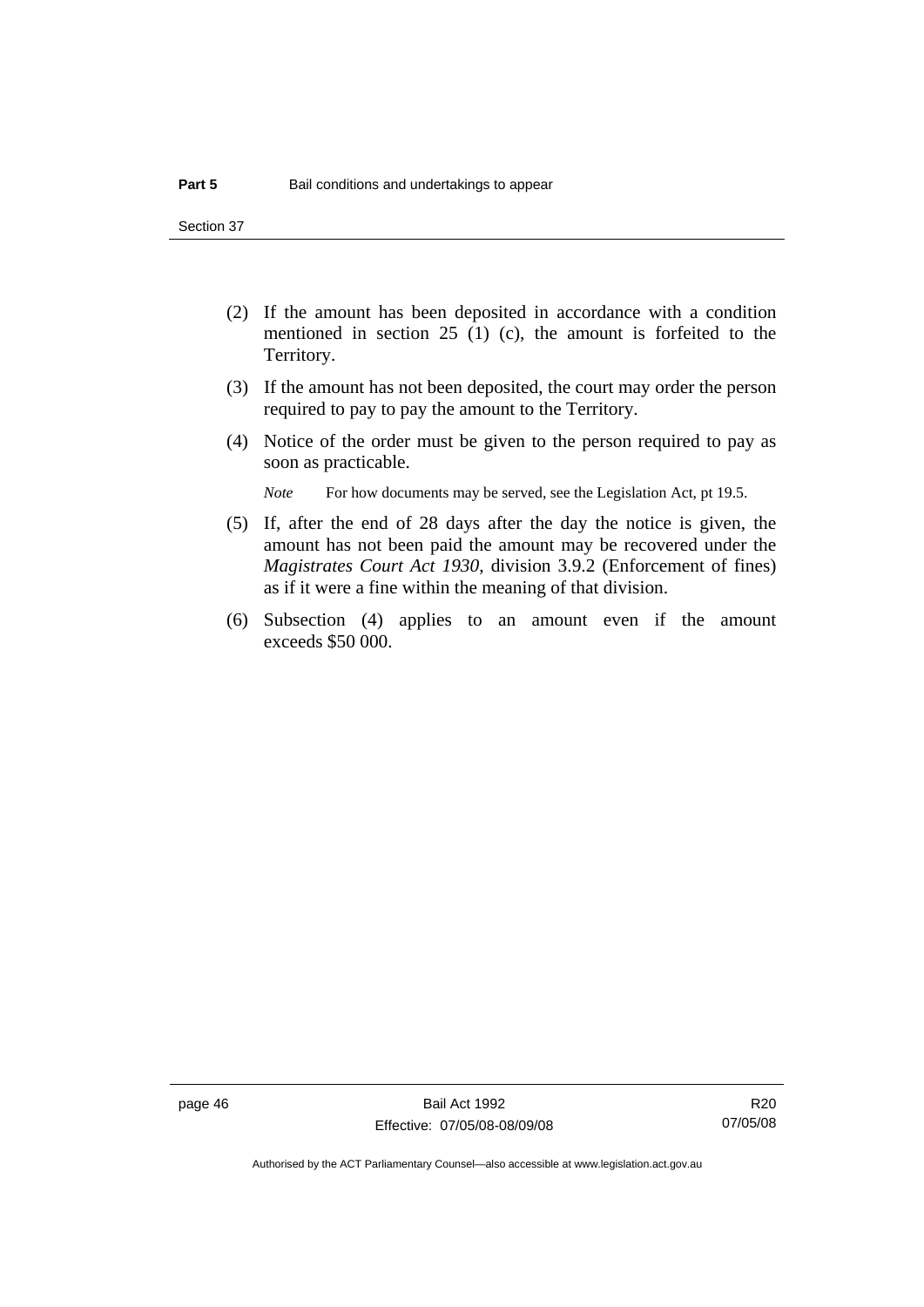## **Part 6 Review of bail decisions**

## **Division 6.1 Review of decisions by authorised officers**

### **38 Review by authorised officers**

- (1) If an authorised officer makes a decision under part 4 in relation to bail for an accused person that is—
	- (a) a decision to refuse to grant bail to the accused person; or
	- (b) a decision to grant bail to the accused person subject to 1 or more bail conditions;

the accused person may request a review of that decision by the authorised officer who made the decision or any other authorised officer.

 (2) If an application for a review of a bail decision is made to an authorised officer under subsection (1), the authorised officer shall as soon as possible conduct a review of the decision.

### **39 Exercise of power to review**

- (1) The power to review a decision under this division includes a power to confirm or vary a decision or to substitute another decision.
- (2) A decision as varied or substituted must be in conformity with this Act.
- (3) If, on a review of a decision under this division, the authorised officer varies the decision or substitutes another decision, section 27 applies in relation to the decision as varied or substituted as if the decision had been made by the authorised officer under part 4.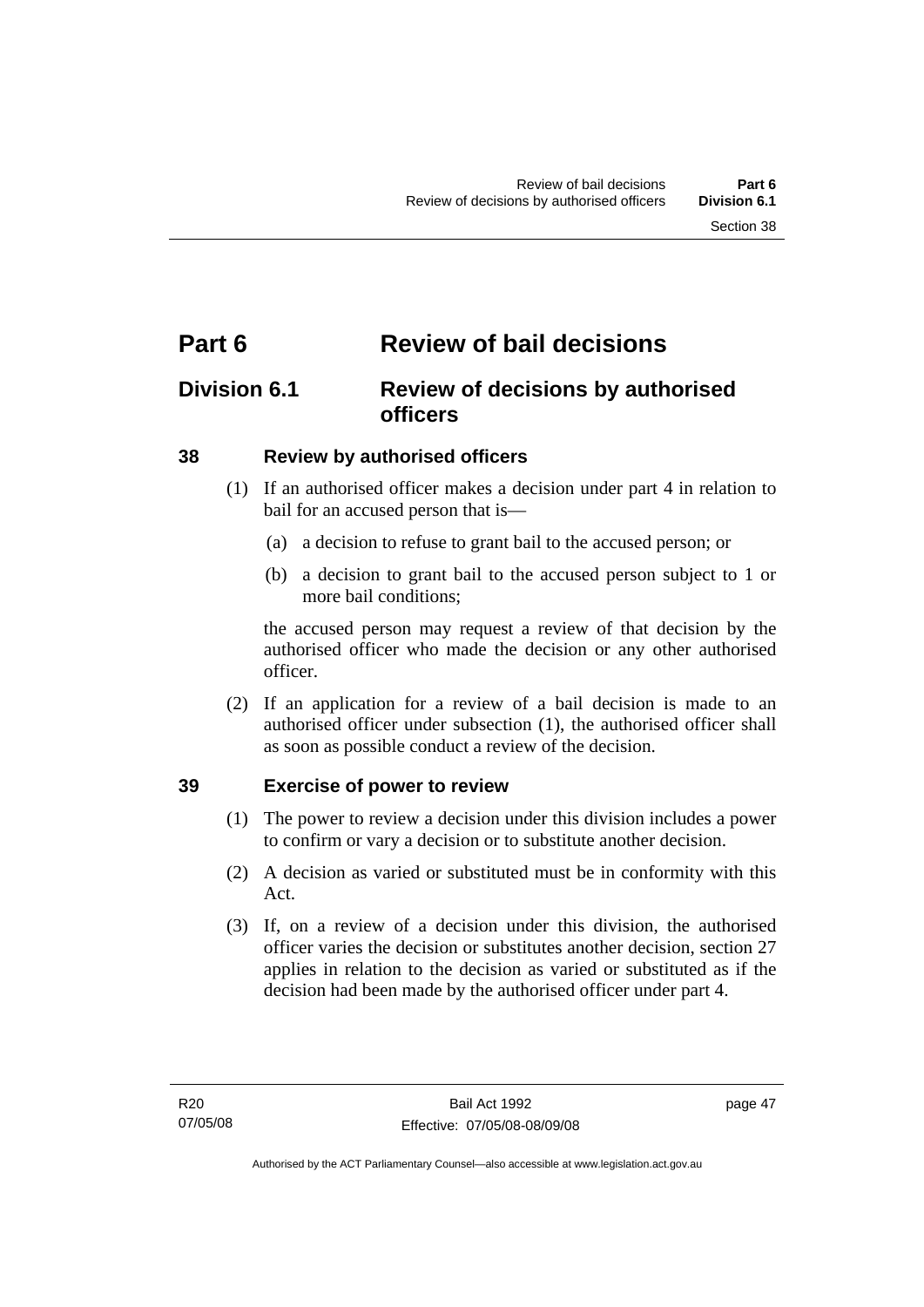- (4) An authorised officer may refuse to entertain a request to review a decision under this division if the authorised officer is satisfied that the request is frivolous or vexatious.
- (5) A regulation may—
	- (a) prescribe the way of making a request for the review of a decision under this division; and
	- (b) prescribe procedures for the conduct of a review under this division; and
	- (c) limit the time within which, and the circumstances in which, an accused person may apply for a review of a decision under this division; and
	- (d) limit the number of applications that may be made for the review of a bail decision under this division.

### **40 Limitation on power of authorised officer to review**

An authorised officer may not, under this division—

- (a) review a decision in circumstances if, had the decision not been made, the authorised officer would be prohibited from making a decision in relation to the grant of bail; or
- (b) review a decision that has been reviewed by a court.

## **Division 6.2 Review of decisions by courts**

### **41 Right of review of bail decisions**

An accused person or the informant may apply under this division for review of any decision by a court or an authorised officer in relation to bail.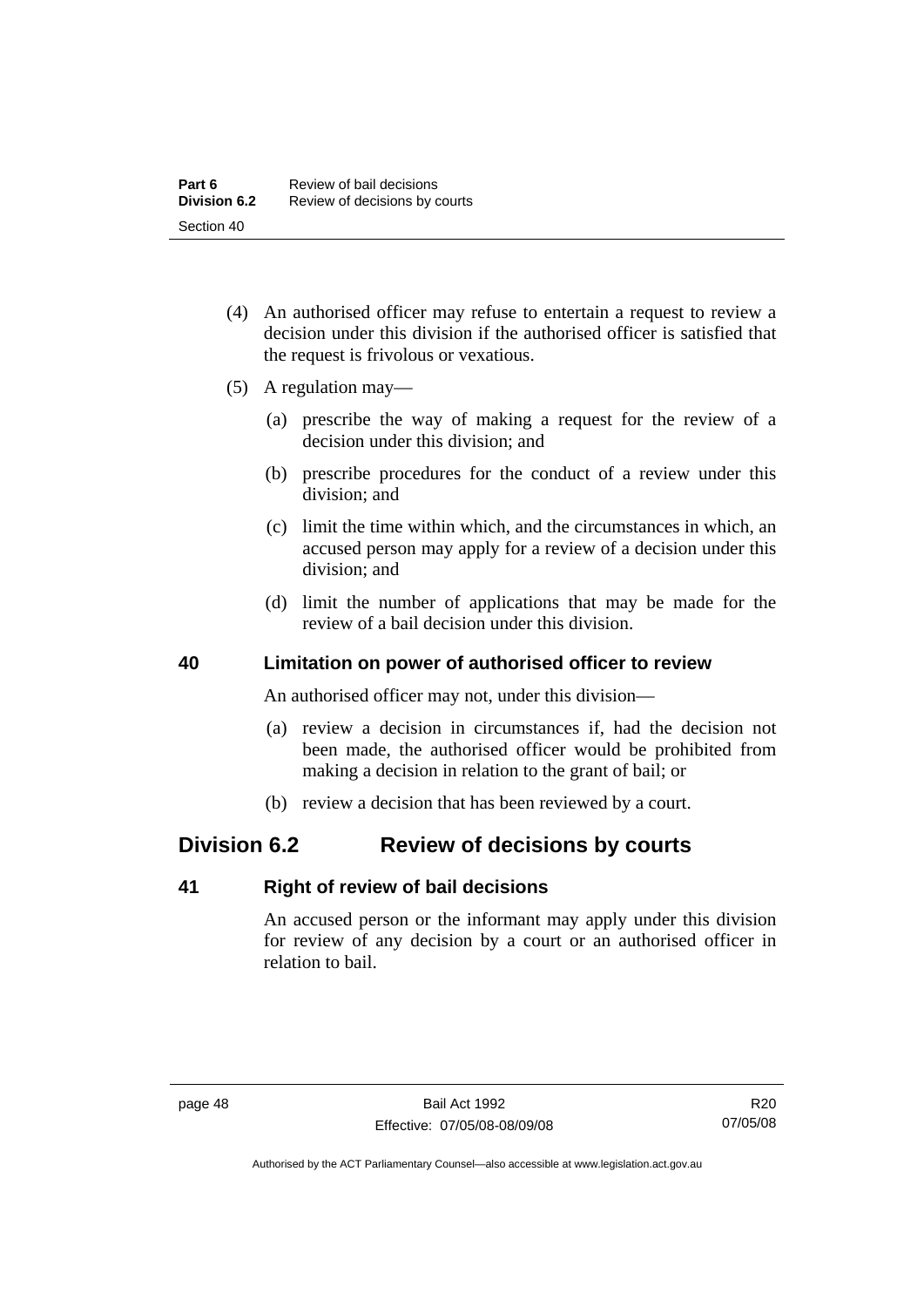### **41A Court may review on its own initiative**

- (1) A court that has made a decision in relation to bail may review the decision on its own initiative if the court considers it is in the interests of justice to do so.
- (2) The court may issue a warrant for the arrest of the person and for bringing the person before the court at the time and place stated in the warrant.

### **42 Power of Magistrates Court to review**

- (1) The Magistrates Court may, on application under this division, review any decision of an authorised officer or the Magistrates Court (however constituted) in relation to bail.
- (2) However, the Magistrates Court may review the decision only if the application for review is based on—
	- (a) a significant change in circumstances relevant to the granting of bail; or
	- (b) the availability of fresh evidence or information of material significance to the granting of bail to the person that was unavailable on the most recent application in relation to bail.
- (3) The power of the Magistrates Court to review a decision under this section may be exercised whether or not any power to review the decision under section 38 has been exercised or been sought to be exercised.

### **43 Power of Supreme Court to review**

- (1) The Supreme Court may, on application under this division, review any decision of an authorised officer, the Magistrates Court or the Supreme Court (however constituted) in relation to bail.
- (2) However, the Supreme Court may review the decision only if the application for review is based on—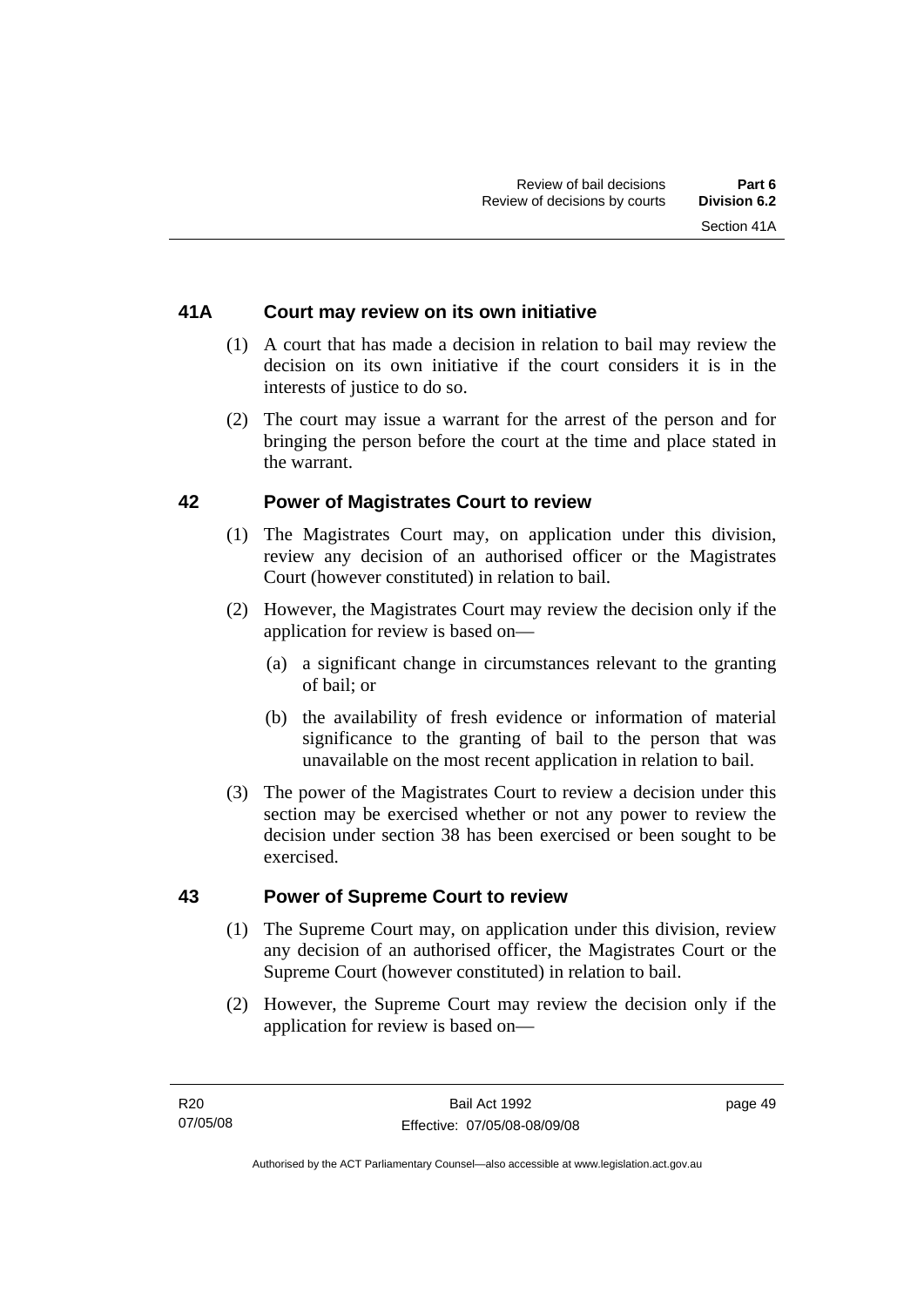- (a) a significant change in circumstances relevant to the granting of bail; or
- (b) the availability of fresh evidence or information of material significance to the granting of bail to the person that was unavailable on the most recent application in relation to bail.
- (3) The power of the Supreme Court to review a decision under this section may be exercised whether or not any power to review the decision under section 38 or section 42 has been exercised or has been sought to be exercised.

### **45 Exercise of power to review**

- (1) The power to review a decision under this division includes a power to confirm or vary the decision or to substitute another decision.
- (2) A decision as varied or substituted shall be in conformity with this Act.
- (3) The review of a decision shall be by way of rehearing and evidence or information in addition to, or in substitution for, the evidence or information given or obtained on the making of the decision may be given or obtained on the review.
- (4) If, on a review of a decision under this division the court varies the decision or substitutes another decision, section 27 applies in relation to the decision as varied or substituted as if that decision had been given by the court in relation to an application for bail.
- (5) If, on a review of a decision under this division, bail for an accused person is revoked, the court may, by warrant, commit the person into custody.
- (6) If, on a review of a decision under this division—
	- (a) bail is granted without any condition being imposed but the accused person has not given an undertaking to appear; or

R20 07/05/08

Authorised by the ACT Parliamentary Counsel—also accessible at www.legislation.act.gov.au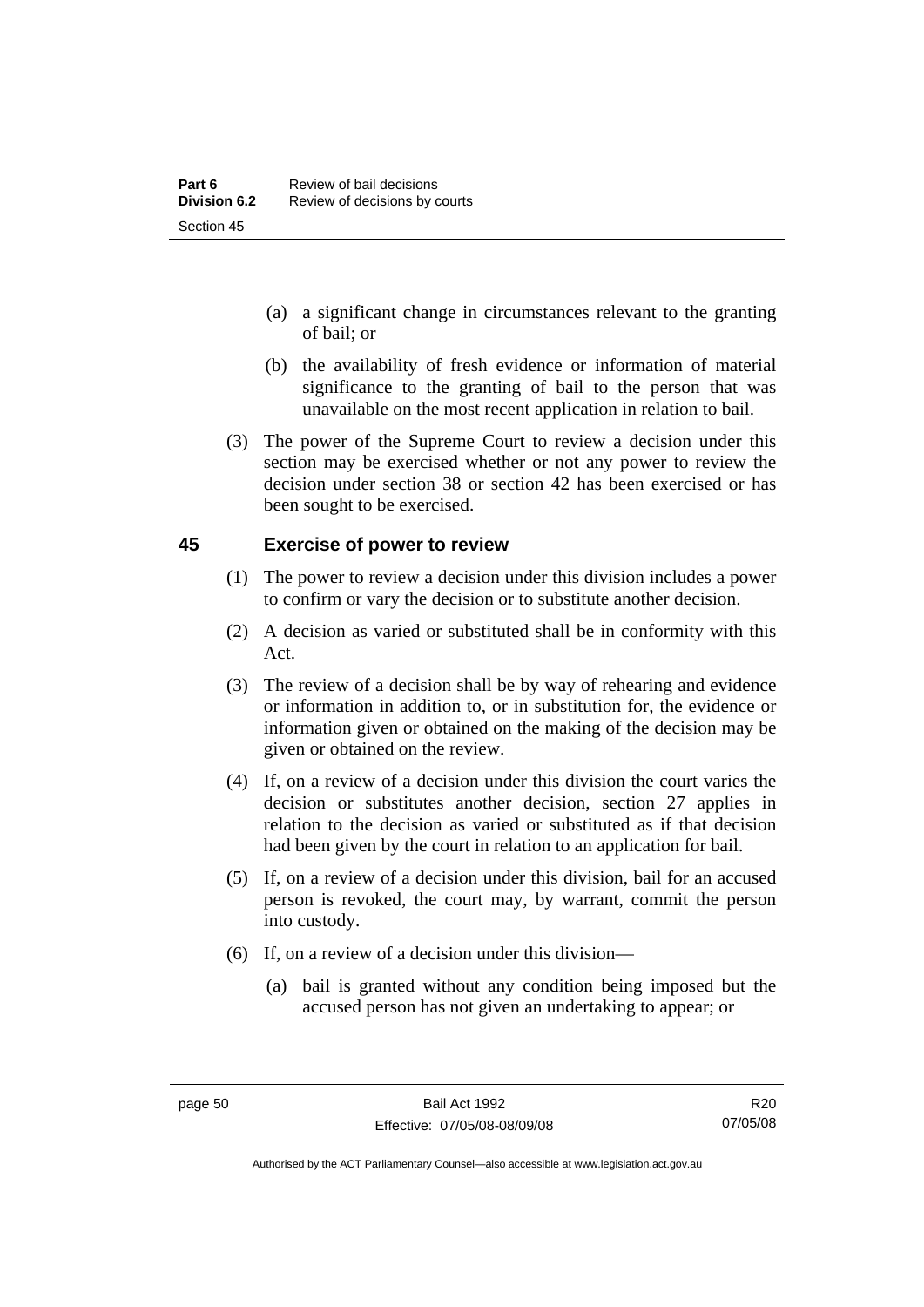(b) bail is granted subject to a condition;

the court may by warrant commit the person into custody until the person gives the undertaking to appear or satisfies the condition.

- (7) A court may refuse to entertain a request to review a decision under this division if the court is satisfied that the request is frivolous or vexatious.
- (8) A regulation may make provision in relation to—
	- (a) the way of making a request for the review of a decision under this division; and
	- (b) the giving or sending to people of notices relating to the proposed exercise of power to review a decision under this division.

### **46 Review limited to bail conditions**

- (1) If an accused person has remained in custody after being granted bail by a court because any condition of the bail has not been complied with, the decision in relation to bail may be reviewed by the court that granted bail—
	- (a) at the request of the accused person; or
	- (b) at the request of a police officer; or
	- (c) on the court's own initiative.
- (2) A review under this section of a decision in relation to bail is limited to a review of the conditions on which bail has been granted.
- (3) A review requested under this section by a police officer shall not be conducted unless the court is satisfied that the request was made—
	- (a) for the purpose of benefiting the accused person; and
	- (b) with the consent of the accused person.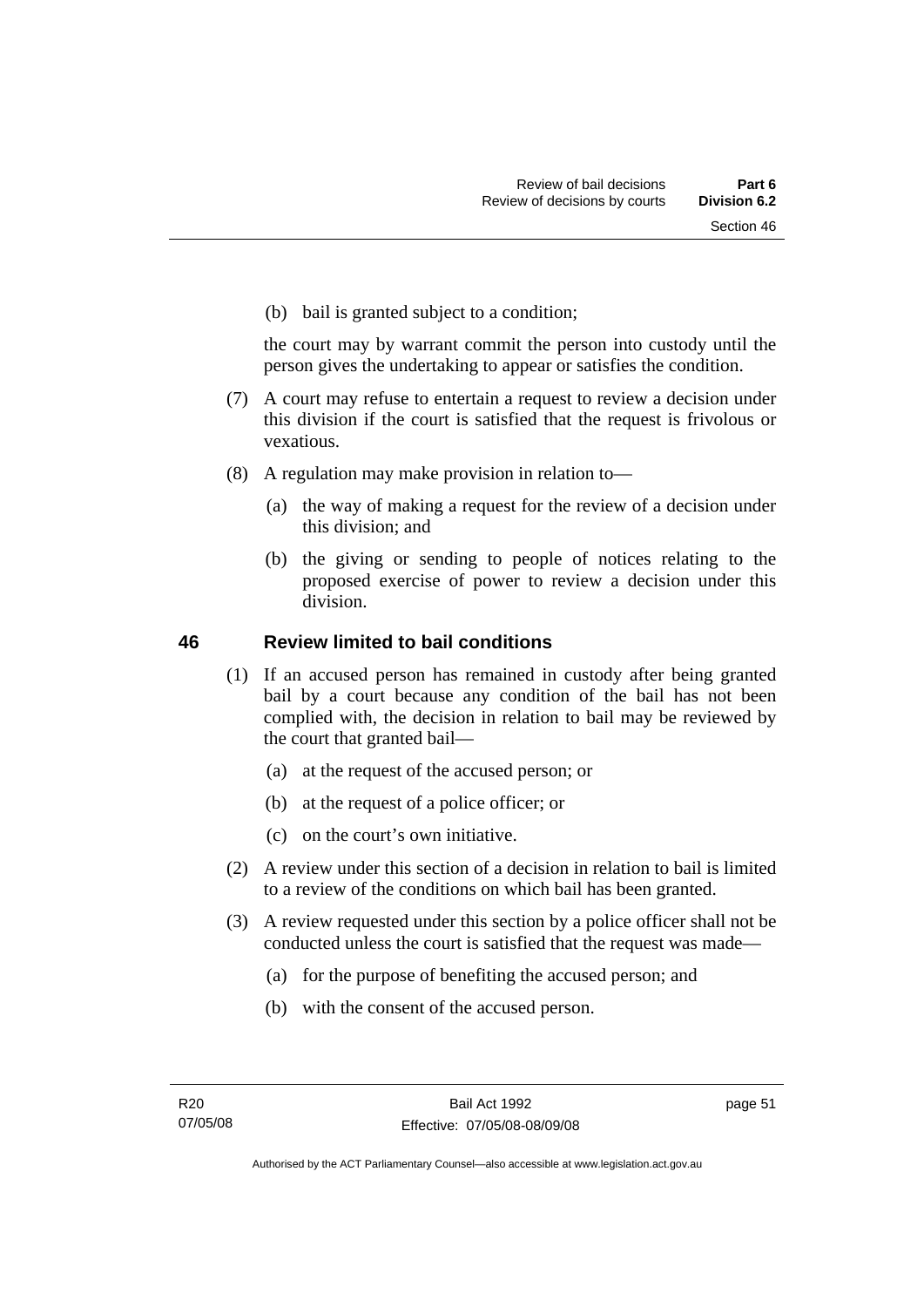- (4) On a review of a bail decision under this section, a court may—
	- (a) confirm the decision about the conditions of bail; or
	- (b) vary the decision by removing or imposing bail conditions; or
	- (c) grant bail without imposing any bail condition.
- (5) Notwithstanding section 43, the Supreme Court is empowered to conduct a review of a bail decision under this section only in relation to bail granted by the Supreme Court (however constituted).

Authorised by the ACT Parliamentary Counsel—also accessible at www.legislation.act.gov.au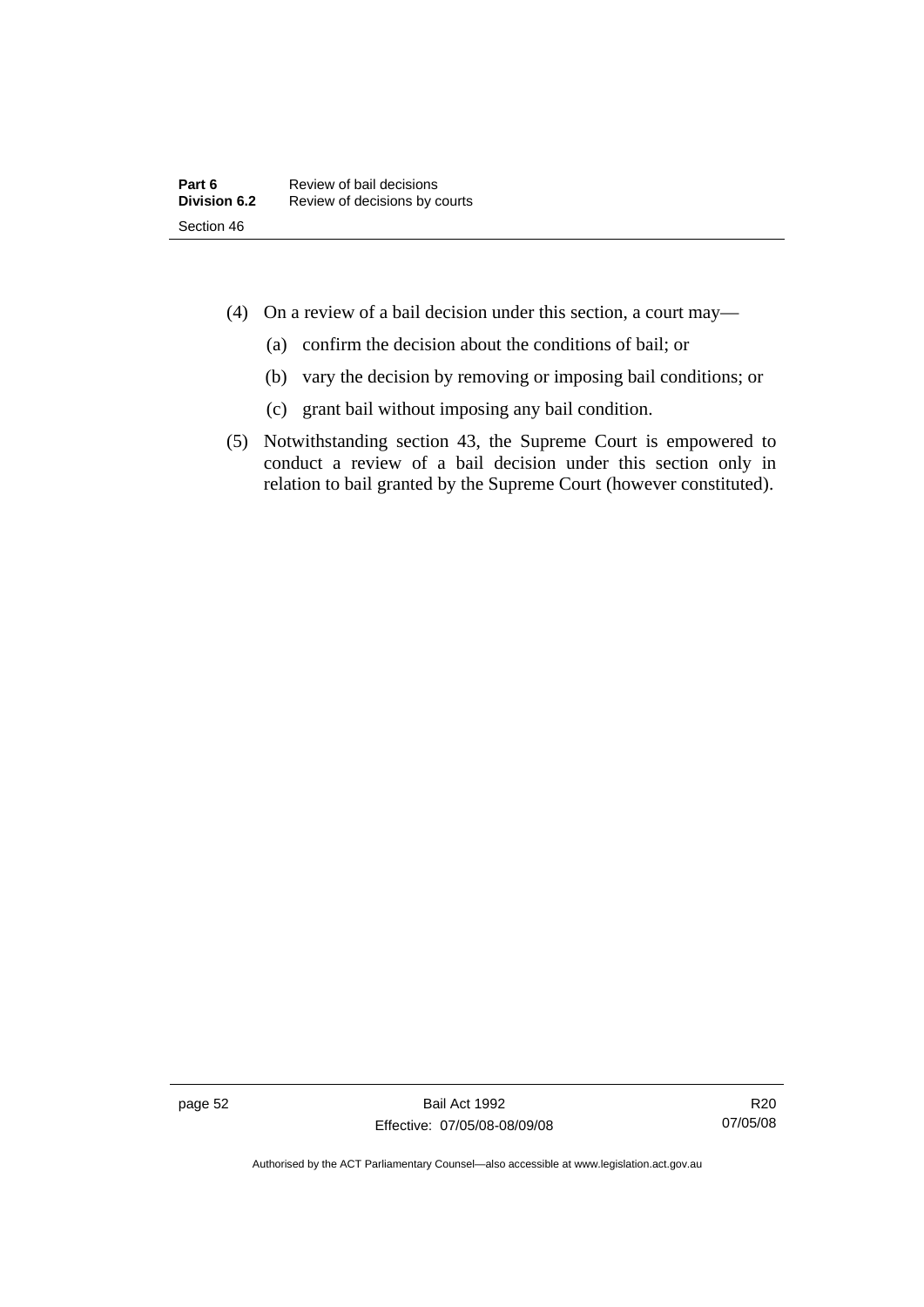## **Part 7 Miscellaneous**

### **47 Giving information relating to bail**

 (1) If a person is charged by a police officer with an offence and the person charged is being held in custody in relation to the offence, the police officer shall, as soon as is reasonably practicable after the person is charged, give to the person, by written notice, information relating to his or her entitlement to, or eligibility for, bail and to his or her entitlement to the review of decisions under this Act.

 (2) If an accused person is being held in custody in relation to an offence at the time of his or her first appearance in court in relation to that offence, the court shall, during that appearance, or as soon as is reasonably practicable, give to the person, by written notice, information relating to his or her entitlement to, or eligibility for, bail.

## **47A Notice to victim of bail decisions**

- (1) This section applies if—
	- (a) a court or authorised officer makes a decision about a grant of bail, or reviews a bail decision, in relation to a person; and
	- (b) the informant is aware that a victim has expressed concern about the need for protection from violence or harassment by the person.
- (2) The informant must tell a police officer assigned to liaise with victims of crime (a *victim liaison officer*) that the victim has expressed the concern.

*Note* If a form is approved under s 58 for a notice under this section, the form must be used.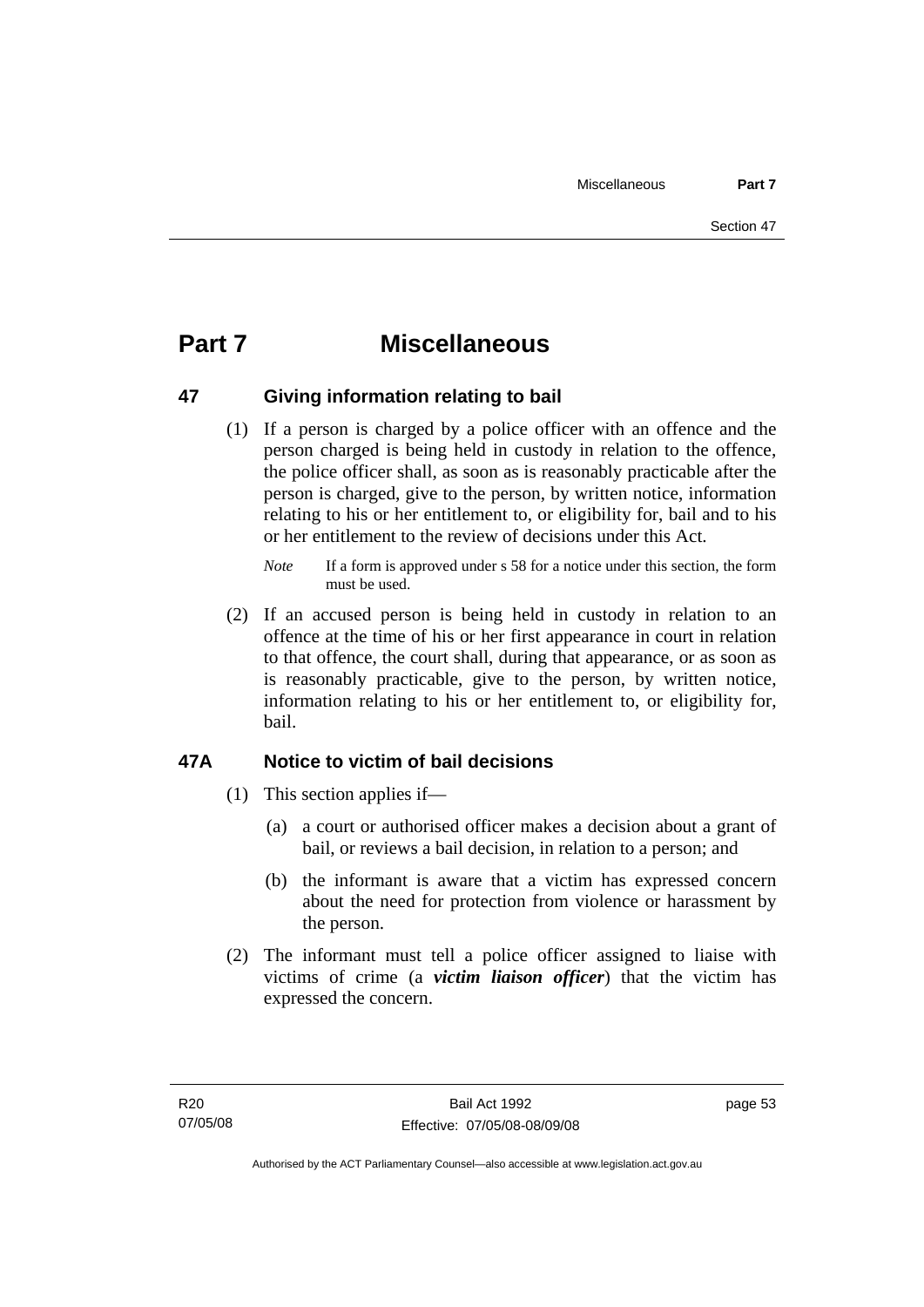#### **Part 7** Miscellaneous

Section 48

 (3) If a victim liaison officer is told about a victim's concern, the victim liaison officer must take all reasonable steps to tell the victim (or, if the victim is a child, a person who has parental responsibility for the child) about the bail decision as soon as practicable.

### **48 Notification to court that bail condition not satisfied**

- (1) This section applies to a person who has been granted bail by a court but who has remained in custody since bail was granted because a condition of the bail has not been complied with.
- (2) The person in charge of the correctional centre or other place where the person is in custody must give the court written notice that the person remains in custody because of the failure to comply with a bail condition.

*Note* If a form is approved under s 58 for a notice, the form must be used.

- (3) The notice must be given to the court not later than 7 days after the day the person is received into custody.
- (4) To remove any doubt, the court to which a notice is given under subsection (2) may, on its own initiative, conduct a review under section 46 of the condition on which bail was granted.
- (5) A notice under this section is required to be given only once in relation to any particular grant of bail.
- (6) A regulation may prescribe information that is to be given to a court with a notice under this section.

### **49 Failure to answer bail**

- (1) A person commits an offence if the person—
	- (a) gives an undertaking to appear before a court; and
	- (b) fails to carry out the undertaking.

Maximum penalty: 200 penalty units, imprisonment for 2 years or both.

R20 07/05/08

Authorised by the ACT Parliamentary Counsel—also accessible at www.legislation.act.gov.au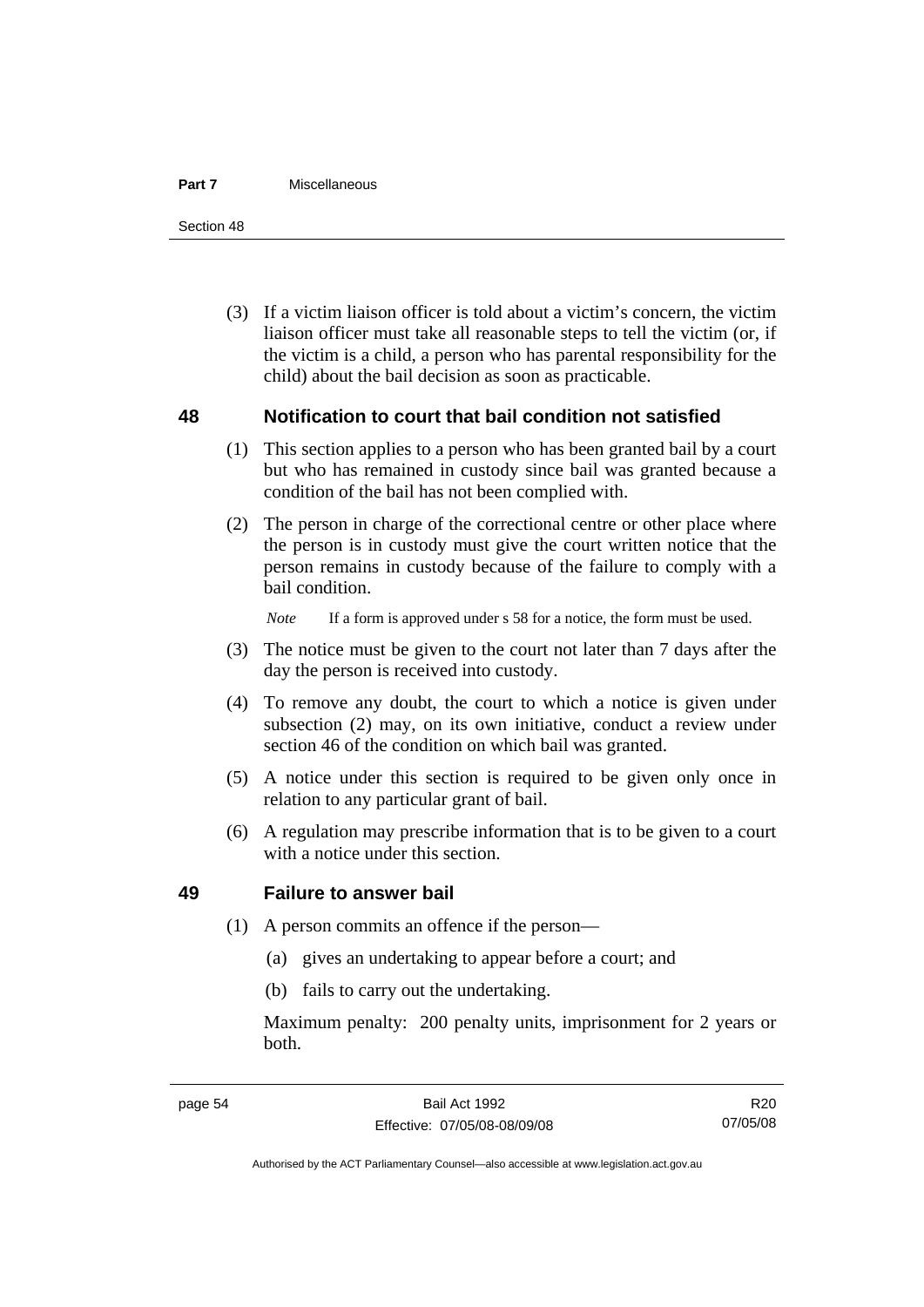- (2) The court may issue a warrant to arrest the person and to bring the person before the court.
- (3) Subsection (1) does not apply if the person has a reasonable excuse for failing to carry out the undertaking.

### **51 Indemnification of sureties**

 (1) A person commits an offence if the person indemnifies, or agrees to indemnify, anyone else against a liability the other person incurs or may incur as surety for an accused person.

Maximum penalty: 200 penalty units, imprisonment for 2 years or both.

 (2) A person commits an offence if the person is indemnified, or agrees to be indemnified, by someone else against a liability the person incurs or may incur as surety for an accused person.

Maximum penalty: 200 penalty units, imprisonment for 2 years or both.

- (3) For this section, it does not matter whether—
	- (a) the agreement is for compensation in money or anything else; or
	- (b) the agreement is made before or after the person indemnified, or agreed to be indemnified, becomes a surety; or
	- (c) the person indemnified, or agreed to be indemnified, becomes a surety.

### **52 Contravention of Act by police officers**

 (1) If a police officer contravenes a provision of this Act that is applicable to him or her as a police officer or as an authorised officer, the contravention is not punishable as an offence unless a penalty is expressly provided by this Act in relation to the contravention.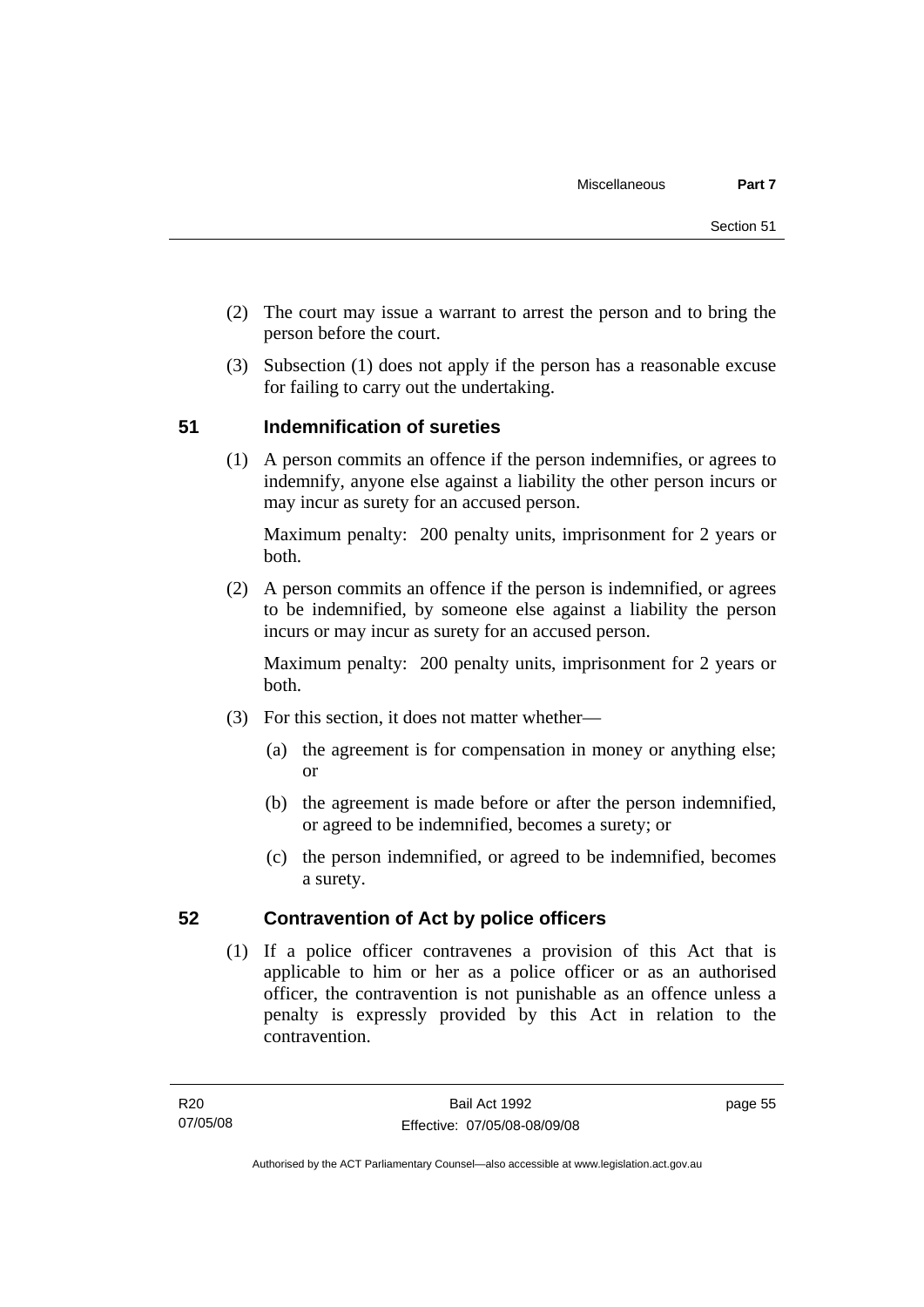- (2) Subsection (1) does not apply to prevent a contravention of a provision of this Act by a police officer from—
	- (a) being dealt with under the *Complaints (Australian Federal Police) Act 1981* (Cwlth); or
	- (b) constituting grounds for the institution of civil proceedings.

### **55 Civil standard of proof to apply for certain purposes**

If a court or an authorised officer, in making a decision in relation to bail (other than a decision in proceedings for an offence committed in relation to bail), is to be, or may be, satisfied as to any matter, it is sufficient if the court or authorised officer is satisfied on the balance of probabilities.

### **56 No right of surety to arrest**

A surety for an accused person does not have the right to arrest the accused person because the surety is a surety for the accused person.

### **56A Arrest without warrant of person on bail**

- (1) This section applies if a person has been granted bail in the ACT, a State or another Territory.
- (2) A police officer may arrest the person without warrant if the officer believes on reasonable grounds that the person—
	- (a) has failed to comply with a bail condition; or
	- (b) will not comply with a bail condition.
- (3) The police officer must bring the person before a court as soon as practicable.
- (4) The court may—
	- (a) for a person granted bail in the ACT—exercise the same powers in relation to bail as it has in relation to any other accused person in custody; or

Authorised by the ACT Parliamentary Counsel—also accessible at www.legislation.act.gov.au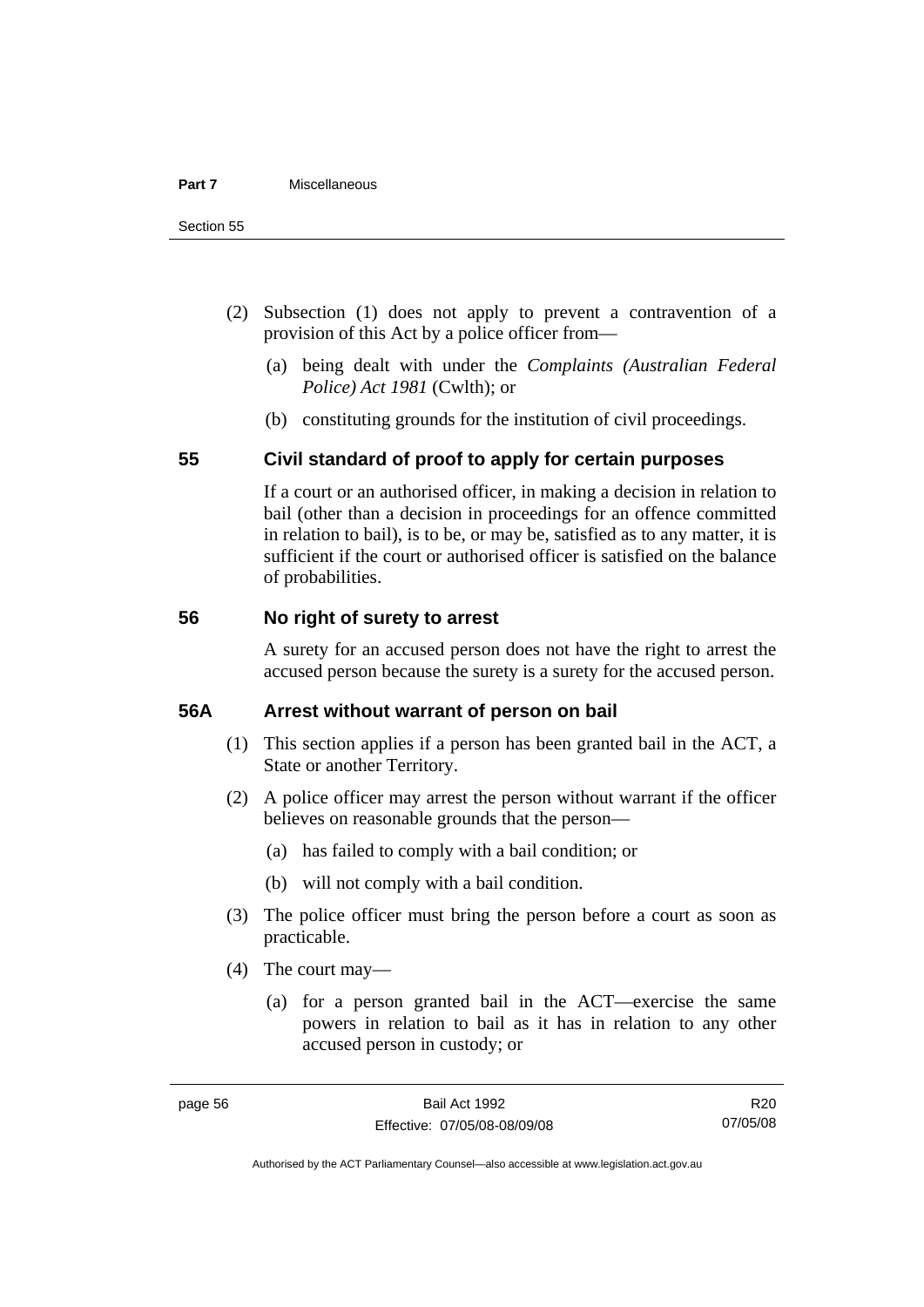- (b) for a person granted bail in a State or another Territory—
	- (i) release the person unconditionally; or
	- (ii) grant the person bail subject to the conditions that the court considers appropriate; or
	- (iii) remand the person in custody for a reasonable time while a warrant for the person's arrest is obtained from the State or other Territory.
- (5) A release mentioned in subsection (4) (b) (i) does not affect the grant of bail in the State or other Territory.

### **56B Arrest for breach of condition by person outside ACT**

- (1) This section applies if a police officer reasonably believes that—
	- (a) a person who has been granted bail in the ACT has failed to comply with a bail condition; and
	- (b) the person is in a State or another Territory.
- (2) An issuing officer may, on the information of a police officer—
	- (a) issue a warrant to arrest the person in the State or other Territory and bring the person before a court; or
	- (b) issue a summons for the person's appearance before a court.
- (3) In this section

*issuing officer*, for a warrant, means—

- (a) a judge, the registrar or a deputy registrar of the Supreme Court; or
- (b) a magistrate; or
- (c) if authorised by the Chief Magistrate to issue a warrant—the registrar or deputy registrar of the Magistrates Court.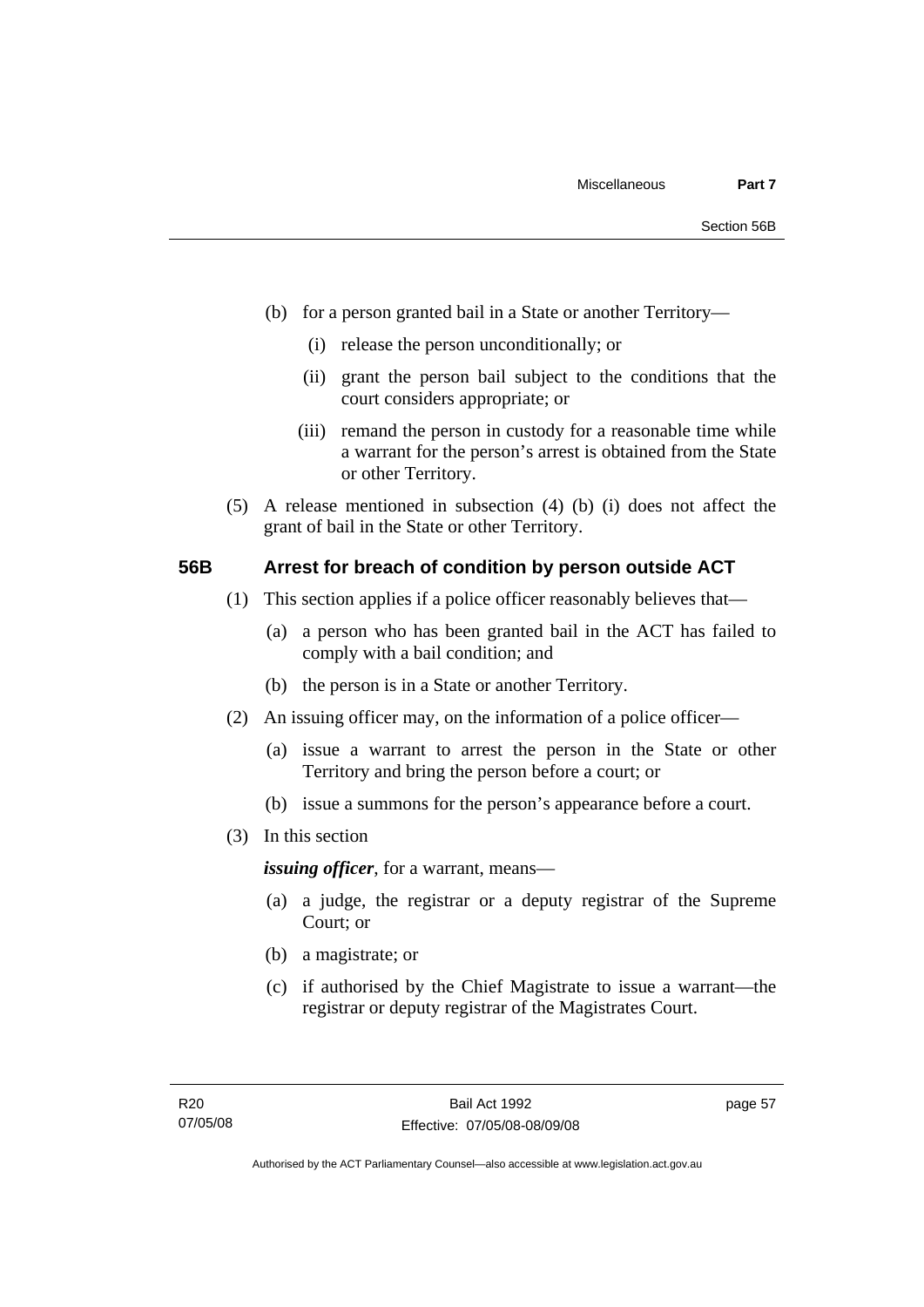#### **Part 7** Miscellaneous

### **57 Act to prevail**

- (1) Except if otherwise expressly provided by this Act, this Act applies in relation to the grant of bail to accused people to the exclusion of any other law in force immediately before the commencement of this Act so far as any other such law makes provision for or in relation to bail for accused people.
- (2) This Act does not affect the *Bill of Rights 1688* 1 Will and Mary sess 2 c 2.

### **57AA Abolition of inherent power of bail**

Any inherent power of the Supreme Court to grant bail is abolished.

### **58 Approved forms**

- (1) The Minister may, in writing, approve forms for this Act.
- (2) If the Minister approves a form for a particular purpose, the approved form must be used for that purpose.
- (3) A form approved for section 28 (1), 30 (4), 34, 47 or 48 (2) is a disallowable instrument.
	- *Note* A disallowable instrument must be notified, and presented to the Legislative Assembly, under the Legislation Act.
- (4) Any other approved form is a notifiable instrument.

*Note* A notifiable instrument must be notified under the Legislation Act.

 (5) If there is no approved form for an instrument under this Act, the instrument must be in a form acceptable to the registrar.

### **59 Regulation-making power**

- (1) The Executive may make regulations for this Act.
	- *Note* A regulation must be notified, and presented to the Legislative Assembly, under the Legislation Act.

Authorised by the ACT Parliamentary Counsel—also accessible at www.legislation.act.gov.au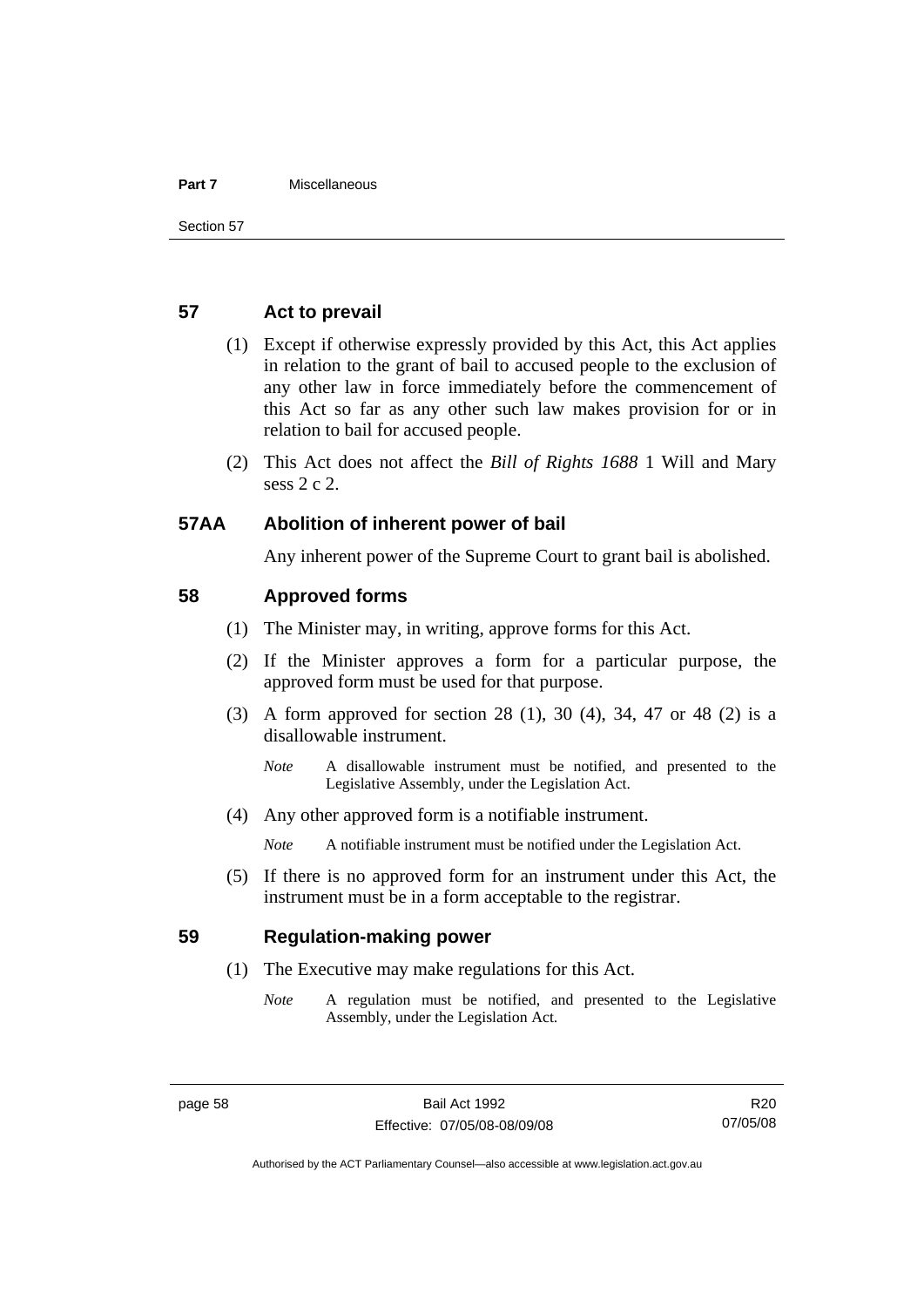(2) Without limiting subsection (1), a regulation may make provision in relation to the management (including the investment) of an amount deposited in accordance with a condition mentioned in section 25 (1) (c).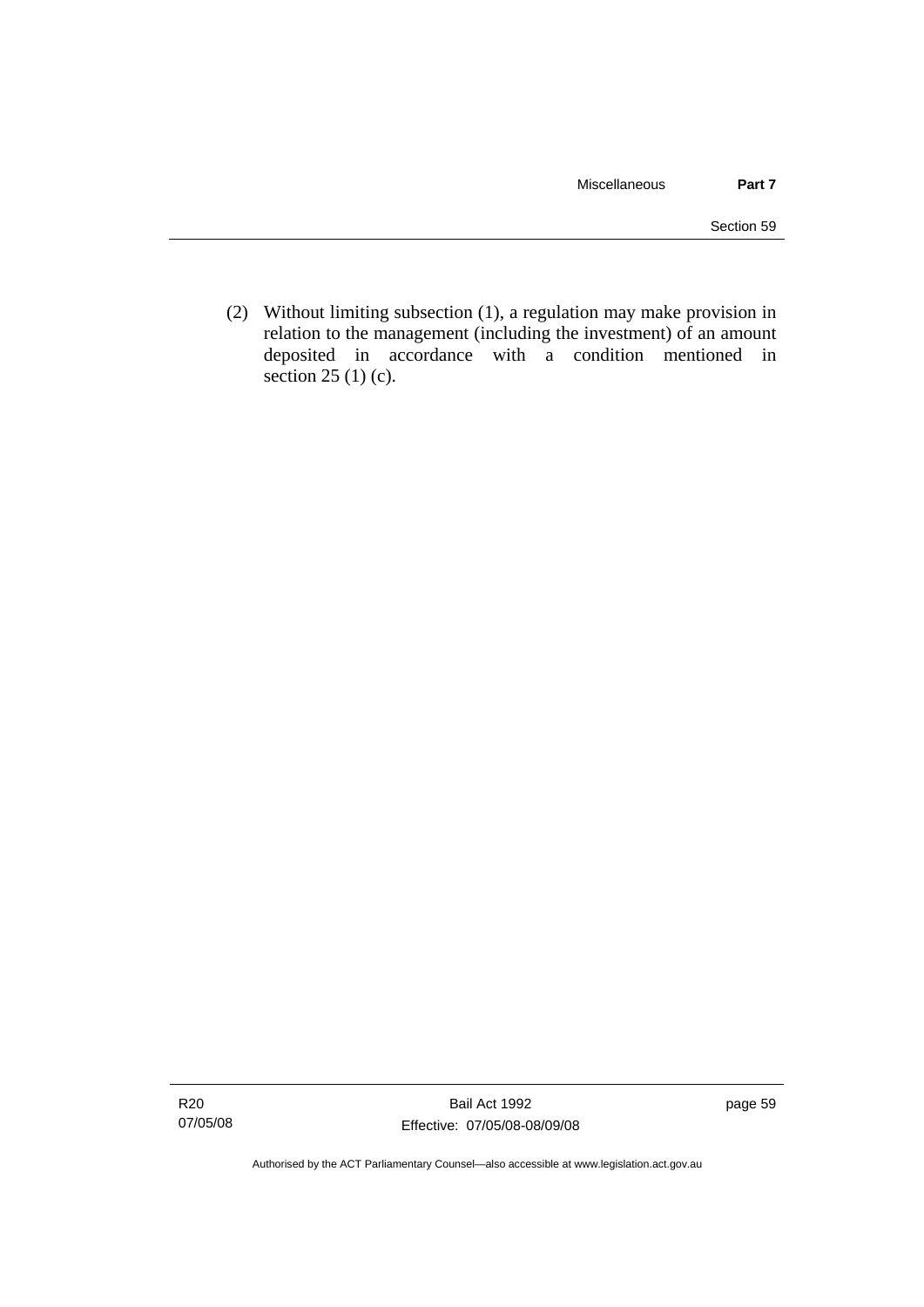# **Schedule 1 Offences to which presumption of bail does not apply**

(see s 9B (a))

## **Part 1.1 Offences against Crimes Act 1900**

| column 1<br>item | column 2<br>provision | column 3<br>description of offence                         |
|------------------|-----------------------|------------------------------------------------------------|
|                  | 15                    | manslaughter                                               |
| 2                | 19                    | intentionally inflicting grievous bodily harm              |
| 3                | 49C                   | industrial manslaughter (employer offence)                 |
| 4                | 49D                   | industrial manslaughter (senior officer offence)           |
| 5                | 51                    | sexual assault in the first degree                         |
| 6                | 52                    | sexual assault in the second degree                        |
|                  | 54                    | sexual intercourse without consent                         |
| 8                | 55(1)                 | sexual intercourse with young person under<br>10 years old |

| <b>Part 1.2</b>  |                       | <b>Offences against Criminal Code</b> |  |
|------------------|-----------------------|---------------------------------------|--|
| column 1<br>item | column 2<br>provision | column 3<br>description of offence    |  |
|                  | 310                   | aggravated robbery                    |  |
|                  | 312                   | aggravated burglary                   |  |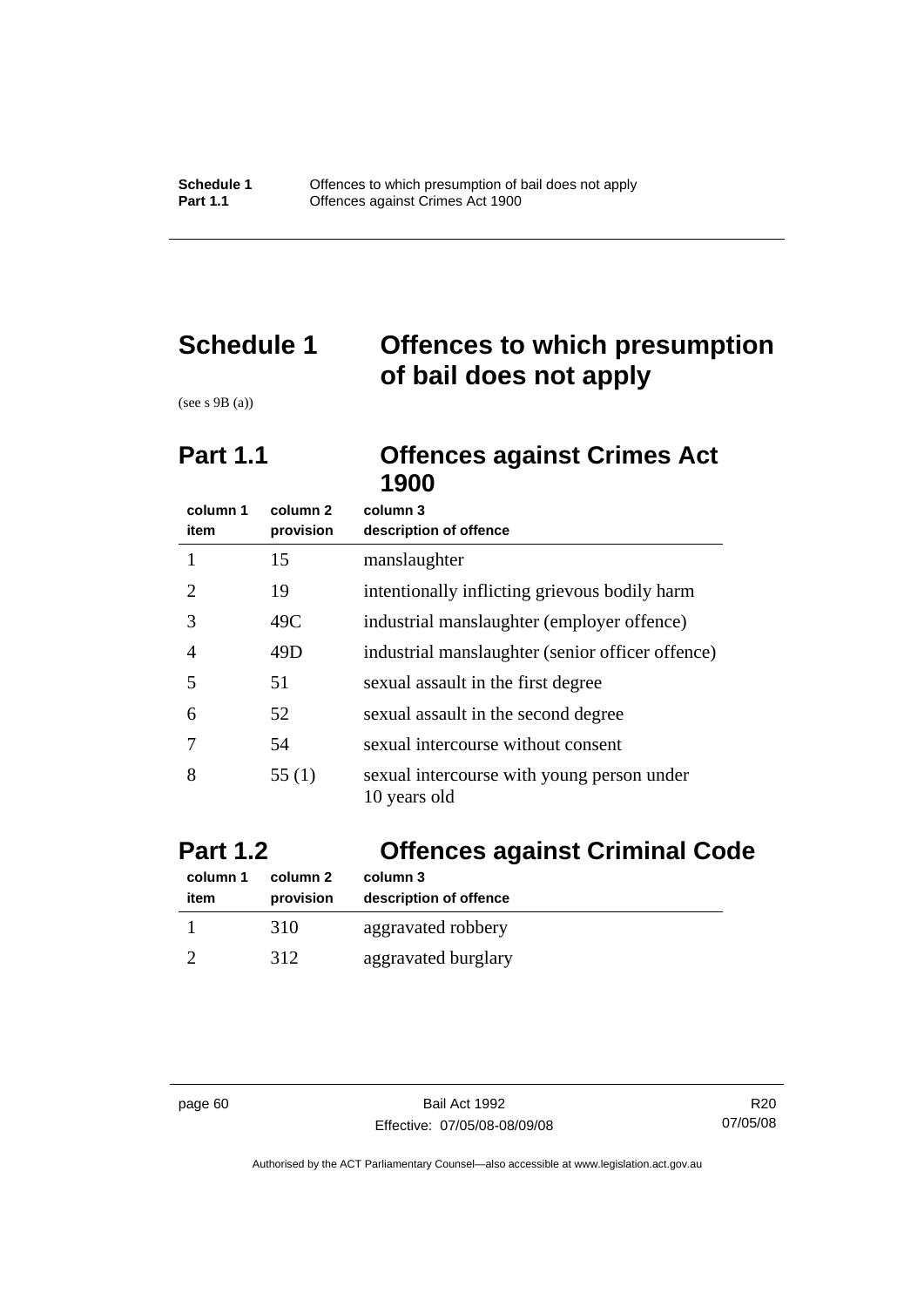| column 1<br>item | column <sub>2</sub><br>provision | column 3<br>description of offence                                                                       |
|------------------|----------------------------------|----------------------------------------------------------------------------------------------------------|
| 3                | 603(3)                           | trafficking in commercial quantity of<br>controlled drug                                                 |
| 4                | 603(5)                           | trafficking in trafficable quantity of cannabis                                                          |
| 5                | 603(7)                           | trafficking in controlled drug other than<br>cannabis                                                    |
| 6                | 607(3)                           | manufacturing commercial quantity of<br>controlled drug for selling                                      |
| 7                | 607(5)                           | manufacturing controlled drug for selling                                                                |
| 8                | 610(1)                           | selling large commercial quantity of controlled<br>precursor for manufacture of controlled drug          |
| 9                | 610(3)                           | selling commercial quantity of controlled<br>precursor for manufacture of controlled drug                |
| 10               | 611(1)                           | manufacturing large commercial quantity of<br>controlled precursor for manufacture of<br>controlled drug |
| 11               | 611(3)                           | manufacturing large commercial quantity of<br>controlled precursor for selling                           |
| 12               | 611(5)                           | manufacturing commercial quantity of<br>controlled precursor for manufacture of<br>controlled drug       |
| 13               | 611(7)                           | manufacturing commercial quantity of<br>controlled precursor for selling                                 |
| 14               | 612(1)                           | possessing large commercial quantity of<br>controlled precursor                                          |
| 15               | 612(3)                           | possessing commercial quantity of controlled<br>precursor                                                |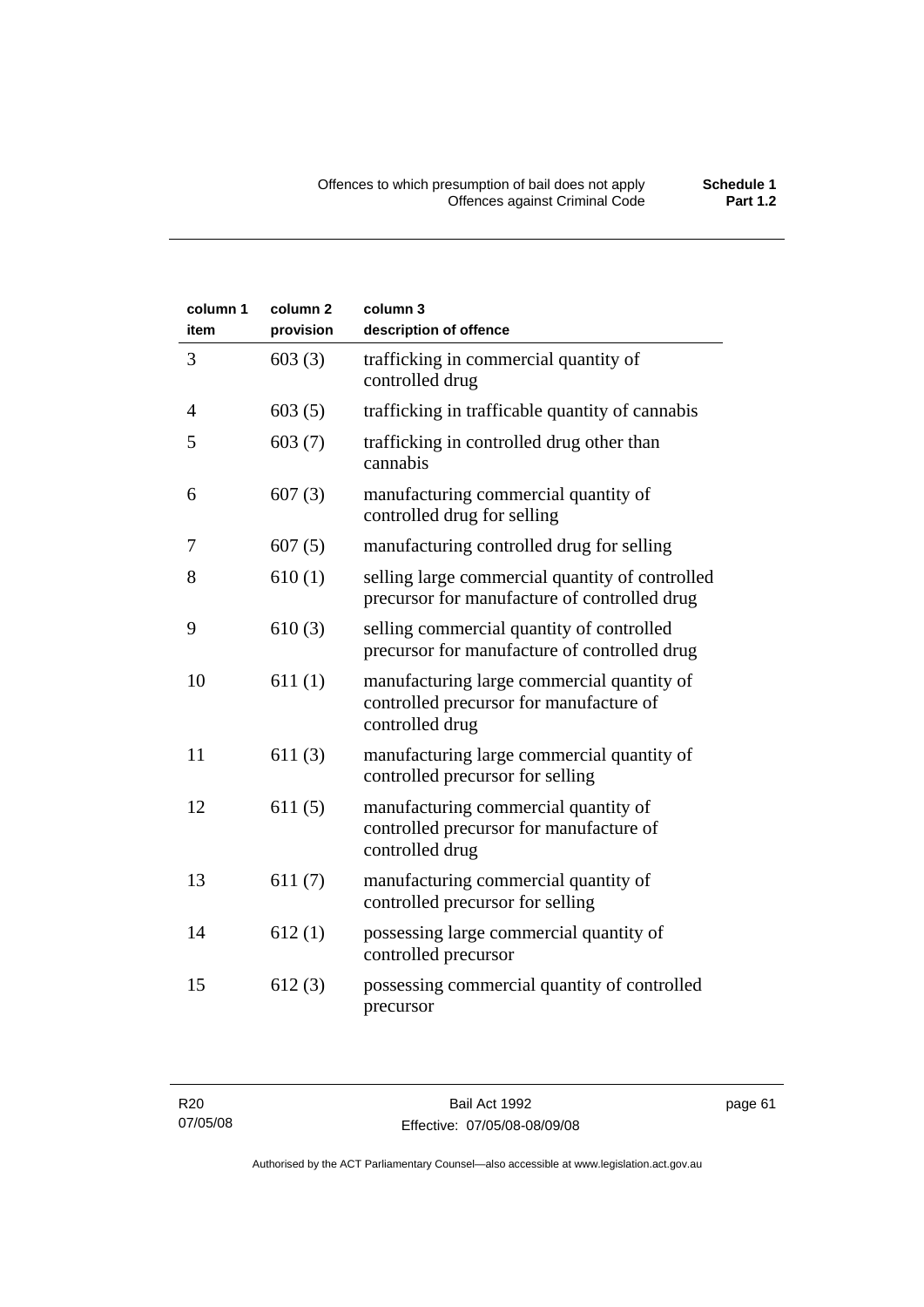| column 1<br>item | column 2<br>provision | column 3<br>description of offence                              |
|------------------|-----------------------|-----------------------------------------------------------------|
| 16               | 616(3)                | cultivating commercial quantity of controlled<br>plant          |
| 17               | 619(3)                | selling commercial quantity of controlled plant                 |
| 18               | 622(3)                | supplying etc controlled drug to child for<br>selling           |
| 19               | 624(4)                | procuring child to traffic in controlled drug                   |
| 20               | 625(1)                | supplying etc controlled drug (other than<br>cannabis) to child |
| 21               | 639                   | concealing etc property derived from drug<br>offence            |

# **Part 1.3 Offences against Drugs of Dependence Act 1989**

| column 1<br>item | column 2<br>provision | column 3<br>description of offence                                |
|------------------|-----------------------|-------------------------------------------------------------------|
|                  | 161                   | manufacture of drug of dependence or<br>prohibited substance      |
|                  | 164                   | sale, supply etc of prohibited substance or<br>drug of dependence |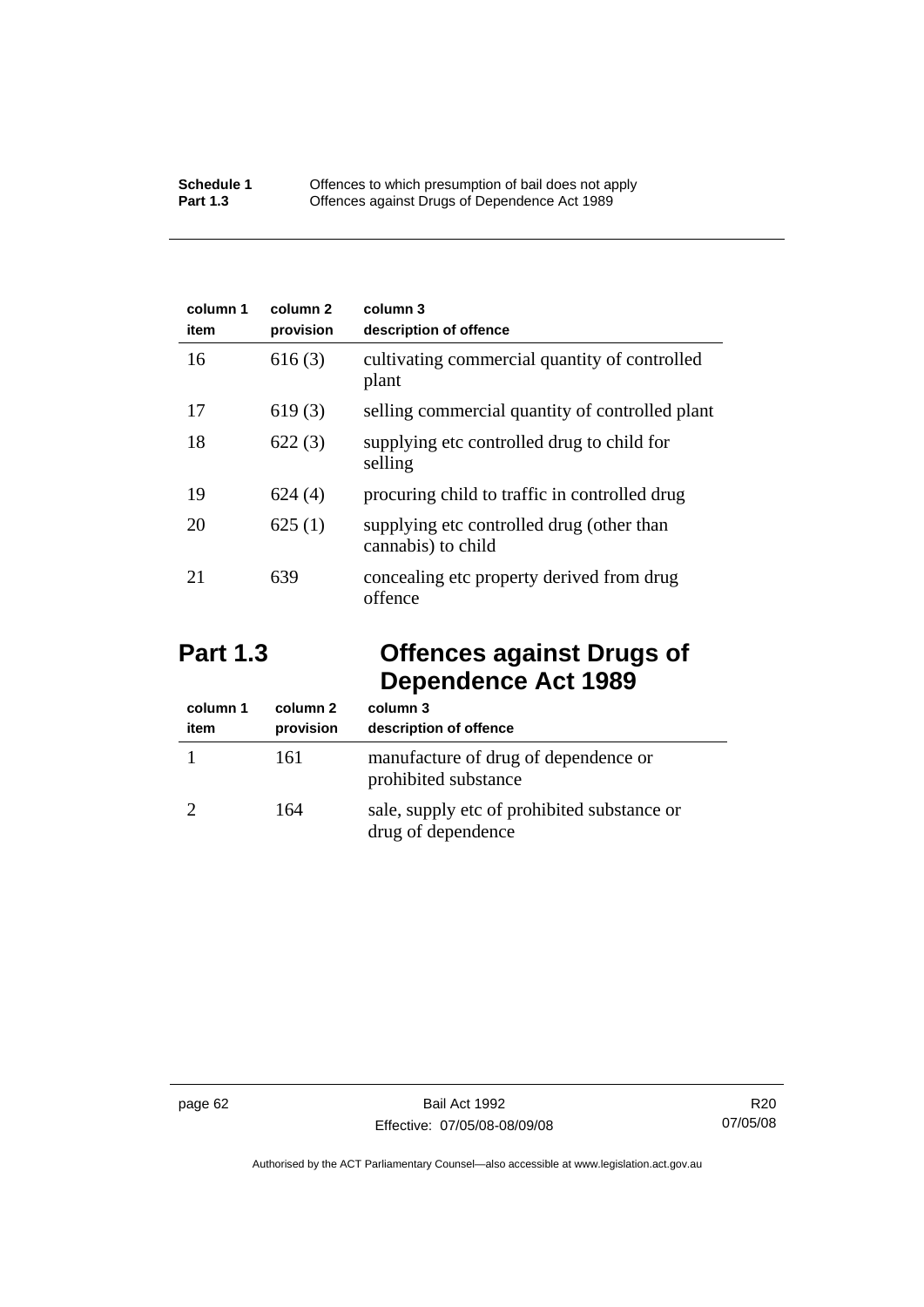## **Part 1.4 Offences against Customs Act 1901 (Cwlth)**

| column 1<br>item | column 2<br>provision | column 3<br>description of offence                               |
|------------------|-----------------------|------------------------------------------------------------------|
|                  | 231(1)                | assembly for unlawful purposes                                   |
|                  | 233AC                 | master allowing use of ship for smuggling etc.<br>narcotic goods |
|                  | 233B                  | special provisions about narcotic goods                          |

R20 07/05/08 page 63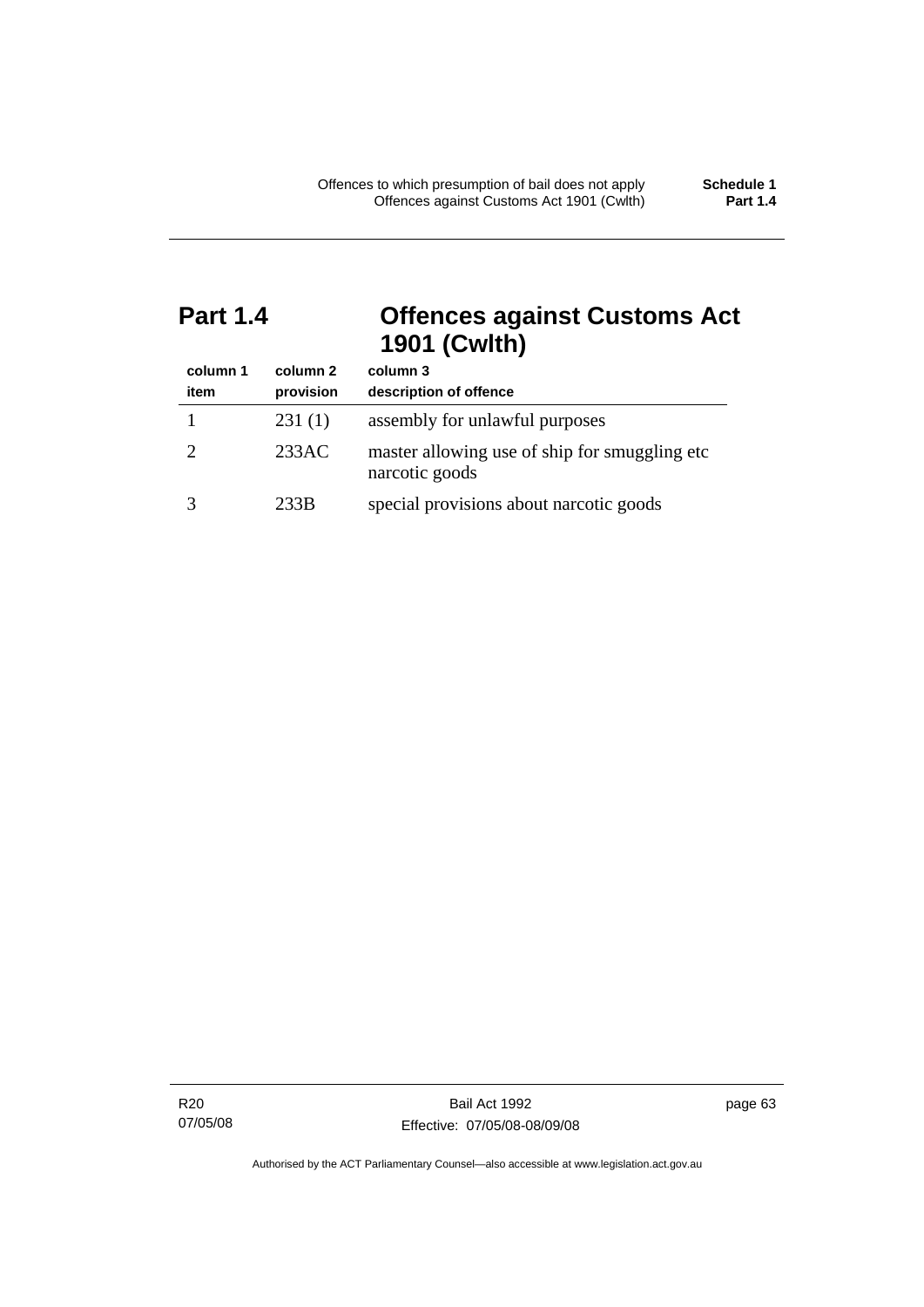# **Dictionary**

(see s 3)

*Note 1* The Legislation Act contains definitions and other provisions relevant to this Act.

- *Note 2* For example, the Legislation Act, dict, pt 1, defines the following terms:
	- Act (see s  $7$ )
	- adult
	- child
	- chief executive
	- Chief Magistrate
	- chief police officer
	- correctional centre
	- domestic partner (see s 169 (1))
	- found guilty
	- indictable offence (see s 190 (1))
	- judge
	- magistrate
	- Magistrates Court
	- mental health tribunal
	- penalty unit (see s 133)
	- police officer
	- public trustee
	- **State**
	- Supreme Court
	- the Territory.

### *accused person* includes—

- (a) a person charged with, convicted of, or found guilty of, an offence; and
- (b) a person mentioned in section  $8(1)(c)$ , (d) or (e); and
- (c) a person whose conviction for an offence is stayed; and

page 64 Bail Act 1992 Effective: 07/05/08-08/09/08

R20 07/05/08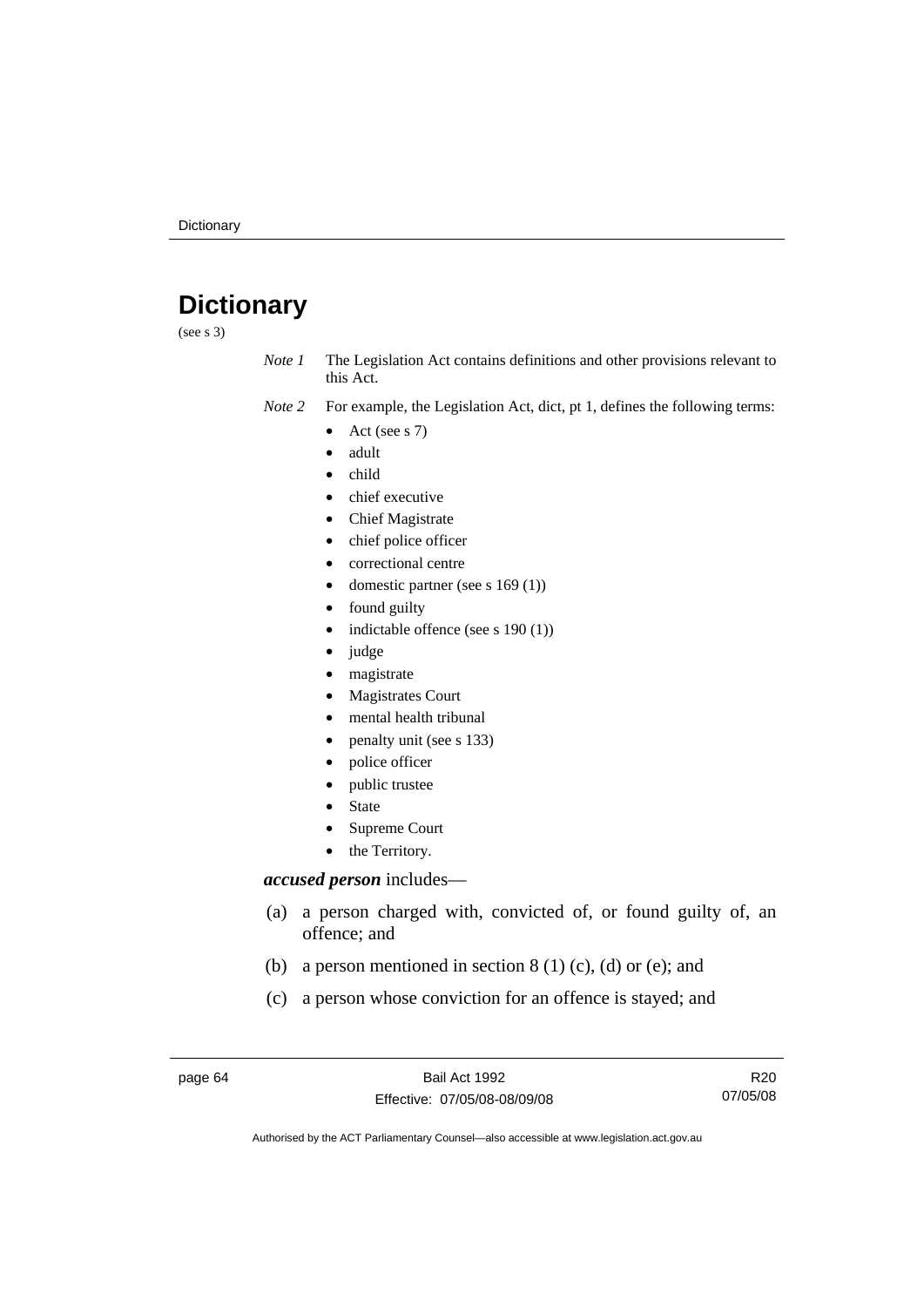- (d) a person subject to an order under the *Crimes (Sentencing) Act 2005*, section 17 (Non-conviction orders—general); and
- (e) a person in relation to whom an appeal relating to an offence is pending; and
- (f) a person in relation to whom a new trial has been ordered to be held for an offence.

*appeal* includes an application for leave to appeal and an appeal proceeding.

*applicable bail criteria*, for a decision about bail, means criteria under any of the following provisions applying to the decision:

- (a) section 9D (Bail for serious offence committed while charge for another is pending or outstanding);
- (b) section 9F (Domestic violence offence—bail by authorised officer);
- (c) section 22 (Criteria for granting bail to adults);
- (d) section 23 (Criteria for granting bail to children).

#### *authorised officer* means—

- (a) the chief police officer; or
- (b) a police officer exercising the functions of a superintendent or sergeant; or
- (c) another police officer authorised in writing by the chief police officer.

*bail* means an authorisation granted to a person under this Act to be at liberty.

*bail condition* means a condition on which bail is granted.

*child*, of a person, includes a child—

(a) who normally or regularly lives with the person; or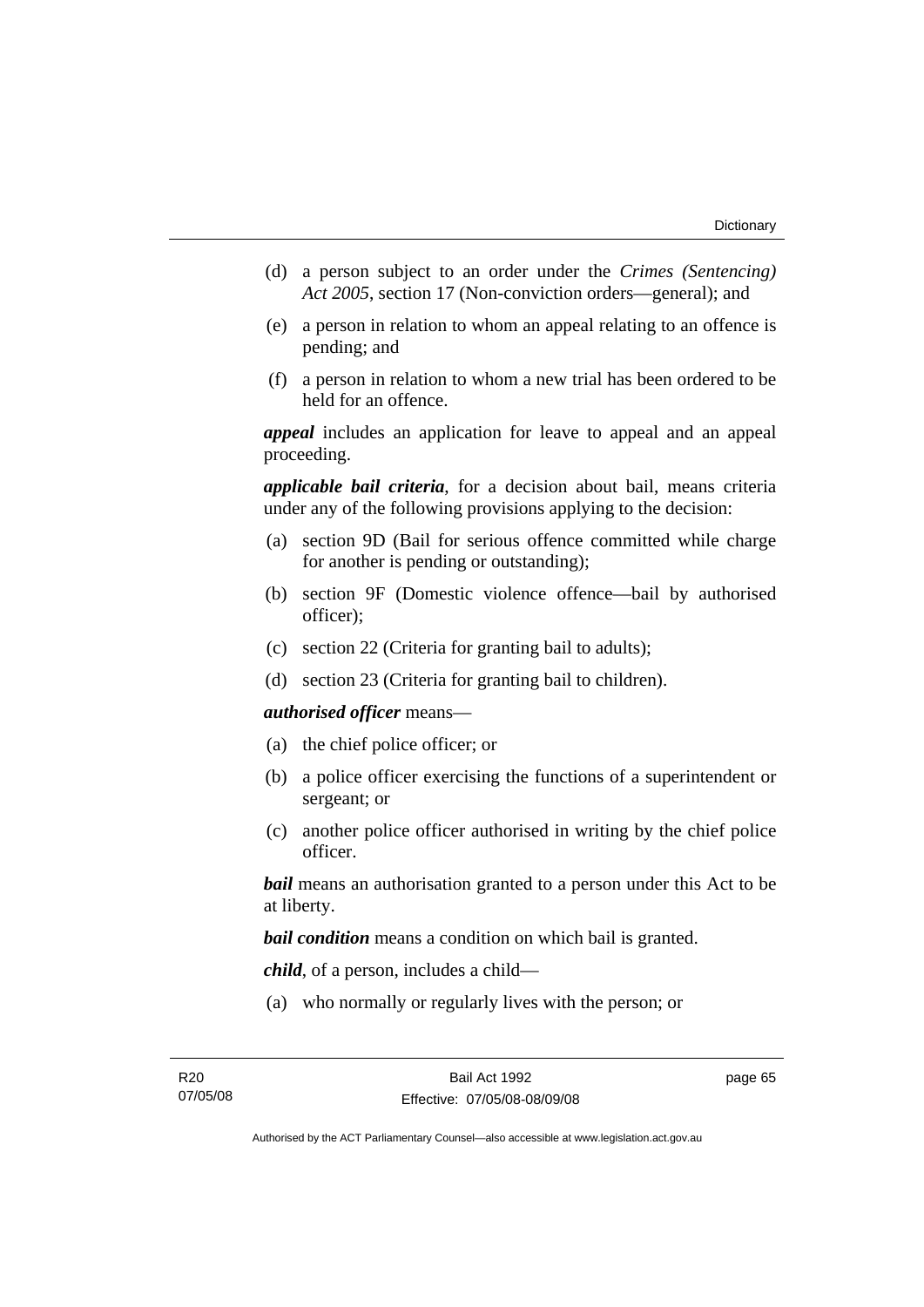(b) of whom the person is a guardian.

*court* means the Supreme Court or Magistrates Court.

*domestic violence offence—*an offence that a person is accused of committing is a *domestic violence offence* if the conduct making up the offence is domestic violence under the *Domestic Violence and Protection Orders Act 2001*.

*grant*, in relation to bail (other than in section 22 (Criteria for granting bail to adults) or section 23 (Criteria for granting bail to children)), includes continue.

*offence* includes—

- (a) an alleged offence; and
- (b) except for section  $8(1)(a)$  and section  $9(1)$ 
	- (i) a breach of the peace or an apprehended breach of the peace; and
	- (ii) a breach of an obligation mentioned in section 8A (Entitlement to bail—breach of sentence obligations).

*parental responsibility*—a person has *parental responsibility* for a child or young person if the person has parental responsibility for the child or young person under the *Children and Young People Act 1999*, section 18.

*Note* For the meaning of *parental responsibility*, see the *Children and Young People Act 1999*, s 17.

*surety*, in relation to an accused person, means a person other than the accused person who is subject to a liability under a bail condition mentioned in section 25 (1).

*undertaking to appear* means an undertaking given under section 28 (1).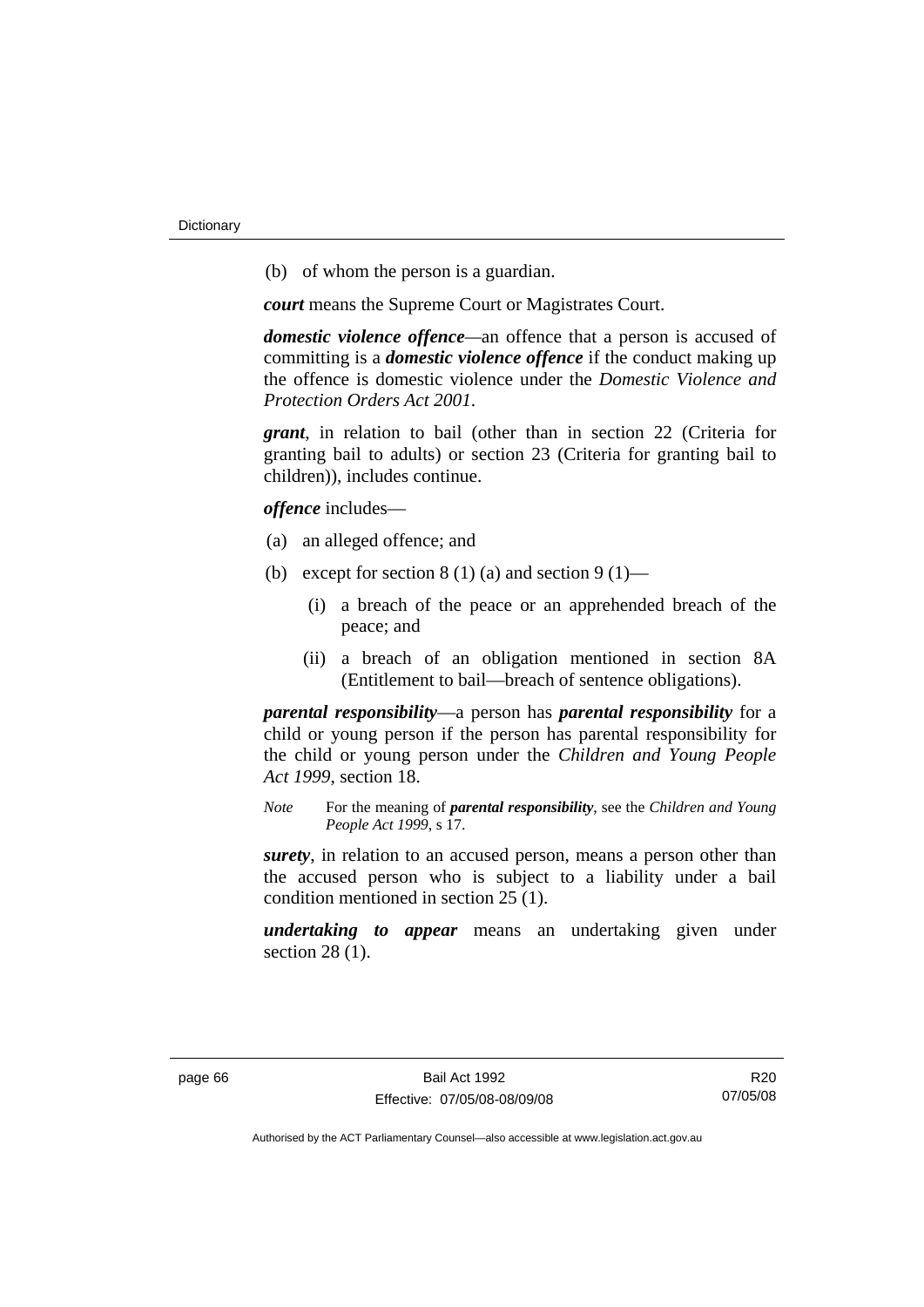*victim* in relation to an accused person, means—

- (a) a person (the *primary victim*) who suffers harm—
	- (i) in the course of, or because of, the commission of an offence of which the accused person is accused; or
	- (ii) in the course of assisting a police officer in the exercise of the officer's power to arrest the accused person or to take action to prevent the commission of an offence of which the accused person is accused; or
- (b) if a primary victim dies because of the commission of an offence of which the accused person is accused—anyone who was financially or psychologically dependent on the primary victim immediately before his or her death.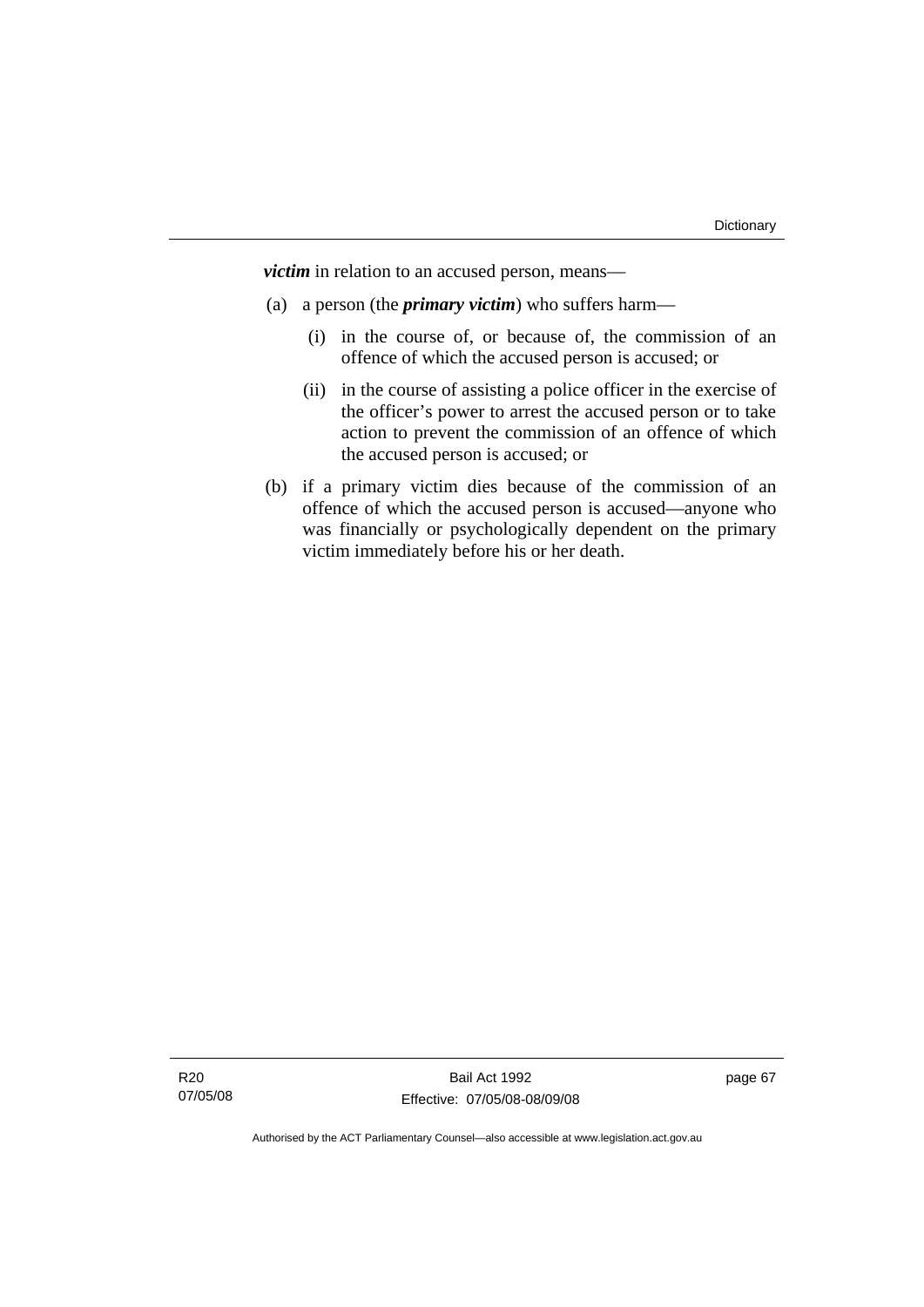1 About the endnotes

# **Endnotes**

# **1 About the endnotes**

Amending and modifying laws are annotated in the legislation history and the amendment history. Current modifications are not included in the republished law but are set out in the endnotes.

Not all editorial amendments made under the *Legislation Act 2001*, part 11.3 are annotated in the amendment history. Full details of any amendments can be obtained from the Parliamentary Counsel's Office.

Uncommenced amending laws and expiries are listed in the legislation history and the amendment history. These details are underlined. Uncommenced provisions and amendments are not included in the republished law but are set out in the last endnote.

If all the provisions of the law have been renumbered, a table of renumbered provisions gives details of previous and current numbering.

The endnotes also include a table of earlier republications.

| $am = amended$                               | $ord = ordinance$                         |
|----------------------------------------------|-------------------------------------------|
| $amdt = amendment$                           | $orig = original$                         |
| $ch = chapter$                               | $par = paragraph/subparagraph$            |
| $def = definition$                           | $pres = present$                          |
| $dict = dictionary$                          | $prev = previous$                         |
| disallowed = disallowed by the Legislative   | $(\text{prev}) = \text{previously}$       |
| Assembly                                     | $pt = part$                               |
| $div = division$                             | $r = rule/subrule$                        |
| $exp = expires/expired$                      | $remum = renumbered$                      |
| $Gaz = gazette$                              | $reloc = relocated$                       |
| $hdg =$ heading                              | $R[X]$ = Republication No                 |
| $IA = Interpretation Act 1967$               | $RI = reissue$                            |
| $ins = inserted/added$                       | $s = section/subsection$                  |
| $LA =$ Legislation Act 2001                  | $sch = schedule$                          |
| $LR =$ legislation register                  | $sdiv = subdivision$                      |
| $LRA =$ Legislation (Republication) Act 1996 | $sub = substituted$                       |
| $mod = modified/modification$                | SL = Subordinate Law                      |
| $o = order$                                  | underlining = whole or part not commenced |
| $om = omitted/report$                        | or to be expired                          |
|                                              |                                           |

# **2 Abbreviation key**

page 68 Bail Act 1992 Effective: 07/05/08-08/09/08

R20 07/05/08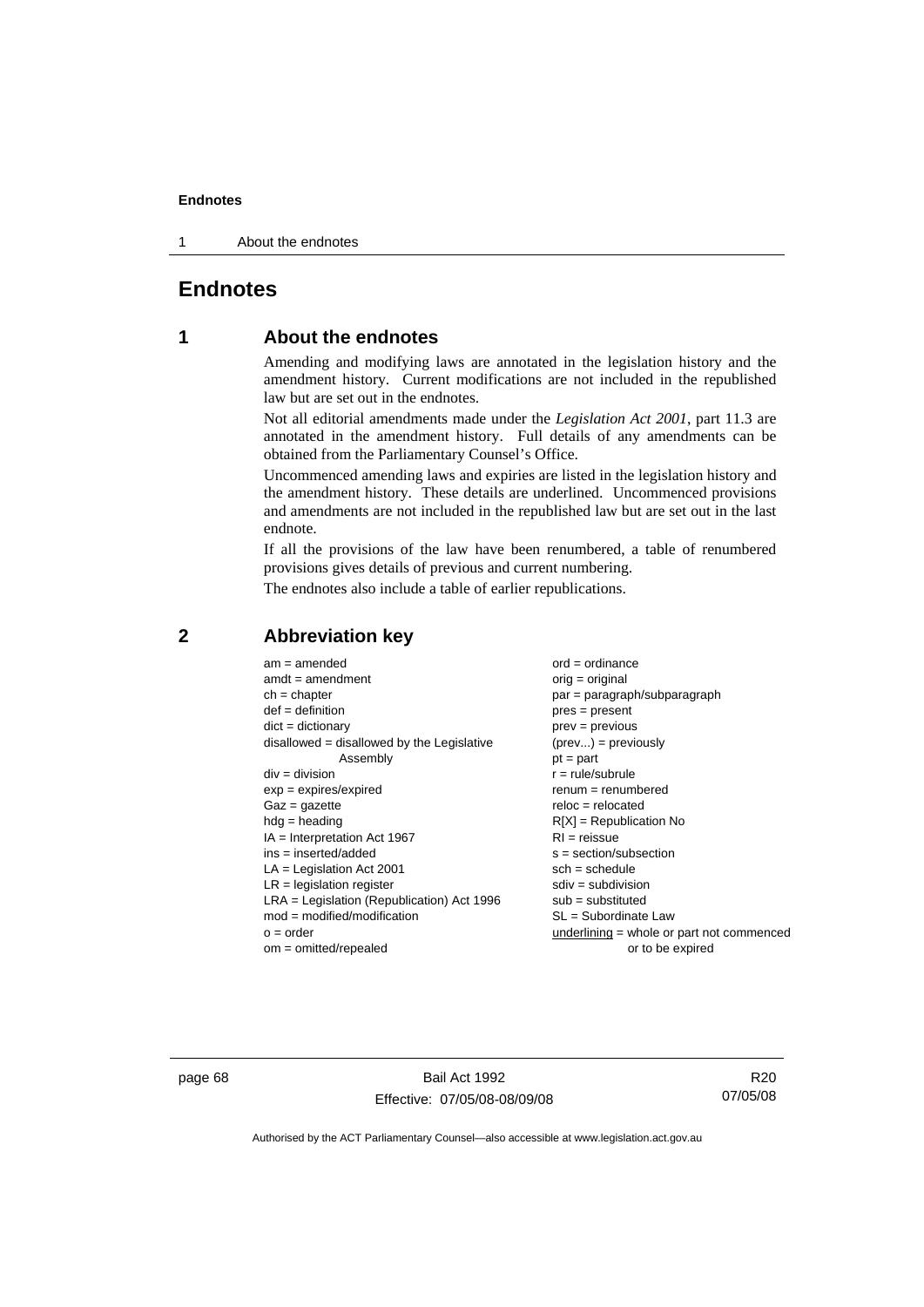# **3 Legislation history**

### **Bail Act 1992 No 8**

notified 28 May 1992 (Gaz 1992 No S59) s 1, s 2 commenced 28 May 1992 (s 2 (1)) remainder commenced 28 November 1992 (s 2(3))

as amended by

# **Bail (Amendment) Act 1992 No 75**

notified 18 December 1992 (Gaz 1992 No S233) commenced 18 December 1992 (s 2)

### **Bail (Amendment) Act 1994 No 73**

notified 1 November 1994 (Gaz 1994 No S229) ss 1-3 commenced 1 November 1994 (s 2 (1)) remainder commenced 1 May 1995 (s 2 (3))

## **Crimes (Amendment) Act (No 2) 1994 No 75 sch 3**

notified 23 November 1994 (Gaz 1994 No S247) ss 1-3 commenced 23 November 1994 (s 2 (1)) sch 3 commenced 1 December 1994 (Gaz 1994 No S270)

### **Statute Law Revision (Penalties) Act 1994 No 81 sch**

notified 29 November 1994 (Gaz 1994 No S253) s 1, s 2 commenced 29 November 1994 (s 2 (1)) sch commenced 29 November 1994 (Gaz 1994 No S269)

## **Acts Revision (Victims of Crime) Act 1994 No 84 pt 2**

notified 15 December 1994 (Gaz 1994 No S280) s 1, s 2 commenced 15 December 1994 (s 2 (1)) pt 2 commenced 15 June 1995 (s 2 (3))

# **Remand Centres (Amendment) Act 1996 (No 2) No 81 s 7**

notified 20 December 1996 (Gaz 1996 No S328) ss 1-3 commenced 20 December 1996 (s 2 (1)) s 7 commenced 1 January 1997 (s 2 (2) and Gaz 1996 No S353)

R20 07/05/08

Bail Act 1992 Effective: 07/05/08-08/09/08 page 69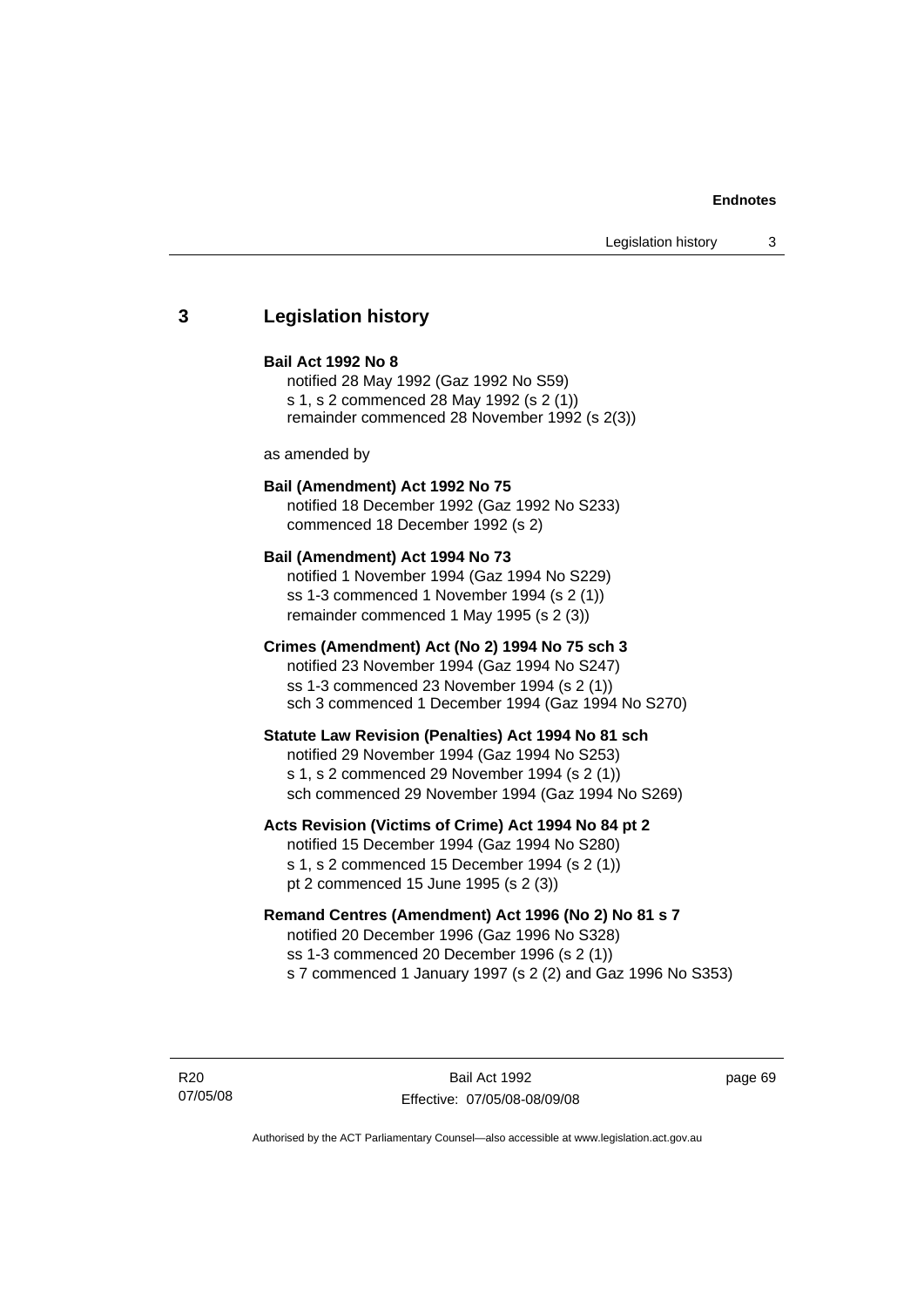3 Legislation history

### **Bail (Amendment) Act 1997 No 22**

notified 29 May 1997 (Gaz 1997 No S136) ss 1-3 commenced 29 May 1997 (s 2 (1)) remainder commenced 30 May 1997 (s 2 (2) and Gaz 1997 No S149)

### **Legal Practitioners (Consequential Amendments) Act 1997 No 96 sch 1**

notified 1 December 1997 (Gaz 1997 No S380) s 1, s 2 commenced 1 December 1997 (s 2 (1)) sch 1 commenced 1 June 1998 (s 2 (2))

# **Bail (Amendment) Act 1998 No 39**

notified 14 October 1998 (Gaz 1998 No 41) ss 1-3 commenced 14 October 1998 (s 2 (1)) remainder commenced 19 October 1998 (Gaz 1998 No 41)

## **Children and Young People (Consequential Amendments) Act 1999 No 64 sch 2**

notified 10 November 1999 (Gaz 1999 No 45) s 1, s 2 commenced 10 November 1999 (s 2 (1)) remainder commenced 10 May 2000 (s 2 (2))

## **Road Transport Legislation Amendment Act 1999 No 79**

notified 1 March 2000 (Gaz 1999 No S65) commenced 1 March 2000 (s 2 and Gaz 2000 No S5)

### **Bail Amendment Act 2001 No 25 pt 2**

notified 24 May 2001 (Gaz 2001 No 21) commenced 24 May 2001 (s 2)

# **Legislation (Consequential Amendments) Act 2001 No 44 pt 30**

notified 26 July 2001 (Gaz 2001 No 30) s 1, s 2 commenced 26 July 2001 (IA s 10B) pt 30 commenced 12 September 2001 (s 2 and see Gaz 2001 No S65)

# **Supreme Court Amendment Act 2001 (No 2) No 54 sch 2 pt 2.2**

notified 15 August 2001 (Gaz 2001 No S57) commenced 15 August 2001 (s 2 (1))

page 70 Bail Act 1992 Effective: 07/05/08-08/09/08

R20 07/05/08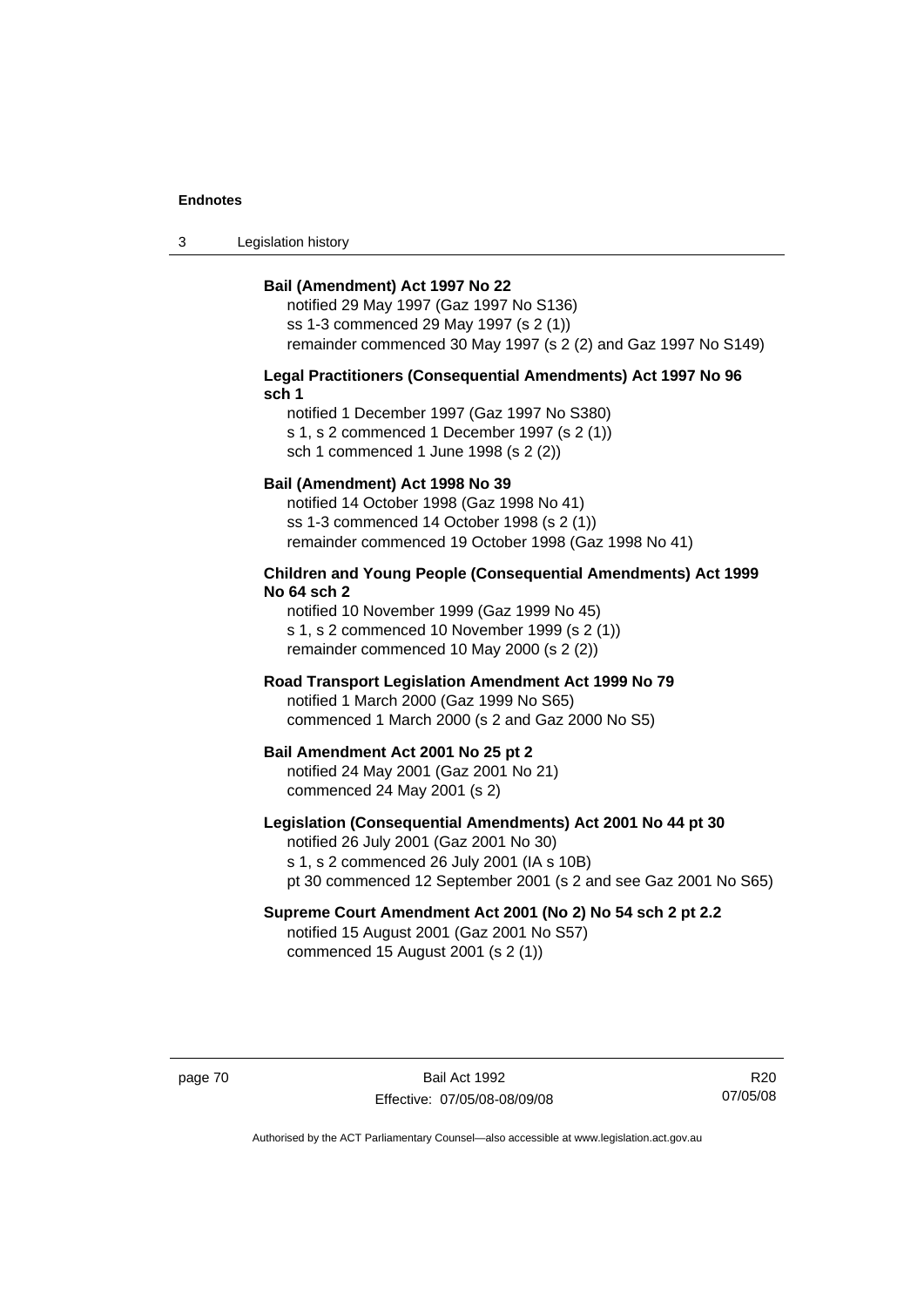### **Bail Amendment Act 2001 (No 2) No 60**

notified 10 September 2001 (Gaz 2001 No S66) s 1, s 2 commenced 10 September 2001 (IA s 10B) remainder commenced 24 September 2001 (s 2)

# **Protection Orders (Consequential Amendments) Act 2001 No 90 sch 1 pt 1**

notified LR 27 September 2001

s 1, s 2 commenced 27 September 2001 (LA s 75)

sch 1 pt 1 commenced 27 March 2002 (s 2 and see the Protection Orders Act 2001, s 3 and LA s 79)

# **Legislation Amendment Act 2002 No 11 amdt 2.5, amdt 2.6**

notified LR 27 May 2002 s 1, s 2 commenced 27 May 2002 (LA s 75) amdt 2.5, amdt 2.6 commenced 28 May 2002 (s 2 (2))

# **Criminal Code 2002 No 51 pt 1.1**

notified LR 20 December 2002 s 1, s 2 commenced 20 December 2002 (LA s 75) pt 1.1 commenced 1 January 2003 (s 2 (1))

### **Legislation (Gay, Lesbian and Transgender) Amendment Act 2003 A2003-14 sch 1 pt 1.2**

notified LR 27 March 2003 s 1, s 2 commenced 27 March 2003 (LA s 75) sch 1 pt 1.1 commenced 28 March 2003 (s 2)

# **Bail Amendment Act 2004 A2004-14**

notified LR 26 March 2004 s 1, s 2 commenced 26 March 2004 (LA s 75 (1)) s 44 commenced 26 June 2004 (s 2 (2) (a)) remainder commenced 26 June 2004 (s 2 (1))

# **Criminal Code (Theft, Fraud, Bribery and Related Offences) Amendment Act 2004 A2004-15 sch 3 pt 3.1**

notified LR 26 March 2004 s 1, s 2 commenced 26 March 2004 (LA s 75 (1)) sch 3 pt 3.1 commenced 26 June 2004 (s 2 (2) and see Bail Amendment Act 2004 A2004-14 s 2)

R20 07/05/08

Bail Act 1992 Effective: 07/05/08-08/09/08 page 71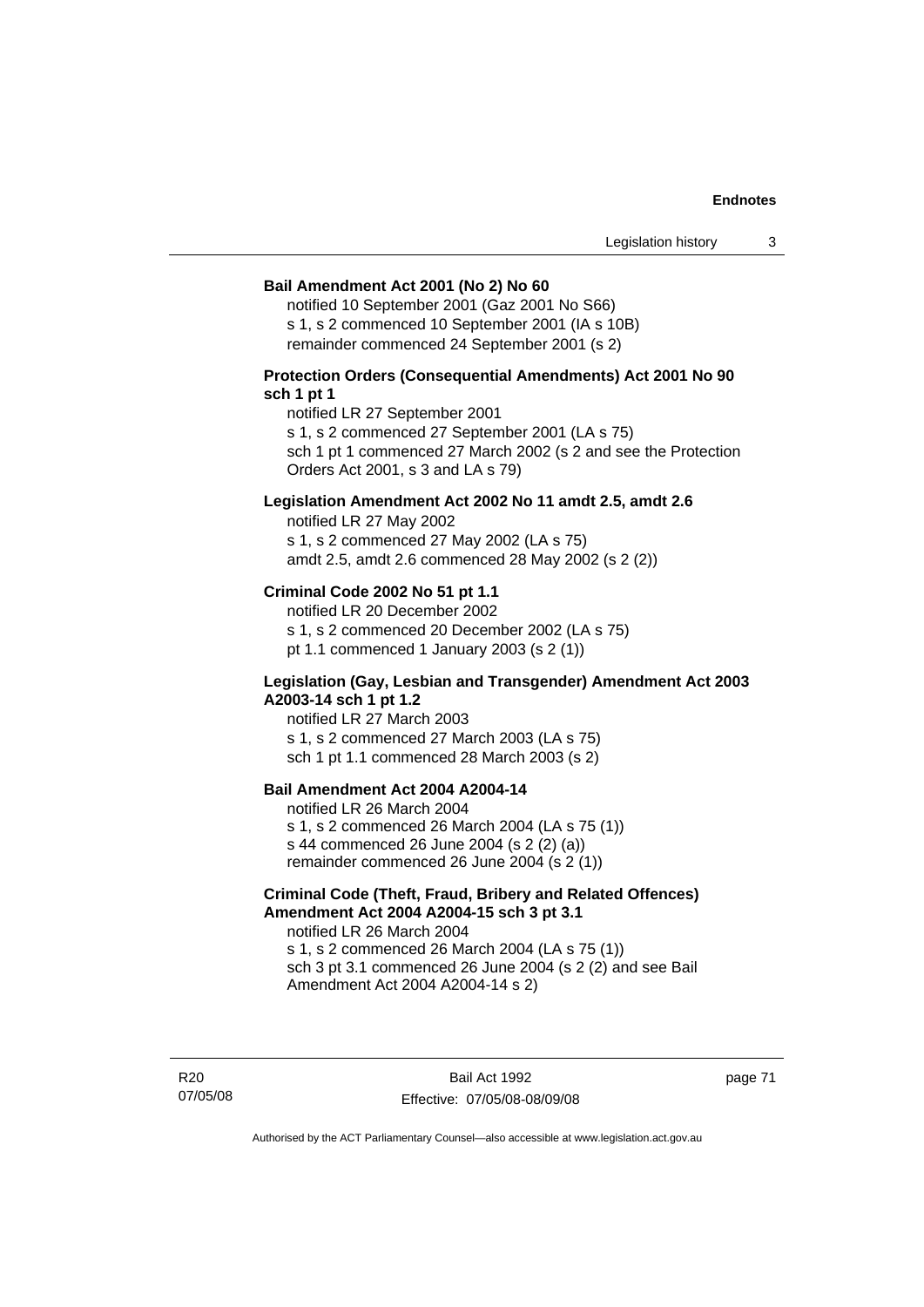3 Legislation history

# **Criminal Code (Serious Drug Offences) Amendment Act 2004 A2004-56 sch 1 pt 1.1**

notified LR 6 September 2004

s 1, s 2 commenced 6 September 2004 (LA s 75 (1))

sch 1 pt 1.1 commenced 6 March 2005 (s 2 and LA s 79)

# **Court Procedures (Consequential Amendments) Act 2004 A2004-60 sch 1 pt 1.5**

notified LR 2 September 2004

s 1, s 2 commenced 2 September 2004 (LA s 75 (1)) sch 1 pt 1.5 commenced 10 January 2005 (s 2 and see Court Procedures Act 2004 A2004-59, s 2 and CN2004-29)

### **Justice and Community Safety Legislation Amendment Act 2005 A2005-5 pt 3**

notified LR 23 February 2005 s 1, s 2 commenced 23 February 2005 (LA s 75 (1)) pt 3 commenced 24 February 2005 (s 2 (2))

### **Domestic Violence and Protection Orders Amendment Act 2005 A2005-13 sch 1 pt 1.1**

notified LR 24 March 2005 s 1, s 2 commenced 24 March 2005 (LA s 75 (1)) sch 1 pt 1.1 commenced 25 March 2005 (s 2)

# **Statute Law Amendment Act 2005 A2005-20 sch 3 pt 3.4**

notified LR 12 May 2005 s 1, s 2 taken to have commenced 8 March 2005 (LA s 75 (2)) sch 3 pt 3.4 commenced 2 June 2005 (s 2 (1))

### **Criminal Code Harmonisation Act 2005 A2005-54 sch 1 pt 1.7**  notified LR 27 October 2005

s 1, s 2 commenced 27 October 2005 (LA s 75 (1)) sch 1 pt 1.7 commenced 24 November 2005 (s 2)

### **Sentencing Legislation Amendment Act 2006 A2006-23 sch 1 pt 1.2**  notified LR 18 May 2006

s 1, s 2 commenced 18 May 2006 (LA s 75 (1)) sch 1 pt 1.2 commenced 2 June 2006 (s 2 (1) and see Crimes (Sentence Administration) Act 2005 A2005-59 s 2, Crimes

(Sentencing) Act 2005 A2005-58, s 2 and LA s 79)

page 72 Bail Act 1992 Effective: 07/05/08-08/09/08

R20 07/05/08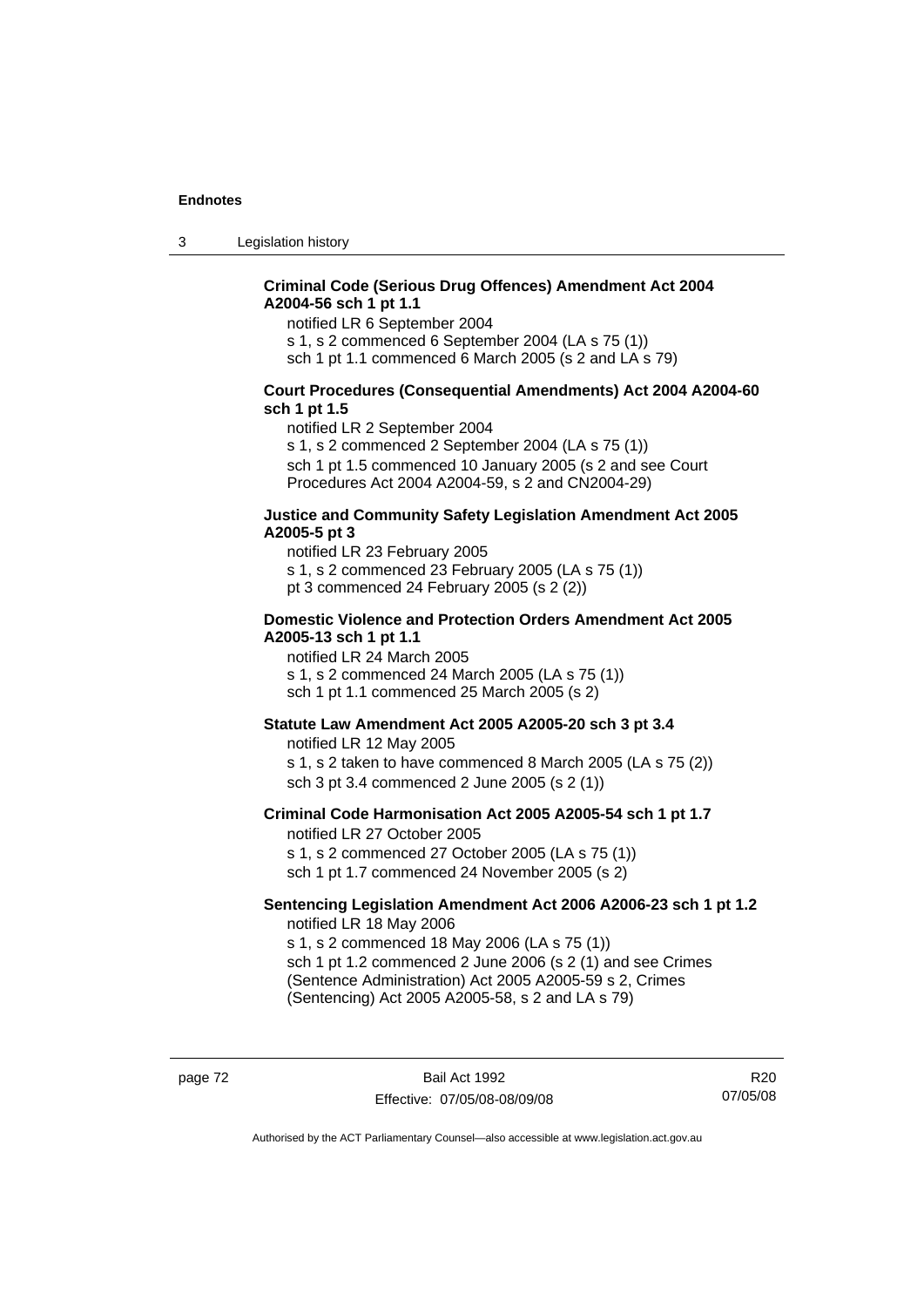# **Justice and Community Safety Legislation Amendment Act 2006 A2006-40 sch 2 pt 2.6**

notified LR 28 September 2006 s 1, s 2 commenced 28 September 2006 (LA s 75 (1))

sch 2 pt 2.6 commenced 29 September 2006 (s 2 (1))

# **Justice and Community Safety Legislation Amendment Act 2008 A2008-7 sch 1 pt 1.3**

notified LR 16 April 2008

s 1, s 2 commenced 16 April 2008 (LA s 75 (1))

sch 1 pt 1.3 commenced 7 May 2008 (s 2)

# **4 Amendment history**

| Name of Act<br>s 1 | sub A2004-14 amdt 1.1                                                 |
|--------------------|-----------------------------------------------------------------------|
| <b>Dictionary</b>  |                                                                       |
| s <sub>2</sub>     | om 2001 No 44 amdt 1.316                                              |
|                    | ins A2004-14 amdt 1.1                                                 |
|                    | am A2005-13 amdt 1.1; A2006-23 amdt 1.4                               |
| <b>Notes</b>       |                                                                       |
| s 3                | (prev s 3) am 1994 No 73 s 4; s (2) pars renum R6 LA;<br>A2004-14 s 4 |
|                    | def <i>appeal</i> om A2004-14 amdt 1.1                                |
|                    | def <b>applicable bail criteria</b> ins 2001 No 25 s 4                |
|                    | am 2001 No 60 s 4                                                     |
|                    | om A2004-14 amdt 1.1                                                  |
|                    | def <b>authorised officer</b> sub 2001 No 25 s 5                      |
|                    | om A2004-14 amdt 1.1                                                  |
|                    | def <b>bail</b> om A2004-14 amdt 1.1                                  |
|                    | def <b>bail condition</b> om A2004-14 amdt 1.1                        |
|                    | def bail undertaking om 1994 No 73 s 4                                |
|                    | def <i>child</i> sub 1997 No 22 s 4                                   |
|                    | om A2004-14 amdt 1.1                                                  |
|                    | def <i>clerk</i> om A2004-14 amdt 1.1                                 |
|                    | def court om $A2004-14$ amdt 1.1                                      |
|                    | def <i>Crimes Act</i> om R3 LRA                                       |
|                    | def de facto spouse ins 1997 No 22 s 4<br>om A2003-14 amdt 1.4        |
|                    | def <i>domestic violence offence</i> sub 1997 No 22 s 4: 1998         |
|                    | No 39 s 4                                                             |
|                    | am 1999 No 79 sch 3                                                   |
|                    | sub 2001 No 90 amdt 1.1                                               |
|                    | par (e) exp 27 March 2002 (see s 60)                                  |
|                    |                                                                       |
|                    |                                                                       |

R20 07/05/08

Bail Act 1992 Effective: 07/05/08-08/09/08 page 73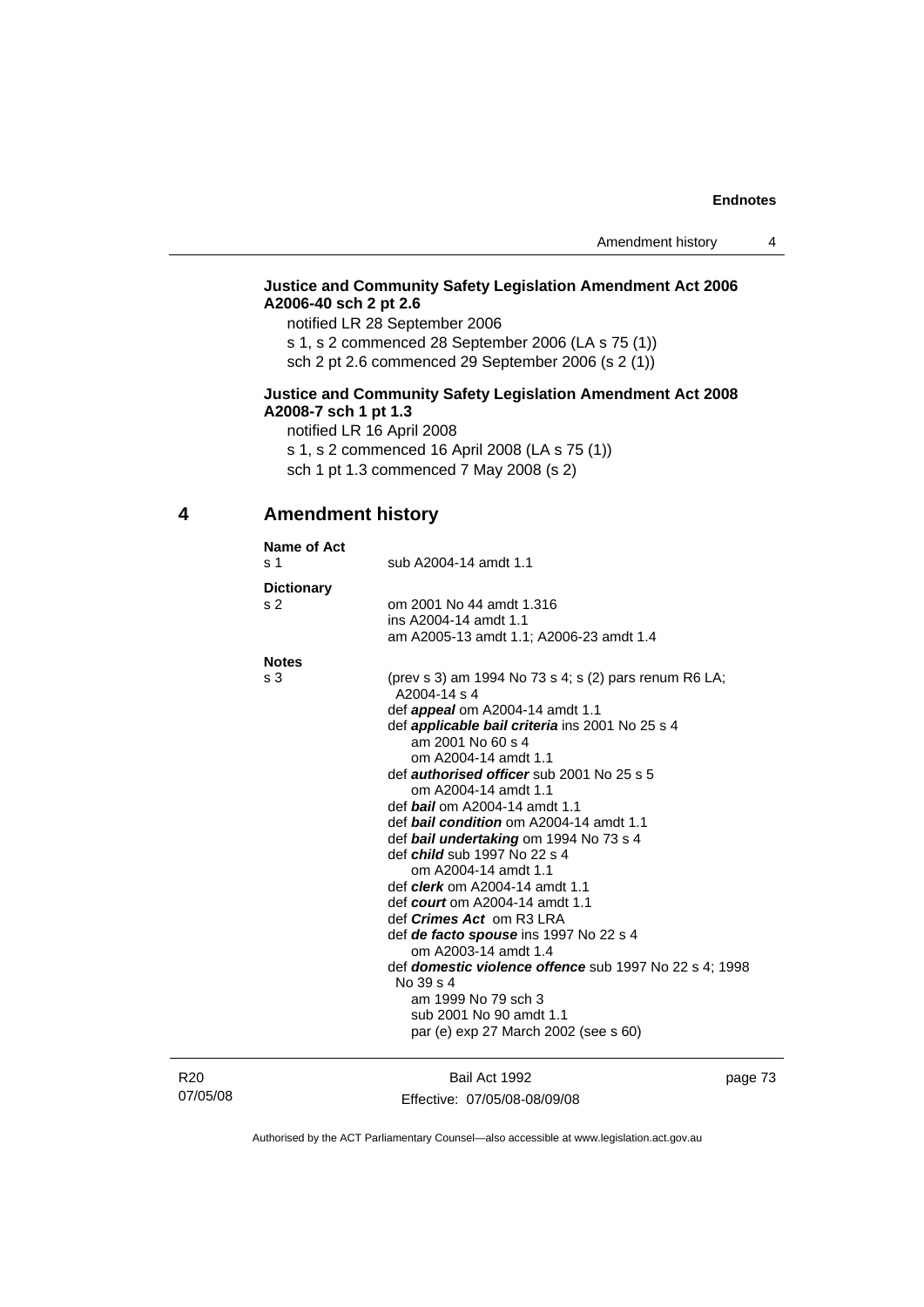4 Amendment history

 am 2002 No 11 amdt 2.5; pars renum R7 LA (see 2002 No 11 amdt 2.6); 2002 No 51 amdt 1.1 om A2004-14 amdt 1.1 def *harm* ins 1994 No 84 s 4 om A2004-14 amdt 1.1 def *household member* ins 1997 No 22 s 4 om 2001 No 90 amdt 1.2 def *judge* om A2004-14 amdt 1.1 def *offence* sub 1994 No 73 s 4 om A2004-14 amdt 1.1 def *outstanding* ins 2001 No 60 s 5 om A2004-14 amdt 1.1 def *pending* ins 2001 No 60 s 5 om A2004-14 amdt 1.1 def *relative* ins 1997 No 22 s 4 sub 2001 No 90 amdt 1.3 am A2003-14 amdt 1.5 om A2004-14 amdt 1.1 def *relevant person* ins 2001 No 90 amdt 1.4 am A2003-14 amdt 1.6, amdt 1.7 om A2004-14 amdt 1.1 def *remand centre* om A2004-14 amdt 1.1 def *serious offence* ins 2001 No 25 s 6 sub 2001 No 60 s 6 om A2004-14 amdt 1.1 def *spouse* ins 1997 No 22 s 4 (b) om A2003-14 amdt 1.8 def *undertaking to appear* om A2004-14 amdt 1.1 def *victim* ins 1994 No 84 s 4 om A2004-14 amdt 1.1 pres s 3 sub A2004-14 amdt 1.1 **Offences against Act—application of Criminal Code etc**  s 3A ins A2005-54 amdt 1.44 **Act applies to children**  s 4 am R3 LRA sub A2004-14 amdt 1.2 **Availability of bail**  pt 2 hdg sub A2004-14 s 5 **When bail may be granted and rights following**   $div 2.1$  hdg  $ins A2004-14 s 5$ 

#### **When may bail be granted?**

s 5 am 2001 No 25 s 7 sub A2004-14 s 5

page 74 Bail Act 1992 Effective: 07/05/08-08/09/08

R20 07/05/08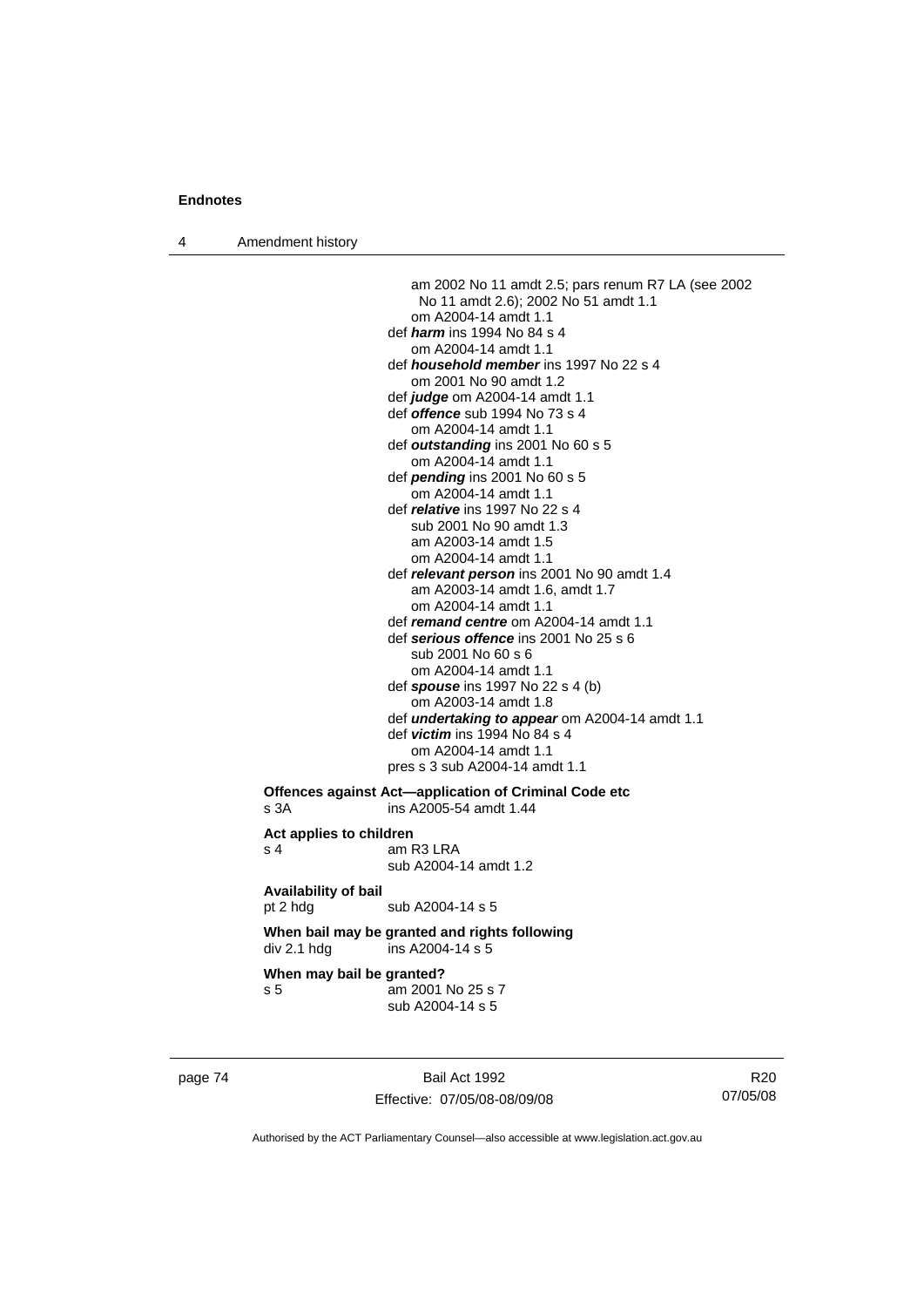# **Rights following grant of bail**  s 6  $\overline{\smash{\big)}\smash{\big)}\smash{\big)}$  sub A2004-14 s 5 **Presumption for bail**  div 2.2 hdg ins A2004-14 s 5 **Div 2.2 subject to div 2.3 and div 2.4** s 7 am 1992 No 75 s 4; 1994 No 73 s 5; 1997 No 22 s 5; 1998 No 39 s 5; 2001 No 90 amdt 1.5 sub A2004-14 s 5 **Bail following arrest for breach of peace** s 7A ins 1994 No 73 s 6 sub 2001 No 90 amdt 1.6 om A2004-14 s 5 **Entitlement to bail—certain minor offences etc** s 8 sub 1994 No 73 s 6 am 1997 No 22 s 6; 2001 No 25 s 8, s 9; 2001 No 60 s 7 sub 2001 No 90 amdt 1.6; A2004-14 s 5 am A2006-40 amdt 2.59 **Entitlement to bail—breach of sentence obligations**<br>s 8A **ins 1997 No 22 s 7** ins 1997 No 22 s 7 am 1998 No 39 s 6; 2001 No 25 s 1 sub 2001 No 90 amdt 1.6; A2004-14 s 5; A2006-23 amdt 1.5 (3)-(5) exp 2 June 2009 (s 8A (5) (LA s 88 declaration applies)) **Entitlement to bail—custody relating to sentence administration board hearings** ins A2006-23 amdt 1.5 **Limitations on entitlement to bail**  s 9 hdg sub 2001 No 25 s 11 s 9 sub 2001 No 54 amdt 2.2; A2004-14 s 5 **Entitlement to bail—offences other than minor offences**  sub 2001 No 60 s 8 s 9A ins 2001 No 25 s 12 am 2001 No 60 s 9, s 10 (7), (8) exp 24 September 2003 (s 9A (8)) sub A2004-14 s 5 **No presumption for bail**  ins A2004-14 s 5 **Div 2.2 not to apply to certain offences**  s 9B ins A2004-14 s 5

R20 07/05/08

Bail Act 1992 Effective: 07/05/08-08/09/08

am A2005-13 amdt 1.2

page 75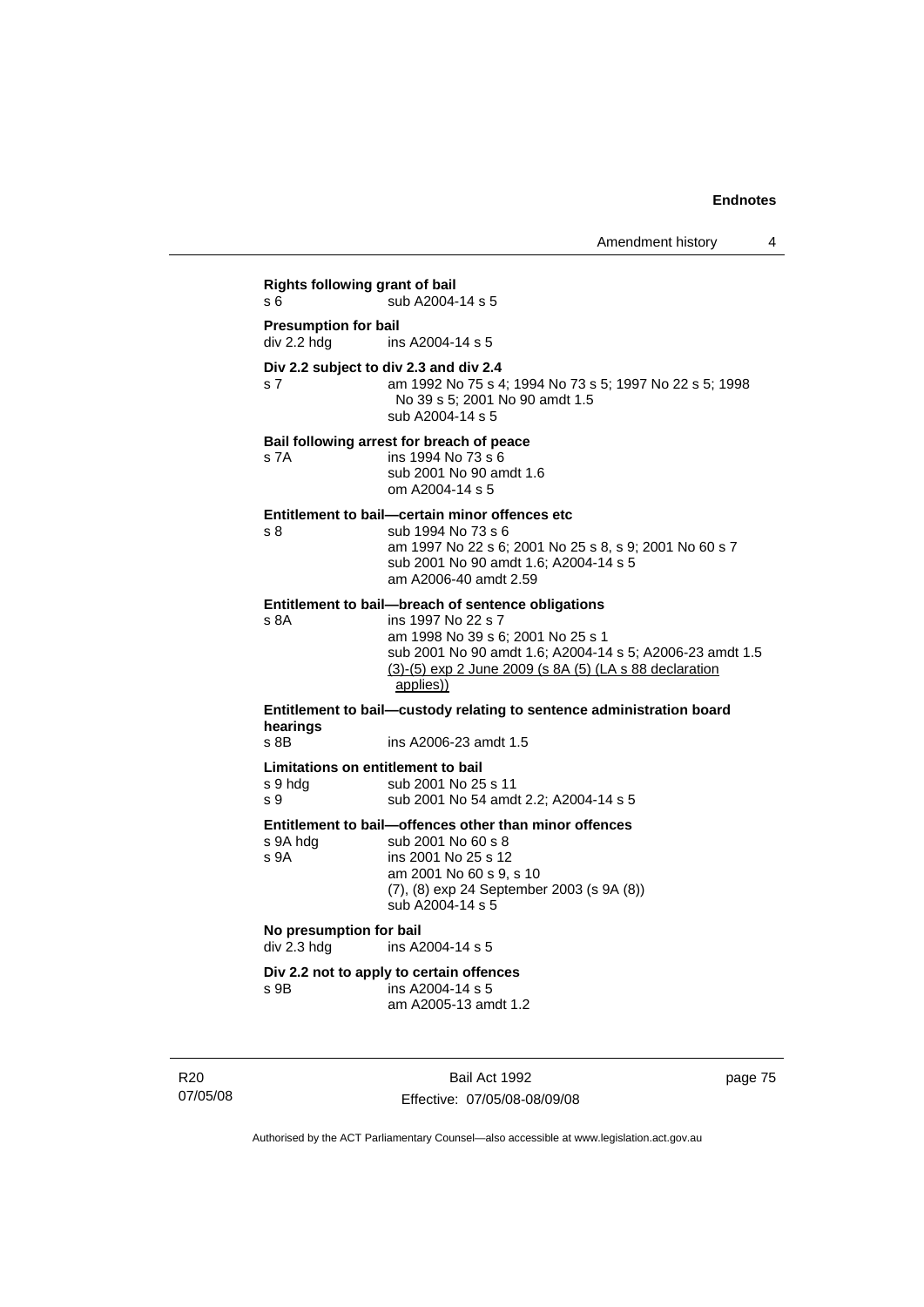| 4 | Amendment history                                                                                                                                                                           |
|---|---------------------------------------------------------------------------------------------------------------------------------------------------------------------------------------------|
|   | <b>Presumption against bail</b><br>div 2.4 hdg<br>ins A2004-14 s 5                                                                                                                          |
|   | Bail for murder and certain serious drug offences<br>s 9C hdg<br>sub A2004-56 amdt 1.1<br>ins A2004-14 s 5<br>S <sub>9C</sub><br>am A2004-56 amdt 1.2                                       |
|   | Bail for serious offence committed while charge for another pending or<br>outstanding<br>s 9D<br>ins A2004-14 s 5<br>am A2004-15 amdt 3.1; A2006-23 amdt 1.6                                |
|   | Bail for person sentenced to imprisonment<br>s 9E<br>ins A2004-14 s 5                                                                                                                       |
|   | Domestic violence offence-bail by authorised officer<br>ins A2004-14 s 5<br>s 9F<br>am A2005-13 amdt 1.3                                                                                    |
|   | <b>Special or exceptional circumstances</b><br>s.9G<br>ins A2004-14 s 5<br>am A2004-15 amdt 3.2                                                                                             |
|   | <b>Dispensing with bail</b><br>s 10<br>am 1994 No 73 s 7; 2001 No 25 s 13; 2001 No 60 s 11;<br>A2004-14 s 6                                                                                 |
|   | Deciding bail after charge laid<br>s 13<br>am 1994 No 73 s 8; 1997 No 22 s 8; 2001 No 25 s 14;<br>A2005-20 amdt 3.14                                                                        |
|   | Grant of bail by authorised officers<br>am A2004-14 s 7<br>s 14                                                                                                                             |
|   | Deciding of questions of bail by authorised officers<br>am 1997 No 22 s 9; 2001 No 25 s 15; A2004-14 s 8<br>s 15                                                                            |
|   | Notification of decision of authorised officer<br>am 1994 No 73 s 9; 1997 No 22 s 10; 2001 No 90 amdt 1.7;<br>s 16<br>ss renum R6 LA (see also 2001 No 90 amdt 1.8); A2005-13<br>amdt $1.4$ |
|   | General provisions relating to court bail<br>s 19<br>am 1997 No 22 sch 2; am 1997 No 96 sch 1; A2004-14 s 9                                                                                 |
|   | Limitations on power of magistrate<br>s 20<br>sub A2004-14 s 10                                                                                                                             |
|   | <b>Bail in relation to several offences</b><br>am 1997 No 22 s 11 and sch 2<br>s 21                                                                                                         |

page 76 Bail Act 1992 Effective: 07/05/08-08/09/08

R20 07/05/08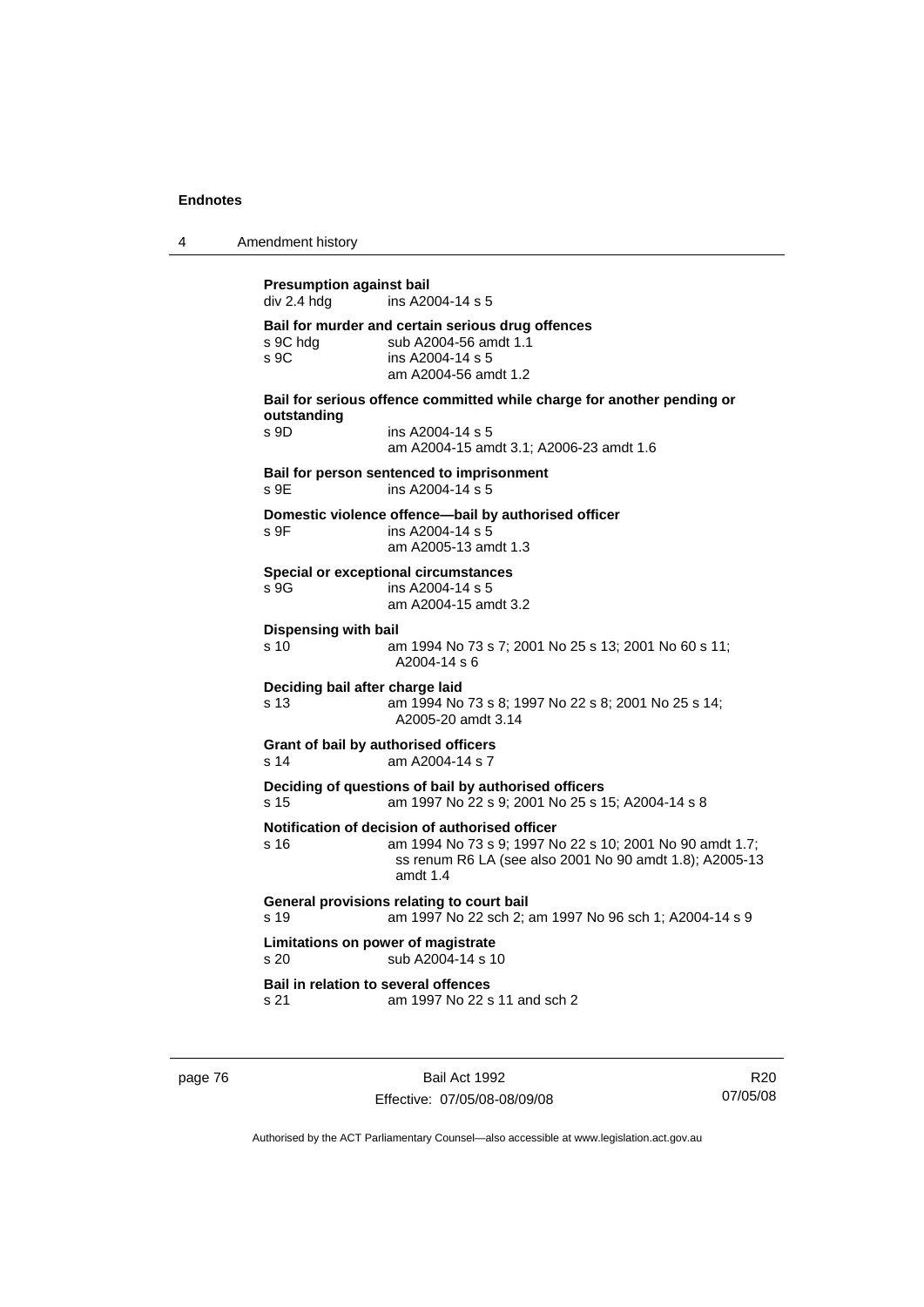Amendment history 4

# **Criteria for granting bail to adults** s 22 am 1994 No 84 s 5; 1997 No 22 s 11 sub A2004-14 s 11 **Criteria for granting bail to children** s 23 am 1997 No 22 s 12; 1999 No 64 sch 2 sub A2004-14 s 11 **Victim's concern about need for protection** s 23A ins 1994 No 84 s 6 am 1997 No 22 s 13 sub A2004-14 s 11 **Bail conditions and undertakings to appear** pt 5 hdg sub 1994 No 73 s 10 **Conditions on which bail may be granted to adults** s 25 am 1994 No 73 s 11; am 1994 No 84 s 7; 2001 No 44 amdt 1.317; 2001 No 90 amdt 1.9; ss renum R6 LA; A2004-14 s 12, s 13, s 15, s 16; pars renum R11 LA (see A2004-14 s 14); ss renum R11 LA (see A2004-14 s 17); A2006-23 amdt 1.7 **Conditions on which bail may be granted to children**<br>s 26 am 1999 No 64 sch 2: A2004-14 s 18 am 1999 No 64 sch 2; A2004-14 s 18, s 19; ss renum R11 LA (see A2004-14 s 20) **Recording of certain bail decisions** s 27 am 1997 No 22 sch 2 **Notice to victim of bail decisions** s 27A ins 1994 No 84 s 8 om A2004-14 s 21 **Undertakings to appear**  s 28 am 2001 No 44 amdt 1.318 sub A2004-14 s 22 **Undertakings in respect of more than 1 offence**  s 29 om 1994 No 73 s 12 **Accused person may be excused from attendance before court** s 30 am 1997 No 96 sch 1; 2001 No 44 amdt 1.319; A2004-14 amdt 1.3, amdt 1.4; ss renum R11 LA (see A2004-14 amdt 1.5) **Bail requirements** s 31 am 1994 No 73 s 13 sub A2004-14 s 23 am A2006-23 amdt 1.8; A2008-7 amdt 1.21

R20 07/05/08

Bail Act 1992 Effective: 07/05/08-08/09/08 page 77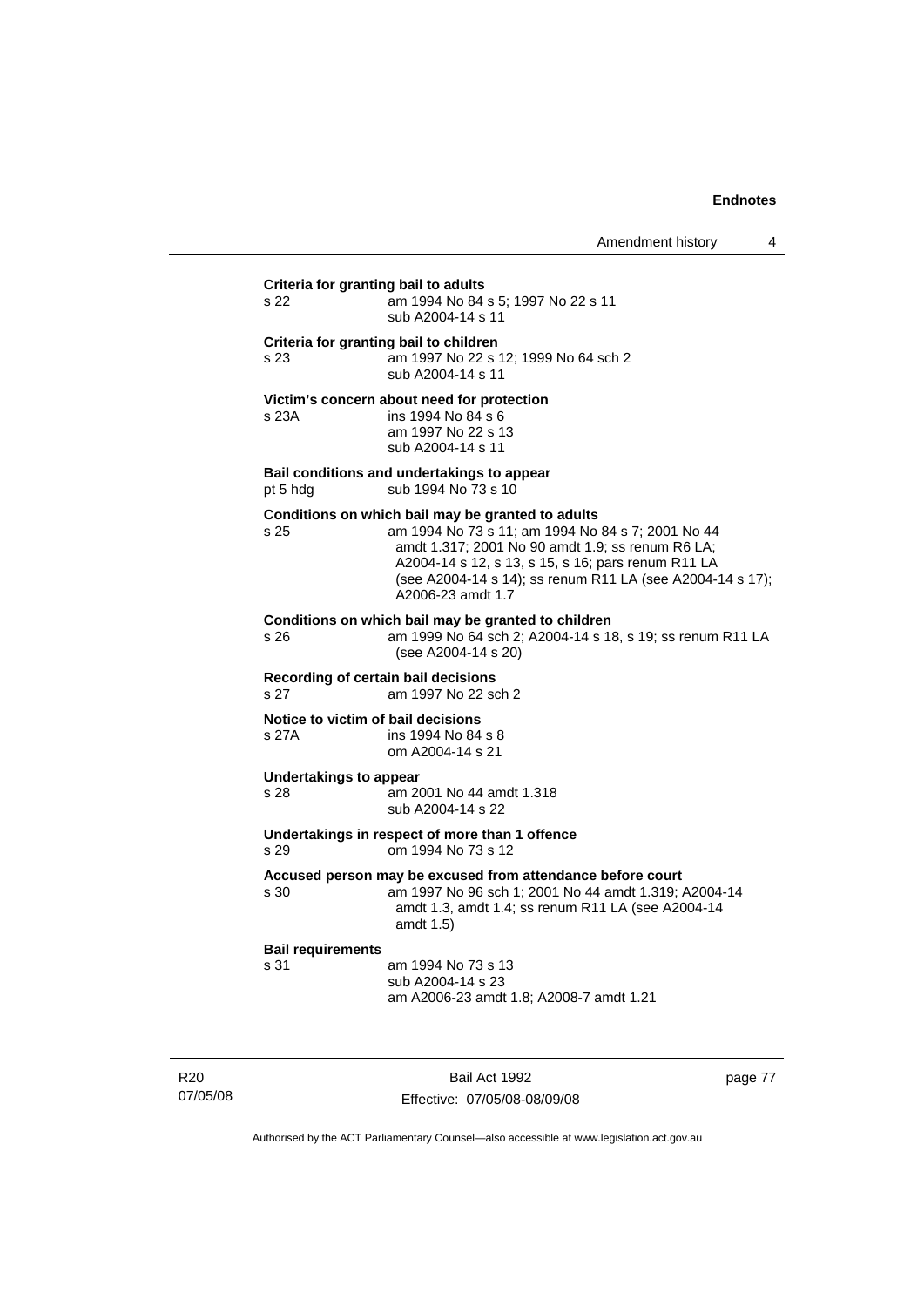4 Amendment history

**Acceptable people and security for bail**  s 32 am 1994 No 73 s 14; ss renum R6 LA sub A2004-14 s 23 **Continuation of bail and undertakings** s 33 am 1994 No 73 s 15; 1997 No 22 sch 2; ss renum R6 LA; A2004-14 s 24, s 25 **Written notice of conditions of bail** s 34 am 1997 No 22 sch 2; 2001 No 44 amdt 1.320 **Warning to person making acknowledgment** s 35 om A2004-14 s 26 **Discharge of surety** s 36 am 1994 No 73 s 16 sub A2004-14 s 27 **Payment of amounts to Territory** s 37 sub A2004-14 s 28 am A2004-60 amdt 1.16 **Review of decisions by authorised officers**  div 6.1 hdg (prev pt 6 div 1 hdg) renum R4 **Review by authorised officers** s 38 am 1997 No 22 sch 2 **Expiry—Motor Traffic Act reference**  s 39 renum as s 60 R5 LA **Review of decisions by courts**  div 6.2 hdg (prev pt 6 div 2 hdg) renum R4 LA **Court may review on its own initiative** s 41A ins A2004-14 s 29 **Power of Magistrates Court to review** s 42 sub A2004-14 s 30; A2005-5 s 6 **Power of Supreme Court to review** s 43 am A2004-14 s 31, s 32; ss renum R11 LA; A2005-5 s 8 (and see s 7) **General limitation on power of court to review** s 44 om A2004-14 s 33 **Miscellaneous**   $div 6.3$  hdg orig pt 6 div 3 hdg ins 1994 No 84 s 9 (prev pt 6 div 3 hdg) renum R4 LA om A2004-14 s 34

page 78 Bail Act 1992 Effective: 07/05/08-08/09/08

R20 07/05/08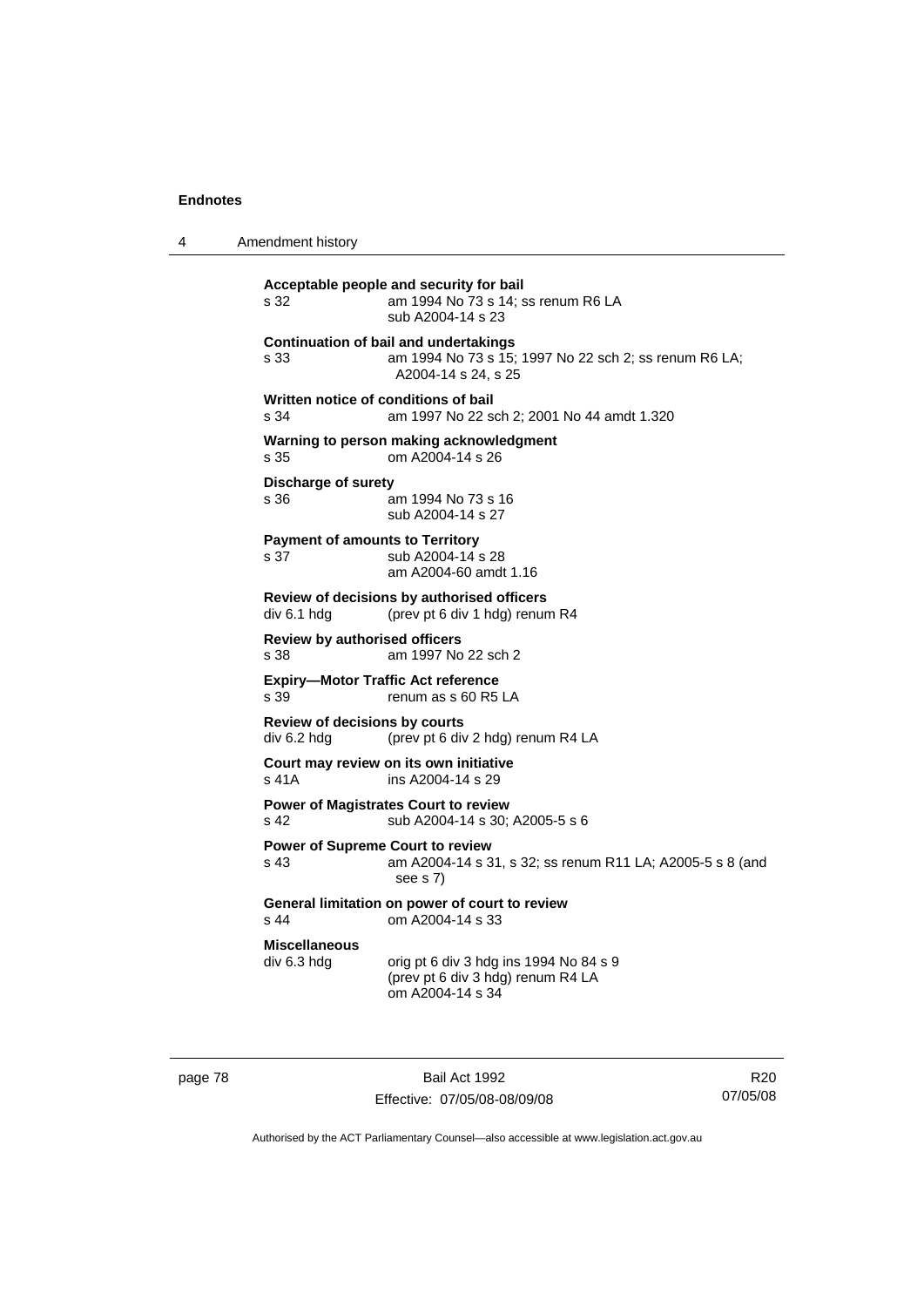Amendment history 4

| s 46A                                           | ins 1994 No 84 s 9<br>om A2004-14 s 34                                                                                       |
|-------------------------------------------------|------------------------------------------------------------------------------------------------------------------------------|
| Giving information relating to bail<br>s 47     | am 1994 No 73 s 17; 2001 No 44 amdt 1.321                                                                                    |
| Notice to victim of bail decisions<br>s 47A     | ins A2004-14 s 35; ss renum R11 LA<br>am A2005-13 amdt 1.5                                                                   |
| s 48                                            | Notification to court that bail condition not satisfied<br>am 1994 No 73 s 18; 2001 No 44 amdt 1.322; A2006-23<br>amdt $1.9$ |
| <b>Failure to answer bail</b><br>s 49           | am 1994 No 73 s 19; 1994 No 81 sch<br>sub 2001 No 25 s 16: A2005-54 amdt 1.45                                                |
| s 50                                            | <b>False statements in acknowledgments</b><br>am 1994 No 81 sch<br>om A2004-14 s 36                                          |
| Indemnification of sureties<br>s 51             | am 1994 No 81 sch<br>sub A2005-54 amdt 1.46                                                                                  |
| s 53                                            | Apprehension of person admitted to bail<br>om 1994 No 75 sch 3                                                               |
| s 54                                            | Power of court where person apprehended<br>om 1994 No 75 sch 3                                                               |
| No right of surety to arrest<br>s 56            | am 1994 No 73 s 20<br>sub A2004-14 s 37                                                                                      |
| s 56A                                           | Arrest without warrant of person on bail<br>ins A2004-14 s 28                                                                |
| s 56B                                           | Arrest for breach of condition by person outside ACT<br>ins A2004-14 s 28                                                    |
| Act to prevail<br>s 57                          | am A2004-14 amdt 1.6, amdt 1.7                                                                                               |
| Abolition of inherent power of bail<br>$s$ 57AA | ins 1996 No 81 s 7                                                                                                           |
| Form of certain instruments<br>s 57A            | ins 1994 No 73 s 21<br>om 2001 No 44 amdt 1.323                                                                              |

R20 07/05/08

Bail Act 1992 Effective: 07/05/08-08/09/08 page 79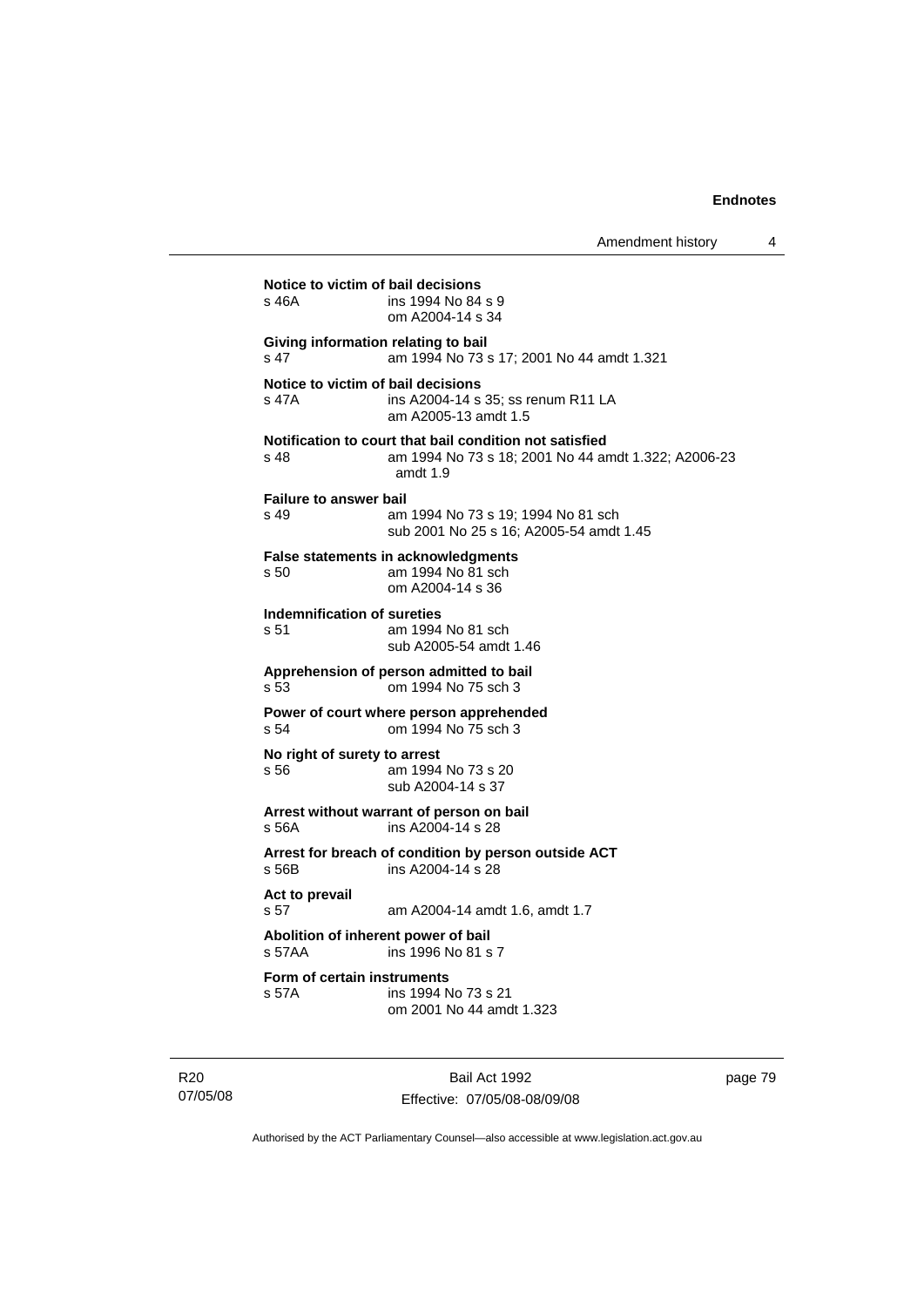4 Amendment history

| <b>Approved forms</b>          | sub 2001 No 44 amdt 1.323                                                                                                                                                                                                                                                                                                                                                                                                                                                                                                                                                                                                                                                                                                                                                                          |
|--------------------------------|----------------------------------------------------------------------------------------------------------------------------------------------------------------------------------------------------------------------------------------------------------------------------------------------------------------------------------------------------------------------------------------------------------------------------------------------------------------------------------------------------------------------------------------------------------------------------------------------------------------------------------------------------------------------------------------------------------------------------------------------------------------------------------------------------|
| s 58                           | am A2004-14 s 39                                                                                                                                                                                                                                                                                                                                                                                                                                                                                                                                                                                                                                                                                                                                                                                   |
| <b>Regulation-making power</b> | ins 2001 No 44 amdt 1.323                                                                                                                                                                                                                                                                                                                                                                                                                                                                                                                                                                                                                                                                                                                                                                          |
| s 59                           | am A2004-14 s 40, s 41                                                                                                                                                                                                                                                                                                                                                                                                                                                                                                                                                                                                                                                                                                                                                                             |
| <b>Transitional</b>            | ins 1999 No 79 sch 3                                                                                                                                                                                                                                                                                                                                                                                                                                                                                                                                                                                                                                                                                                                                                                               |
| pt 8 hdg                       | om R6 LA                                                                                                                                                                                                                                                                                                                                                                                                                                                                                                                                                                                                                                                                                                                                                                                           |
| s 60                           | <b>Expiry-Motor Traffic Act reference</b><br>(prev s 39) ins 1999 No 79 sch 3<br>sub 2001 No 90 amdt 1.10 as s 59<br>renum R5 LA<br>exp 27 March 2002 (see s 60)                                                                                                                                                                                                                                                                                                                                                                                                                                                                                                                                                                                                                                   |
| sch 1                          | Domestic violence offences against the Crimes Act 1900<br>ins 1997 No 22 s 14<br>am 1998 No 39 s 7<br>sub 2001 No 90 amdt 1.11<br>am 2002 No 51 amdt 1.2<br>sub A2004-14 s 43<br>am A2004-14 s 44; A2004-15 amdt 3.3, amdt 3.4; pts renum<br>R11 LA (see A2004-15 amdt 3.5); items renum R11 LA;<br>A2004-56 amdt 1.3, amdt 1.4; items renum R14 LA                                                                                                                                                                                                                                                                                                                                                                                                                                                |
| <b>Dictionary</b><br>dict      | ins A2004-14 amdt 1.8<br>am A2006-23 amdts 1.10-1.12<br>def accused person ins A2004-14 s 42<br>am A2006-23 amdt 1.13<br>def appeal ins A2004-14 amdt 1.8<br>def applicable bail criteria ins A2004-14 amdt 1.8<br>def <b>authorised officer</b> ins A2004-14 amdt 1.8<br>def bail ins A2004-14 amdt 1.8<br>def <b>bail condition</b> ins A2004-14 amdt 1.8<br>def <i>child</i> ins A2004-14 amdt 1.8<br>def <i>court</i> ins A2004-14 amdt 1.8<br>def <b>domestic violence offence</b> ins A2004-14 amdt 1.8<br>sub A2005-13 amdt 1.6<br>def grant ins A2004-14 amdt 1.8<br>def <i>offence</i> ins A2004-14 amdt 1.8<br>am A2006-23 amdt 1.14<br>def parental responsibility ins A2005-13 amdt 1.7<br>sub A2006-23 amdt 1.15<br>def relevant person ins A2004-14 amdt 1.8<br>om A2005-13 amdt 1.8 |

page 80 Bail Act 1992 Effective: 07/05/08-08/09/08

R20 07/05/08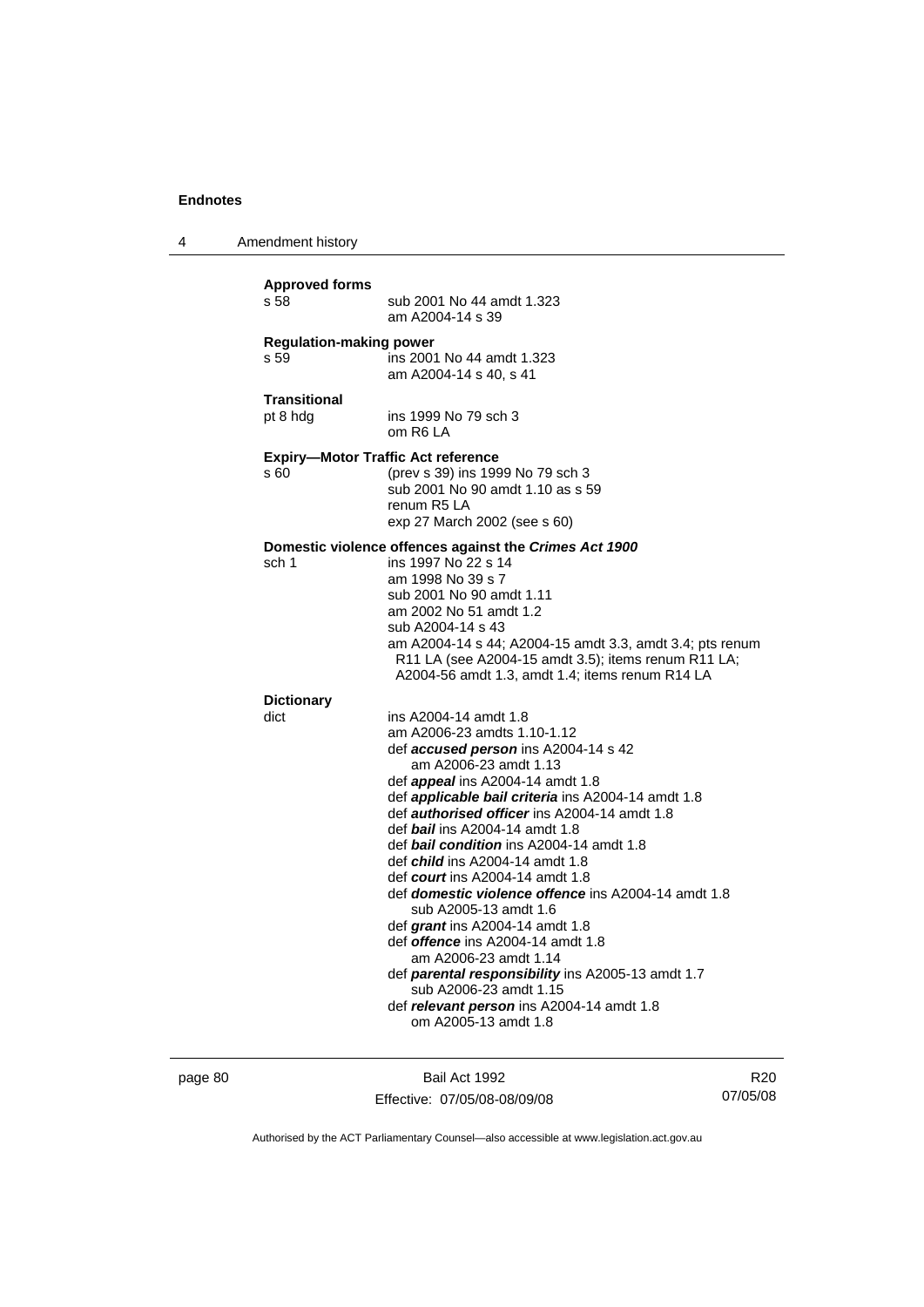def *surety* ins A2004-14 amdt 1.8 def *undertaking to appear* ins A2004-14 amdt 1.8 def *victim* ins A2004-14 amdt 1.8

# **5 Earlier republications**

Some earlier republications were not numbered. The number in column 1 refers to the publication order.

Since 12 September 2001 every authorised republication has been published in electronic pdf format on the ACT legislation register. A selection of authorised republications have also been published in printed format. These republications are marked with an asterisk (\*) in column 1. Electronic and printed versions of an authorised republication are identical.

| <b>Republication No</b> | <b>Amendments to</b>  | <b>Republication date</b> |
|-------------------------|-----------------------|---------------------------|
| $\mathbf{1}$            | Act 1994 No 84        | 29 February 1996          |
| $\overline{c}$          | Act 1996 No 81        | 1 January 1997            |
| 3                       | Act 1998 No 39        | 31 January 1999           |
| 4                       | Act 2001 No 54        | 12 September 2001         |
| 5                       | <u>Act 2001 No 90</u> | 12 October 2001           |
| 6                       | Act 2001 No 90        | 27 March 2002             |
| $7^*$                   | Act 2002 No 11        | 28 May 2002               |
| 8                       | Act 2002 No 51        | 1 January 2003            |
| 9                       | A2003-14              | 28 March 2003             |
| 10                      | A2003-14              | 25 September 2003         |
| 11                      | A2004-15              | 26 June 2004              |
| 12                      | A2004-60              | 10 January 2005           |
| 13                      | A2005-5               | 24 February 2005          |
| 14                      | A2005-5               | 6 March 2005              |
| 15                      | A2005-13              | 25 March 2005             |
| $16*$                   | A2005-20              | 2 June 2005               |
| 17                      | A2005-54              | 24 November 2005          |
|                         |                       |                           |

R20 07/05/08

Bail Act 1992 Effective: 07/05/08-08/09/08 page 81